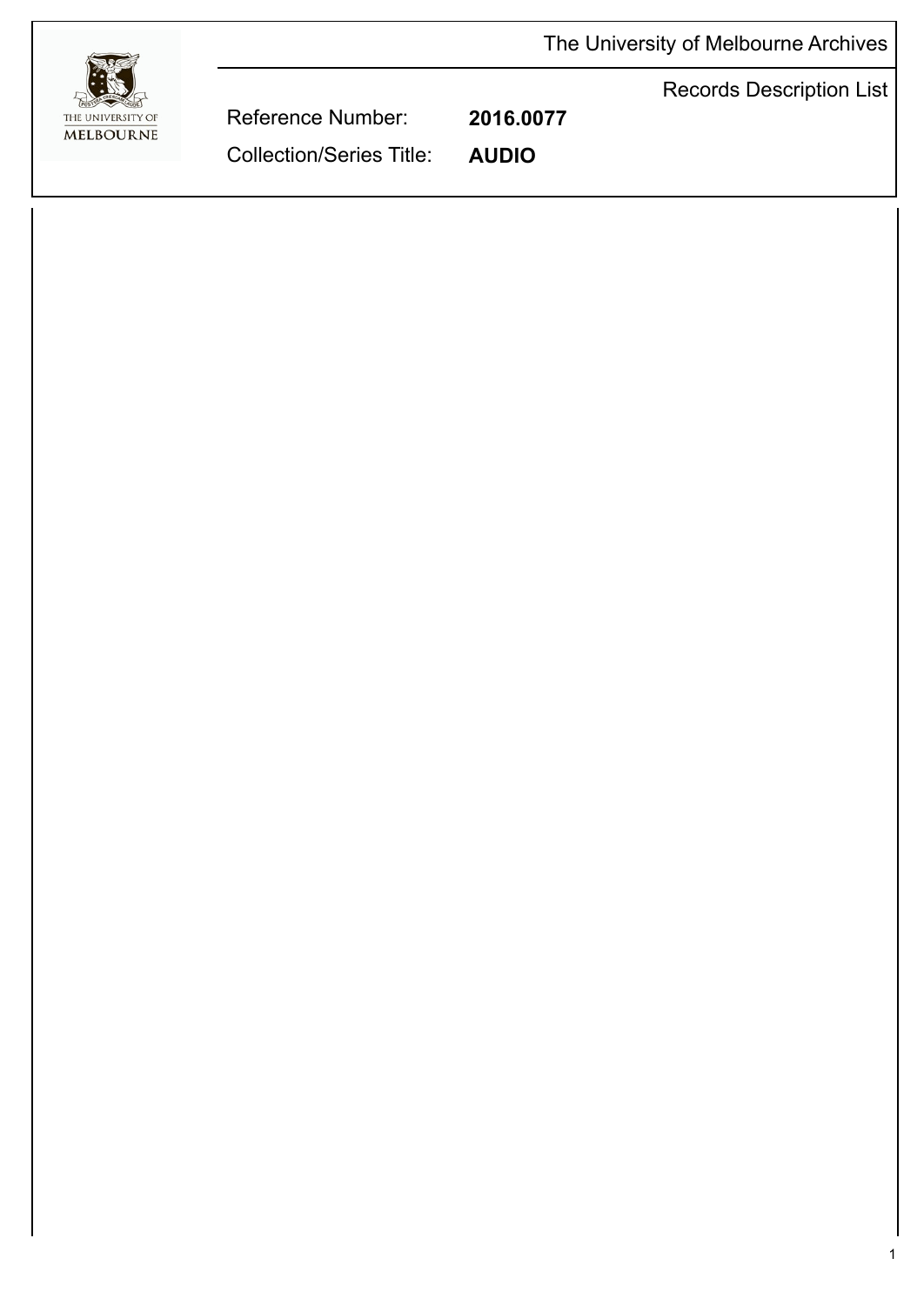| 2016.0077: AUDIO                               |                                               | The University of Melbourne Archives |
|------------------------------------------------|-----------------------------------------------|--------------------------------------|
| <b>Creator</b>                                 | Australian Red Cross Society, National Office |                                      |
| <b>Creator's</b><br><b>Activity/Occupation</b> | Community organisations - Charities           |                                      |
| <b>Creator's Historical Note</b>               |                                               |                                      |
|                                                |                                               |                                      |
|                                                |                                               |                                      |
|                                                |                                               |                                      |
|                                                |                                               |                                      |
|                                                |                                               |                                      |
|                                                |                                               |                                      |
|                                                |                                               |                                      |
|                                                |                                               |                                      |
|                                                |                                               |                                      |
|                                                |                                               |                                      |
|                                                |                                               |                                      |
|                                                |                                               |                                      |
|                                                |                                               |                                      |
|                                                |                                               |                                      |
|                                                |                                               |                                      |
|                                                |                                               |                                      |
|                                                |                                               |                                      |
|                                                |                                               |                                      |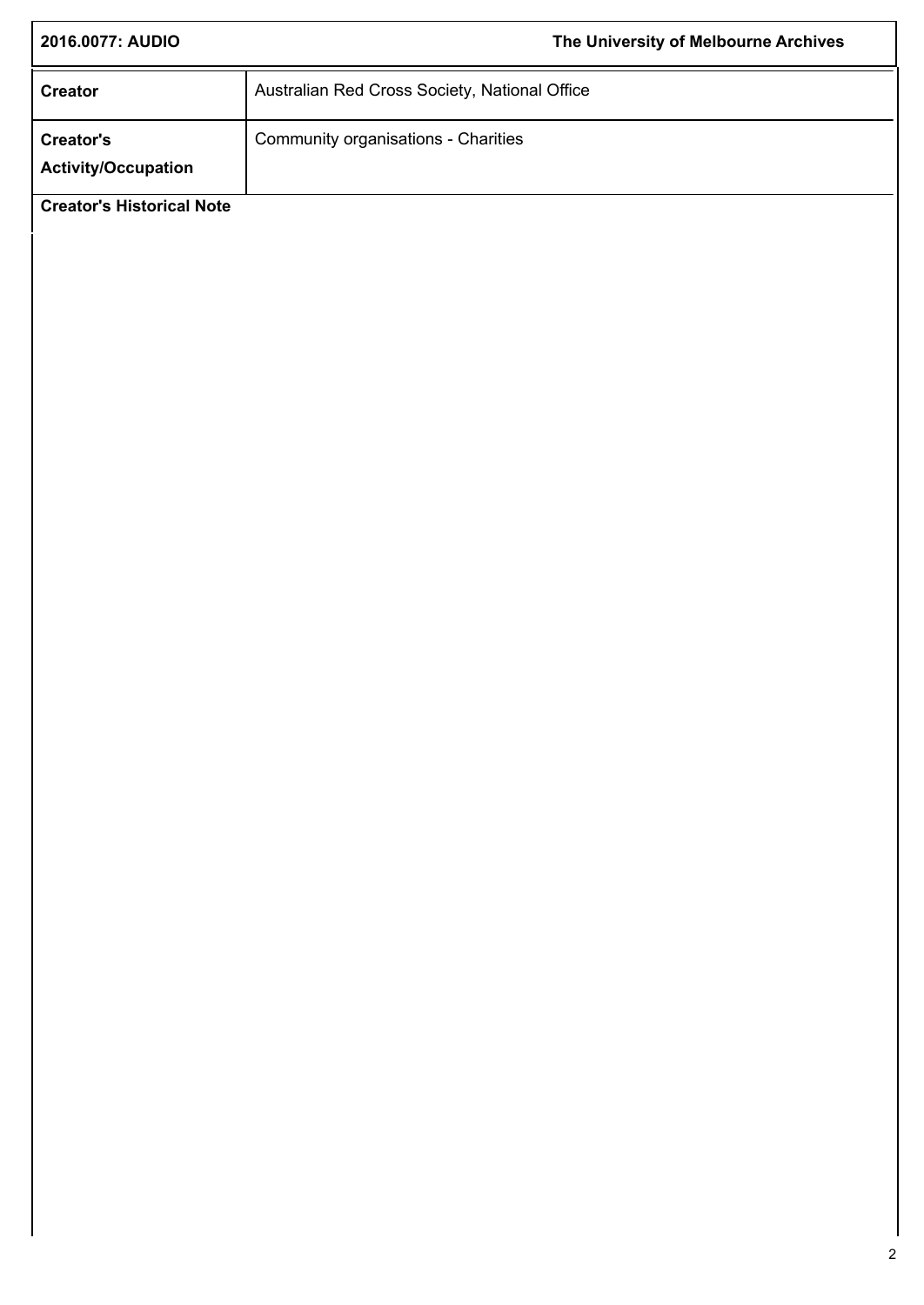### **2016.0077: AUDIO The University of Melbourne Archives**

Note: University of Melbourne Archives holds records of the Australian Red Cross National Office and the Victorian Division of the Australian Red Cross. Records of other state Divisions are not held by the University of Melbourne.

Red Cross began in Australia on the 13th August 1914 in response to the start of the First World War nine days earlier. Modelled on the British Red Cross Society and initially established as a branch of that Society, it formed at the instigation of Lady Helen Munro Ferguson, wife of the Governor-General. Vice-regal patronage and a predominantly female membership continued to be features of the Red Cross throughout the twentieth century. The Australian society was recognised by the International Committee of the Red Cross as a national society in its own right in 1927 and was incorporated by Royal Charter in 1941.

In keeping with the international Red Cross movement of which it is a part, and the Geneva Conventions which govern and vest its wartime role, the Australian Red Cross primary objectives are to alleviate human suffering and protect life and health, especially during armed conflicts and other emergency situations. Principles of humanity, impartiality and voluntary service guide its programs, which have evolved over the years in response to international and domestic needs.

The organisations development throughout the twentieth century has been extensively documented (see references at the end of this note), however the following points may assist researchers wishing to use Red Cross records held by the University of Melbourne Archives.

The organisations initial structure, still largely in place in the early 21st century, included three tiers of administration and activity. Its National Headquarters (later known as National Office) has been based in Melbourne since 1914. Divisions were established in all states and territories, most of them within weeks of the formation of the national body, and these operated with substantial autonomy until at least the 1950s and continued to be the locus of much of the organisations emergency and social services program delivery beyond this date. A Papua New Guinea Division also operated between 1940 and 1973 and subsequently became an independent national society. The third tier of the Red Cross is the extensive network of local branches which also commenced during World War I . These have been particularly active in wartime and it is through these branches that large numbers of Australians engage with and support the work of the Red Cross.

The scope and dates of operation of some distinctive Red Cross programs are:

Voluntary Aid Detachments (VADs, later known as Voluntary Aid Service Corps or VACs) were first formed in 1915 to provide nursing and domestic services in Australian military hospitals and convalescent homes. In peacetime this largely female volunteer labour force has assisted during natural disasters and other emergencies. As an organisational entity VACs were phased out by the 1970s, however volunteer service continues to be integral to the organisations delivery of many of its programs.

Services to trace the whereabouts of missing and wounded service personnel were also first established in 1915.These services operated during both World Wars and after World War II evolved into services for tracing civilians displaced from their homelands in the aftermath of war and civil unrest. By the 1960s, with the growth of Red Cross role in disaster management, registration and enquiry services were set up to respond to inquiries about people displaced by natural disaster. The units responsible for this work and have been variously known as the Wounded and Missing Inquiry Bureau, Tracing Bureau, and the National Registration and Inquiry System. Like many Red Cross programs, administration of tracing services has gradually been centralised from state Divisions to national management. Note that Wounded and Missing Enquiry Bureau records from World War I are held by the Australian War Memorial.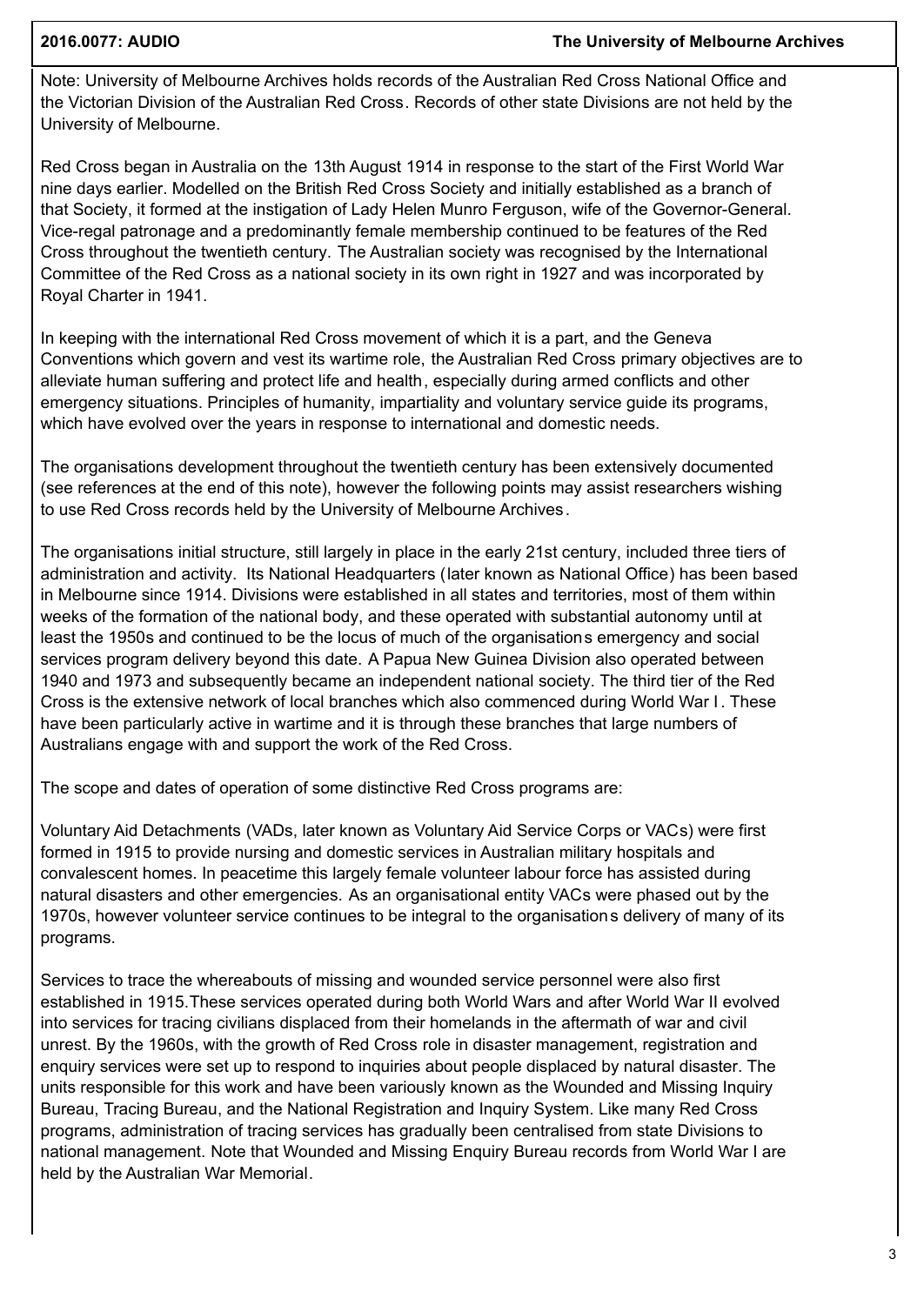### **2016.0077: AUDIO The University of Melbourne Archives**

Blood transfusion services were first established in 1929 in the Victorian Division and soon after in other states. These continued to be primarily state based services until 1996 although during the Second World War a level of national coordination was introduced to facilitate the supply of blood to the armed forces. In 1996, largely in response to the AIDS epidemic, the divisional services were amalgamated to form the Australian Red Cross Blood Service, a separate operating division of the Australian Red Cross.

References and Further Information

Melanie Oppenheimer: The Power of Humanity: 100 Years of Australian Red Cross 1914-2014 (Sydney, Harper Collins, 2014)

Australian Red Cross web site: www.redcross.org.au (accessed June 2015)

Australian Red Cross Blood Service web site: http://www.donateblood.com.au/about-us (accessed June 2015)

Australian Red Cross has donated 100 years of archives to the University of Melbourne:

http://www.redcross.org.au/gift-to-the-nation.aspx (accessed June 2015)

Australian War Memorial, First World War Red Cross Wounded and Missing Files:

https://www.awm.gov.au/people/roll-search/wounded\_and\_missing/

Australian Womens Register entry for the Australian Red Cross:

http://www.womenaustralia.info/biogs/AWE0715b.htm (accessed June 2015). See also Register entries for individual women prominent within the Red Cross.

| Date Range of<br><b>Collection/Series</b> | c1940-c1970                  |
|-------------------------------------------|------------------------------|
| <b>Size/Extent</b>                        | 8 units                      |
| <b>Access Conditions</b>                  | Access review when digitised |

**Scope and Content of Collection/Series**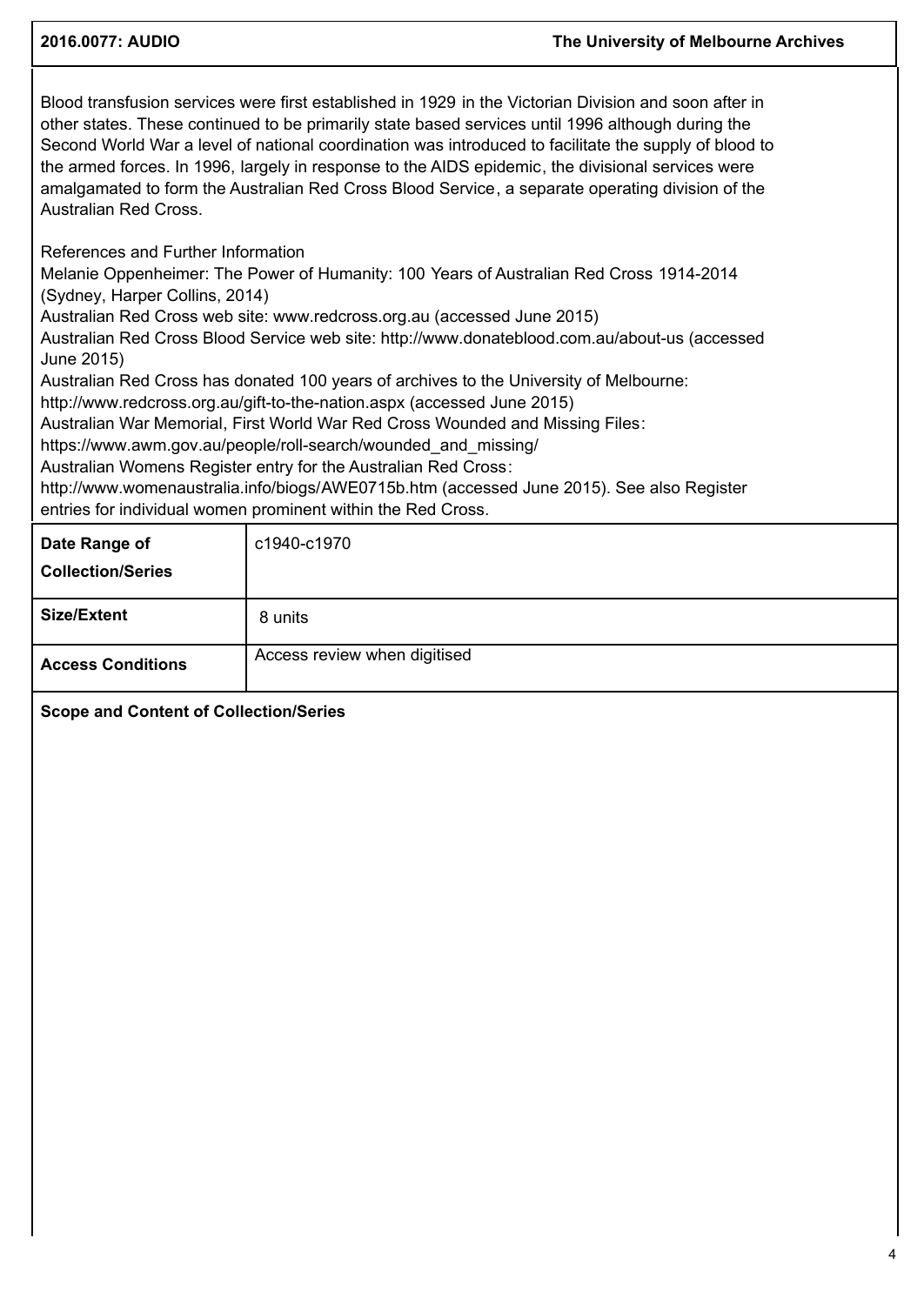## [Red Cross Archives series reference: Not Applicable]

Comprises 98 gramophone records used by the Australian Red Cross to support a wide variety of activities including funding appeals, endorsements, interviews, speeches and music therapy for rehabilitation contexts.

These gramophone disks were from a variety of sources including the Australian Red Cross , the International Red Cross as well as commercial broadcasts and recordings.

Some notable speakers include: senior members of the Red Cross including Lady Brooks, Lady Edwina Mountbatten, Paul De Ruegger; scientists Sir Peter MacCallum, Dr. Eric Cunningham Dax; notable sportsmen Donald Bradman, Lewis Hoad, Bert Bryant and philanthropists Lord Nuffield.

CAUTION: It should be noted that these recordings reflect the attitudes of time in which they were created, and may contain language and views which may be considered offensive today .

Many of these gramophone disks are 16 inch in diameter or Broadcast size which are now rare. Scrap for Victory drives resulted in many early gramophone disks being recycled for reuse during the WW2 to reuse shellac. It was a common belief at the time that audio recordings were ephemeral. See: Fishman, Karen and McKee, Jan. Reference Librarian, Recorded Sound Section, Library of Congress. Scrap for Victory Library of Congress https://blogs.loc.gov/now-see-hear/2015/01/scrap-for-victory/ (Accessed 15/11/2017)

Additionally, five of these Broadcast disks have etched b sides advertising the manufacturer RCA Victorand icon of dog listening to speaker. See items 2016.0077.00078, 2016.0077.00079, 2016.0077.00081, 2016.0077.00082, 2016.0077.00083 https://en.wikipedia.org/wiki/Unusual\_types\_of\_gramophone\_records

Some of the commercial play recordings used in Red Cross convalescent and rehabilitation homes have braille labels, these include: The Thirty Nine Steps 2016.0077.00039 - 2016.0077.00045; A kid for two farthings 2016.0077.00048 - 2016.0077.00055 and Life of Mahatma Gandhi 2016.0077.00068

To date most of these records have not been digitised. This series does not have a previous Red Cross control number; but many items do have previous control numbers which are retained.

Researchers should note that under the Geneva Conventions Act 1957 protections govern the use of the Red Cross emblem. For further information see Archives staff.

| <b>Collection Category</b> | Community and Political, organisations |
|----------------------------|----------------------------------------|
| This document dated        | 20/11/2017                             |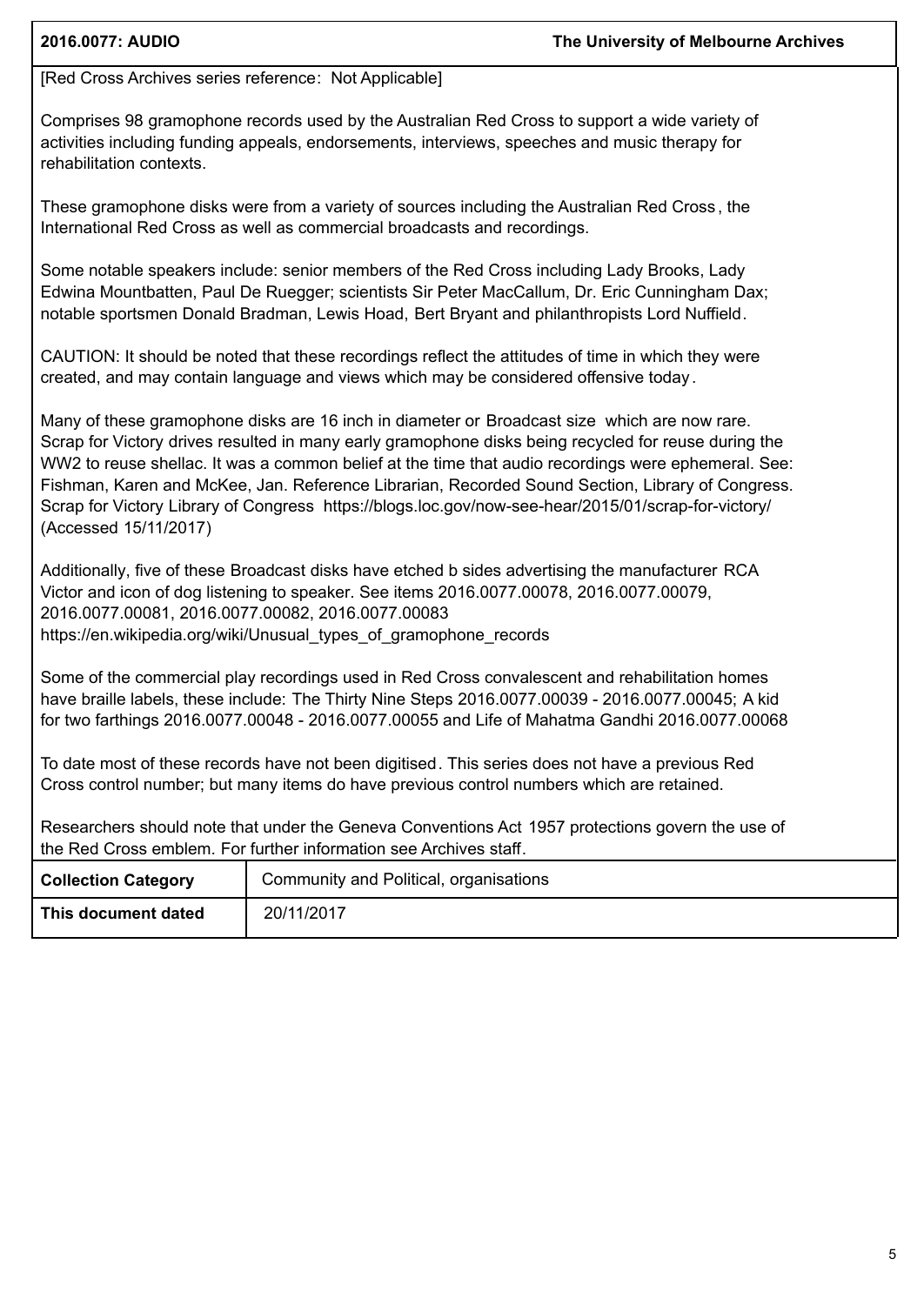# **To request access to records on the list below via the University of Melbourne Archives Reading Room, quote the Unit/Box reference in full.**

| Unit/Box            | <b>Item Number</b>               | <b>Title</b>                              | <b>Date Range</b> | <b>Description</b>                                                                                                                                                                                                                                                                                                                      |
|---------------------|----------------------------------|-------------------------------------------|-------------------|-----------------------------------------------------------------------------------------------------------------------------------------------------------------------------------------------------------------------------------------------------------------------------------------------------------------------------------------|
| 2016.0077<br>Unit 1 | 2016.0077.0000<br>1              | New Year Greetings                        | unknown           | Side A: 'New Year<br>Greetings, The<br><b>International Committee</b><br>of the International Red<br>Cross and the League of<br>Red Cross Societies.'<br>Side B: No recording<br>Label: B.E.A                                                                                                                                           |
|                     |                                  |                                           |                   | Performer: Red Cross                                                                                                                                                                                                                                                                                                                    |
| 2016.0077<br>Unit 1 | 2016.0077.0000<br>$\overline{2}$ | Bert Bryant and Sir<br>John Newman-Morris | 1944              | Side A: Bert Bryant - talks<br>about an 'Advanced<br>Handicap', Ballarat 26th<br>August 1953<br>Side B: Dr John Morris<br>Performer: Bert Bryant<br>(19271991) professional<br>horse race caller<br>Performer: Sir<br>John-Morris [later<br>Newman-Morris]<br>(1879-1957), Australian<br>Red Cross chairman<br>1944-1951.<br>Label: 3UZ |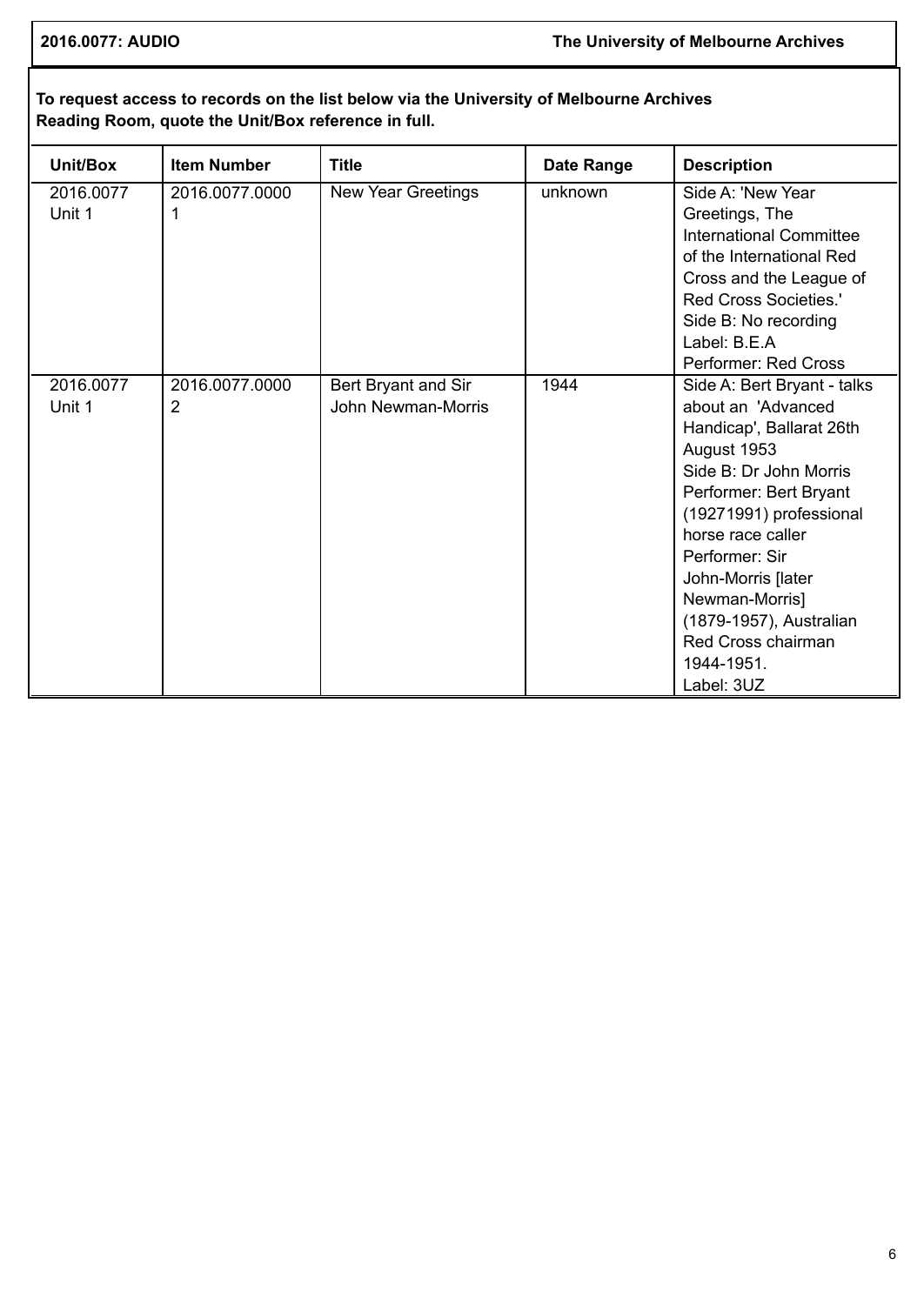| 2016.0077: AUDIO    |                     |                                            | The University of Melbourne Archives |                                                                                                                                                                                                                                                                                                                                                                                                                                                                                                                                                                                                                                     |
|---------------------|---------------------|--------------------------------------------|--------------------------------------|-------------------------------------------------------------------------------------------------------------------------------------------------------------------------------------------------------------------------------------------------------------------------------------------------------------------------------------------------------------------------------------------------------------------------------------------------------------------------------------------------------------------------------------------------------------------------------------------------------------------------------------|
| Unit/Box            | <b>Item Number</b>  | <b>Title</b>                               | <b>Date Range</b>                    | <b>Description</b>                                                                                                                                                                                                                                                                                                                                                                                                                                                                                                                                                                                                                  |
| 2016.0077<br>Unit 1 | 2016.0077.0000<br>3 | Papua New Guinea<br><b>Red Cross Choir</b> | unknown                              | Side A: 'Papua & New<br><b>Guinea Red Cross'</b><br>Side B: 'Red Cross<br>Native Choir.'<br>The Papua and New<br>Guinea Divisions was<br>formed in 1939 and<br>operated until the<br>Japanese invasion in<br>1942. In 1949 the<br><b>Australian Parliament</b><br>passed legislation to<br>unite the territories of<br>Papua and New Guinea<br>which meant Australia<br>Red Cross was the<br>governing body.<br>Following Papua New<br>Guinea's independence<br>in 1975, the Papua New<br>Guinea Red Cross was<br>established by an Act of<br>Parliament (1976).<br>http://redcross.org.pg/<br>Performer: Red Cross<br>Label: B.E.A |
| 2016.0077<br>Unit 1 | 2016.0077.0000<br>4 | <b>Children of all Nations</b>             | c.1950                               | Side A: 'Children of all<br>nations'<br>Side B: No recording<br>Composed: May H.<br>Brahe, arranged<br>Rackham<br>Performer: The Australian<br><b>Red Cross</b><br><b>Band-Victorian Division</b><br>Conducted: Sidney<br>Rackham<br>Label: B.E.A.                                                                                                                                                                                                                                                                                                                                                                                  |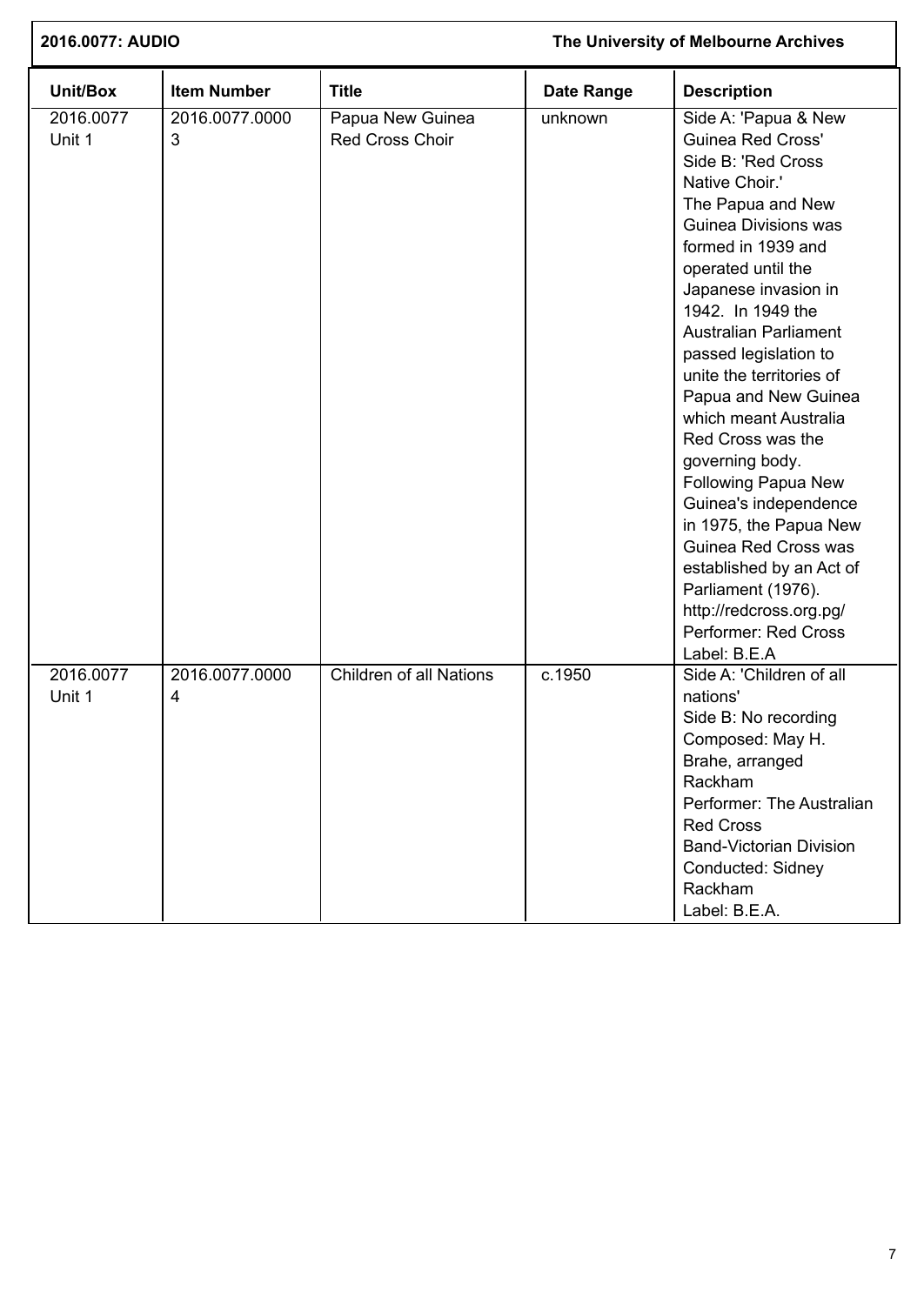| 2016.0077: AUDIO    |                     |                                                               |            | The University of Melbourne Archives                                                                                                                                                                                                                                                                                                                                                             |
|---------------------|---------------------|---------------------------------------------------------------|------------|--------------------------------------------------------------------------------------------------------------------------------------------------------------------------------------------------------------------------------------------------------------------------------------------------------------------------------------------------------------------------------------------------|
| Unit/Box            | <b>Item Number</b>  | <b>Title</b>                                                  | Date Range | <b>Description</b>                                                                                                                                                                                                                                                                                                                                                                               |
| 2016.0077<br>Unit 1 | 2016.0077.0000<br>5 | Lady Mountbatten -<br><b>Red Cross Appeal</b><br>Talk 'Rangi' | unknown    | Side A:'Red Cross Appeal<br>Talk 'Rangi'<br>Side B: No recording<br>Performer: Lady Edwina<br>Mountbatten (1901-1960)<br>was a member of the<br><b>British Red Cross and</b><br>active campaigner during<br>WW2 until late 1950's.<br>She was the last<br>Vicereine of India, it is<br>possible this talk relates<br>to Rangi, Maharashtra<br>780km from Mumbai.<br>Label: Audex Royal<br>Sydney |
| 2016.0077<br>Unit 1 | 2016.0077.0000<br>6 | <b>Lady Brooks</b><br><b>Government House</b>                 | unknown    | Side A: Lady Brooks<br>Side B: No recording -<br>Embossed<br>Performer: Lady Violet<br>Brooks (1904-1988) was<br>the Red Cross Victorian<br>Division president,<br>(1949-1963) active public<br>relations; married to of Sir<br><b>Reginald Alexander</b><br>Dallas Brooks, governor<br>of Victoria (1949-1963).<br>Label: Columbia<br>Graphophone                                               |
| 2016.0077<br>Unit 1 | 2016.0077.0000<br>7 | Sir Peter McCullum                                            | 1950-1959  | Side A: 'Sir Peter<br>McCullum 2'07"<br>Side B: No recording<br>Performer: Sir Peter<br>McCullum (1885-1974)<br>was chairman on the<br><b>Australian Red Cross</b><br>appeals / fundraising<br>committee 1951-1958.<br>Label: B.E.A.                                                                                                                                                             |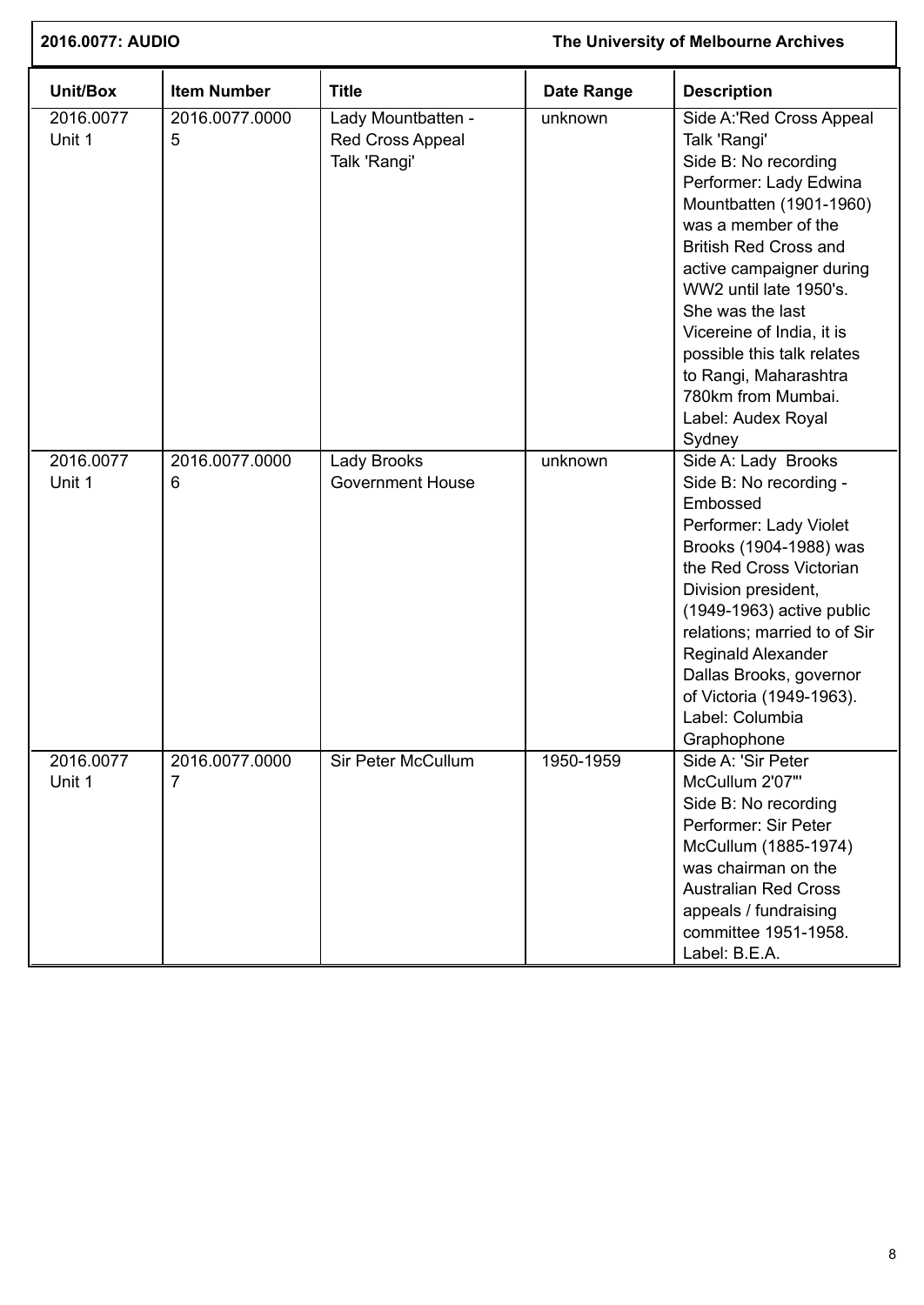| The University of Melbourne Archives<br>2016.0077: AUDIO |                               |                                                    |                   |                                                                                                                                                                                                                                                                                                                                                                                                                                                                                                                                                                                                                                          |
|----------------------------------------------------------|-------------------------------|----------------------------------------------------|-------------------|------------------------------------------------------------------------------------------------------------------------------------------------------------------------------------------------------------------------------------------------------------------------------------------------------------------------------------------------------------------------------------------------------------------------------------------------------------------------------------------------------------------------------------------------------------------------------------------------------------------------------------------|
| Unit/Box                                                 | <b>Item Number</b>            | <b>Title</b>                                       | <b>Date Range</b> | <b>Description</b>                                                                                                                                                                                                                                                                                                                                                                                                                                                                                                                                                                                                                       |
| 2016.0077<br>Unit 1                                      | 2016.0077.0000<br>8           | <b>Interview with Lewis</b><br>Hoad                | c1940             | Side A: 'Interview with<br>Lewis Hoad'<br>Side B: No recording<br>Performer: Lewis "Lew"<br>Hoad (1934-1994)<br>Australian professionally<br>Tennis Player 1957-1966,<br>ranking as World Number<br>One (1956). A 'Tennis<br>Match for Red Cross' a<br>fundraising appeal was<br>played in White City,<br>Sydney, 1940.<br>Performer: Australian<br>Red Cross & Lewis Hoad<br>Label: B.E.A.                                                                                                                                                                                                                                              |
| 2016.0077<br>Unit 1                                      | 2016.0077.0000<br>9           | Children all over the<br>world: a peace<br>musical | 1985              | Side A: Barn over hela<br>var varld (Swedish:<br>Children all over the<br>world: a peace musical)<br>Side B: Instrumental<br>Produced: International<br><b>Federation of Red Cross</b><br>and Red Crescent<br><b>Societies</b><br>Label: C.B.S.                                                                                                                                                                                                                                                                                                                                                                                          |
| 2016.0077<br>Unit 1                                      | 2016.0077.0001<br>$\mathbf 0$ | Talk by Sir Donald<br><b>Bradman</b>               | c.1955            | Side A: 'Talk by Sir<br>Donald Bradman'<br>Side B: 'Mr. Borovansky'<br>Performer: Sir Donald<br>Bradman (1908-2001)<br>Australian Cricketer,<br>speaking for the Red<br><b>Cross March Funding</b><br>Appeal<br>Performer: Edward<br>Borovansky (1902-1959)<br>founded The Borovansky<br>Ballet (1943-1960) a<br>classical and modern<br>dance company based in<br>Melbourne. After his<br>death the Boronasky<br>Ballet was disbanded<br>(1961), and provided the<br>basis for the subsegent<br>established of the The<br>Australian Ballet (1962-).<br>The majority of this track<br>is spoken in<br>Czechoslovakian.<br>Label: B.E.A. |

ſ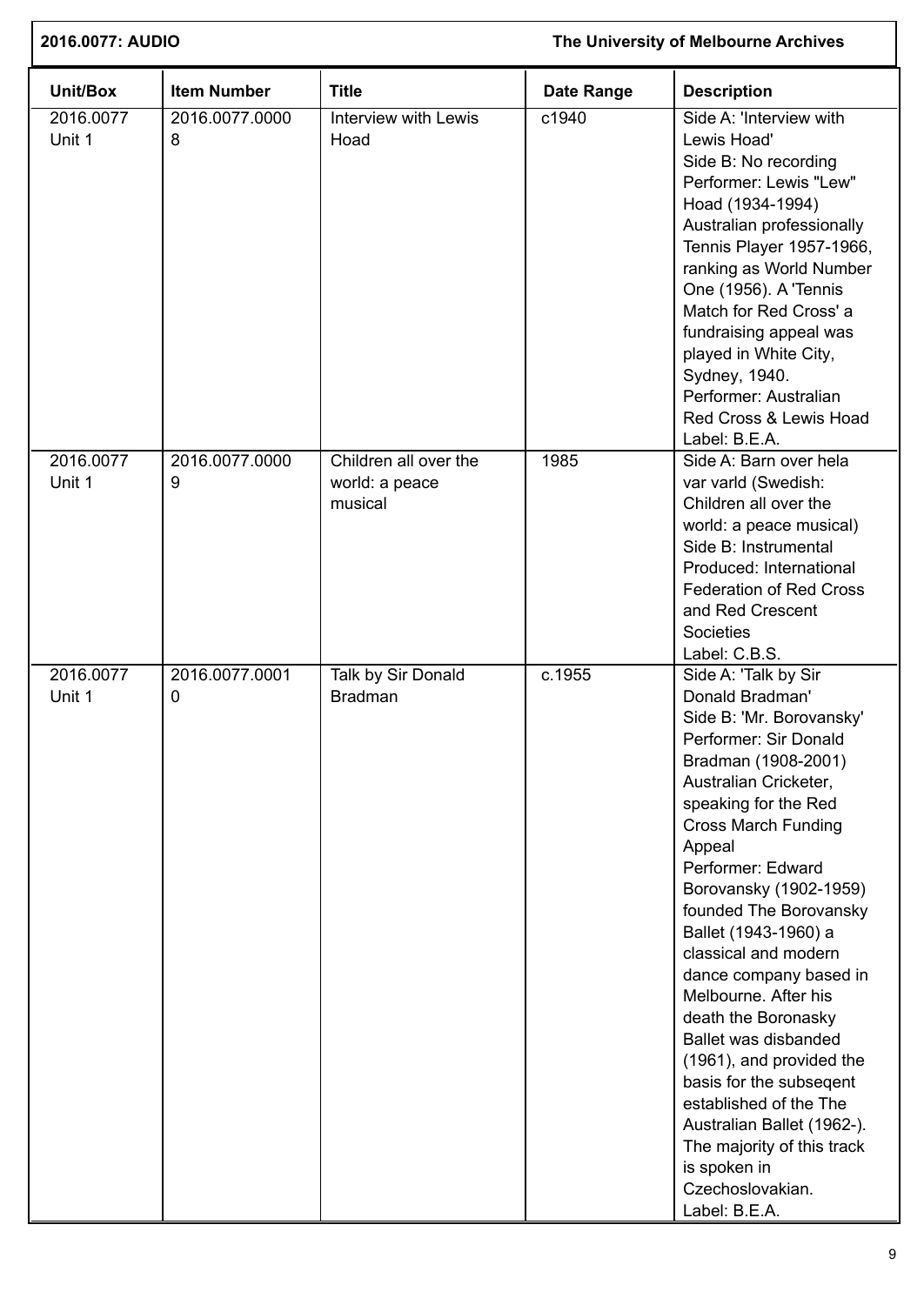| 2016.0077: AUDIO<br>The University of Melbourne Archives |                                  |                                         |                   |                                                                                                                                                                                                                                                                                                                                                                                                                                                                                                      |
|----------------------------------------------------------|----------------------------------|-----------------------------------------|-------------------|------------------------------------------------------------------------------------------------------------------------------------------------------------------------------------------------------------------------------------------------------------------------------------------------------------------------------------------------------------------------------------------------------------------------------------------------------------------------------------------------------|
| Unit/Box                                                 | <b>Item Number</b>               | <b>Title</b>                            | <b>Date Range</b> | <b>Description</b>                                                                                                                                                                                                                                                                                                                                                                                                                                                                                   |
| 2016.0077<br>Unit 1                                      | 2016.0077.0001<br>1              | Talk by Paul De<br>Ruegger              | 1948-1955         | Side 1: Talk by Paul De<br>Ruegger<br>Side 2: No recording<br>Performer: Paul De<br>Ruegger (1897-1988)<br><b>International Red Cross</b><br>Committee president<br>(1948-1955) during the<br>period when the Four<br><b>Geneva Conventions</b><br>(1949) established the<br>rules and principles<br>behind International<br>Humanitarian Law.<br>https://www.icrc.org/eng/a<br>ssets/files/other/what_is_i<br>hl.pdf<br>Label: B.E.A.                                                               |
| 2016.0077<br>Unit 1                                      | 2016.0077.0001<br>$\overline{2}$ | Red Cross Interview -<br>- Mr Stubbings | 1955-1988         | Side A: Red Cross<br>Interview - Mr Stubbings.<br>Side B: Recording has<br>been scratched out with<br>wax pencil<br>Performer: Leon George<br>Stubbings (1923 -)<br><b>Australian Red Cross</b><br>secretary general,<br>1955-1988. Recipient of<br>many Red Cross awards<br>including the Henry<br>Dunant Medal (1989) the<br>highest award of the<br>International Red Cross.<br>See biography and<br>career highlights in his<br>nomination award papers<br>(2016.0053.00016)<br>Label: 3UZ - 3HA |
| 2016.0077<br>Unit 1                                      | 2016.0077.0001<br>3              | Yamekraw: A Negro<br>Rhapsody           | unknown           | Side A: Yamekraw: Negro<br>Rhapsody part 1<br>Side B: Yamekraw: Negro<br>Rhapsody part 2<br>Composer: James Price<br>Johnson.<br>Performer: Red Cross<br><b>Band Victoria Division</b><br>conducted by Sidney<br>Rackham.<br>Label: 3UZ                                                                                                                                                                                                                                                              |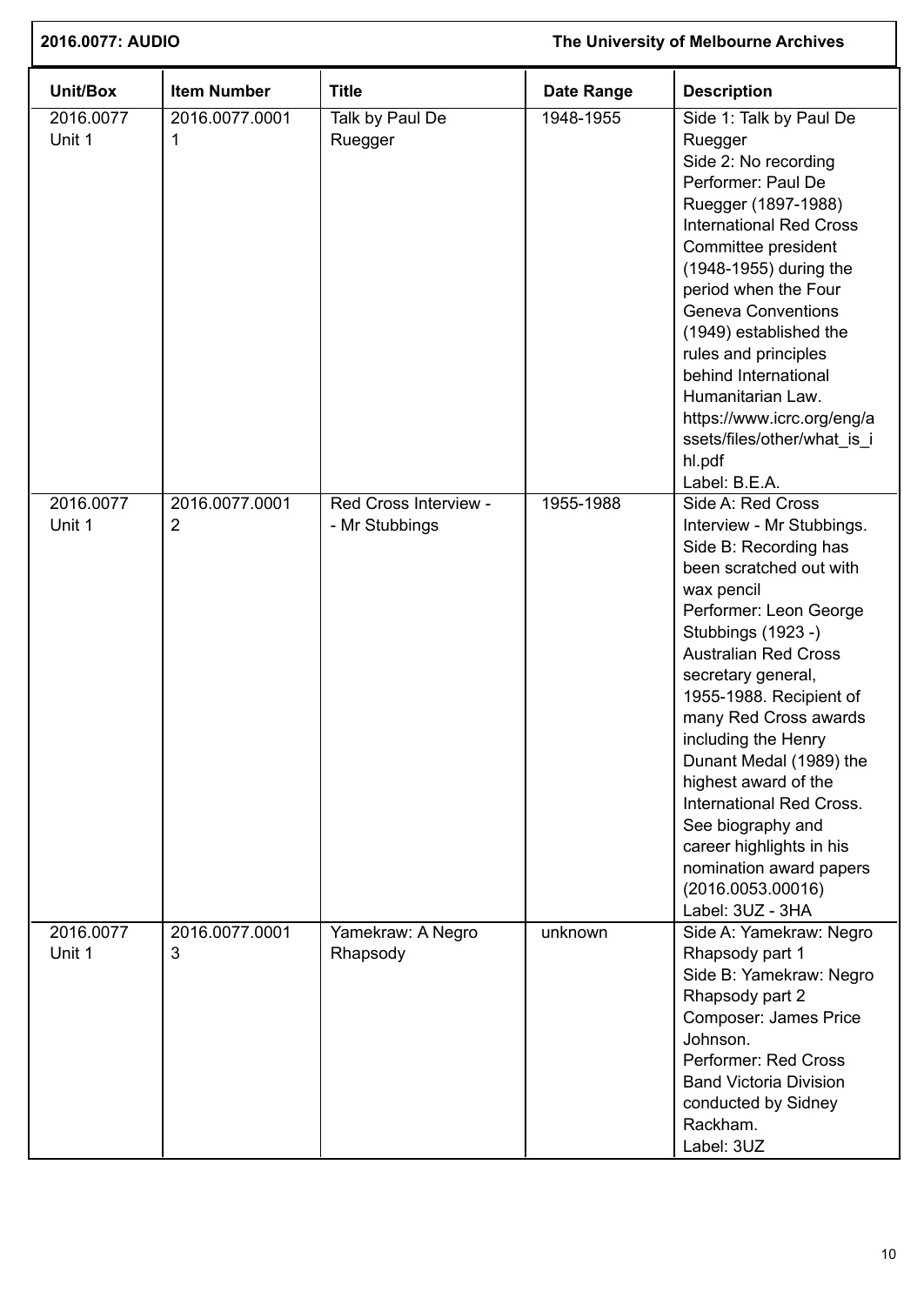| 2016.0077: AUDIO    |                     | The University of Melbourne Archives                                    |                   |                                                                                                                                                                                                                                                                                                                                                                                                                                                     |
|---------------------|---------------------|-------------------------------------------------------------------------|-------------------|-----------------------------------------------------------------------------------------------------------------------------------------------------------------------------------------------------------------------------------------------------------------------------------------------------------------------------------------------------------------------------------------------------------------------------------------------------|
| Unit/Box            | <b>Item Number</b>  | <b>Title</b>                                                            | <b>Date Range</b> | <b>Description</b>                                                                                                                                                                                                                                                                                                                                                                                                                                  |
| 2016.0077<br>Unit 1 | 2016.0077.0001<br>4 | Red Cross Talk - Lady<br><b>Brooks and Colonel</b><br>Spowers.          | 1953-1959         | Side A: Red Cross Talk<br>Side B: No recording<br>Performers: Lady Violet<br>Brooks (1904-1988)<br><b>Australian Red Cross</b><br>Victoria Division<br><b>Divisional Commandant</b><br>in Chief (1949-1963)<br>Performers: Colonel Allan<br>Spower (1892-1968) Red<br><b>Cross Victorian Division</b><br>chairman (1951-1959).<br>Biography:<br>http://adb.anu.edu.au/bio<br>graphy/spowers-allan-117<br>47 (Accessed 24 FEB<br>2017)<br>Label: 3UZ |
| 2016.0077<br>Unit 1 | 2016.0077.0001<br>5 | <b>Australian Red Cross</b><br><b>Band Victorian</b><br><b>Division</b> | unknown           | Side A: Selections from<br>Show Boat (Music:<br>Jerome Kern lyrics by<br>Oscar Hammerstein) and<br>Desert Song (Music:<br><b>Sigmund Romberg lyrics</b><br>by Oscar Hammerstein)<br>Side B: Bless This House<br>- coronet solo<br>(Composer: May H.<br>Brahe)<br>Performer: Australian<br><b>Red Cross Band</b><br>Victorian Division<br>conducted by Sidney<br>Rackham.<br>Label: 3UZ                                                              |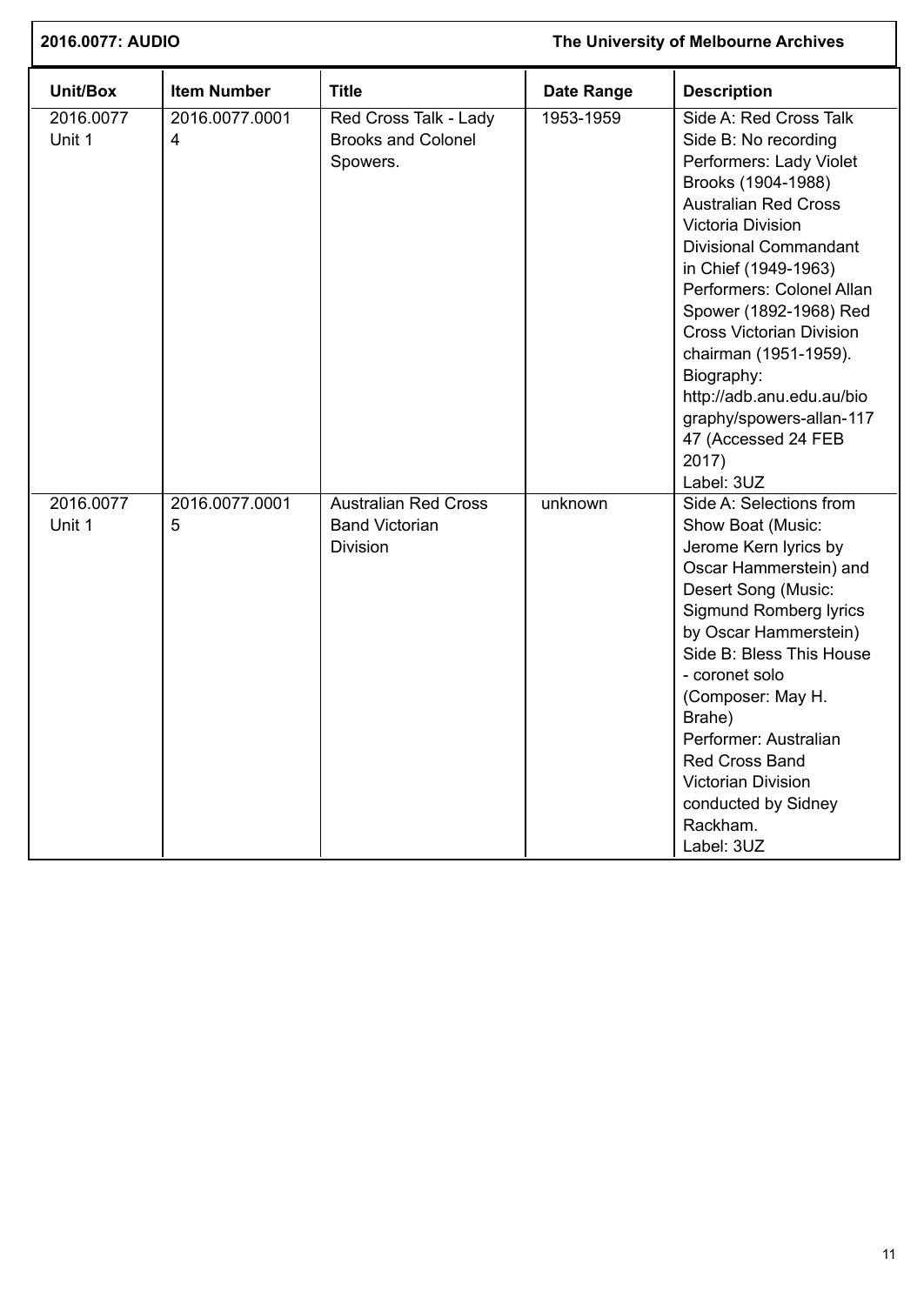| 2016.0077: AUDIO    |                     |                                        | The University of Melbourne Archives |                                                                                                                                                                                                                                                                                                                                                                                                                                                                                                                                                                   |  |
|---------------------|---------------------|----------------------------------------|--------------------------------------|-------------------------------------------------------------------------------------------------------------------------------------------------------------------------------------------------------------------------------------------------------------------------------------------------------------------------------------------------------------------------------------------------------------------------------------------------------------------------------------------------------------------------------------------------------------------|--|
| Unit/Box            | <b>Item Number</b>  | <b>Title</b>                           | <b>Date Range</b>                    | <b>Description</b>                                                                                                                                                                                                                                                                                                                                                                                                                                                                                                                                                |  |
| 2016.0077<br>Unit 1 | 2016.0077.0001<br>6 | <b>Melbourne Girls</b><br>Grammar      | unknown                              | Side A: Sonata in F<br>(Composer: Georg<br>Philipp Telemann)<br>Side B: Gavotte / The<br>Rejoicing (Composer:<br>George Frideric Handel)<br>Performer: Jane Morlet<br>(1879-1957) & Elizabeth<br>Britten M.C.E.G.G.S.<br>Australian Red Cross,<br>Victorian Division, Junior<br>Red Cross involvement<br>with the school. There<br>are two copies in<br>existence, one at<br>University of Melbourne<br>Archives and the other at<br><b>Melbourne Girls</b><br>Grammar (aka Melbourne<br>Church of England Girls'<br>Grammar School)<br>(MCEGGS)<br>Label: B.E.A. |  |
| 2016.0077<br>Unit 1 | 2016.0077.0001<br>7 | Red Cross with Lord<br><b>Nuffield</b> | 17 April 1947                        | Side A: Red Cross Talks<br>by Lord Nuffield<br>Side B: No recording<br>Performer: Lord William<br><b>Richard Morris Nuffield</b><br>(1877-1963) industrialist<br>and philanthropist, visited<br>Australia 1947 to<br>promote the Nuffield<br>Foundation (est. 1943)<br>and its Fellowships<br>scheme for supporting<br>medical training.<br>Notes: Including<br>typewritten transcript<br>page and dispatch receipt<br>from W.A. Broadcasters<br>Limited.<br>Notes: Printed on label<br>6ix, 6WB, 6MD                                                             |  |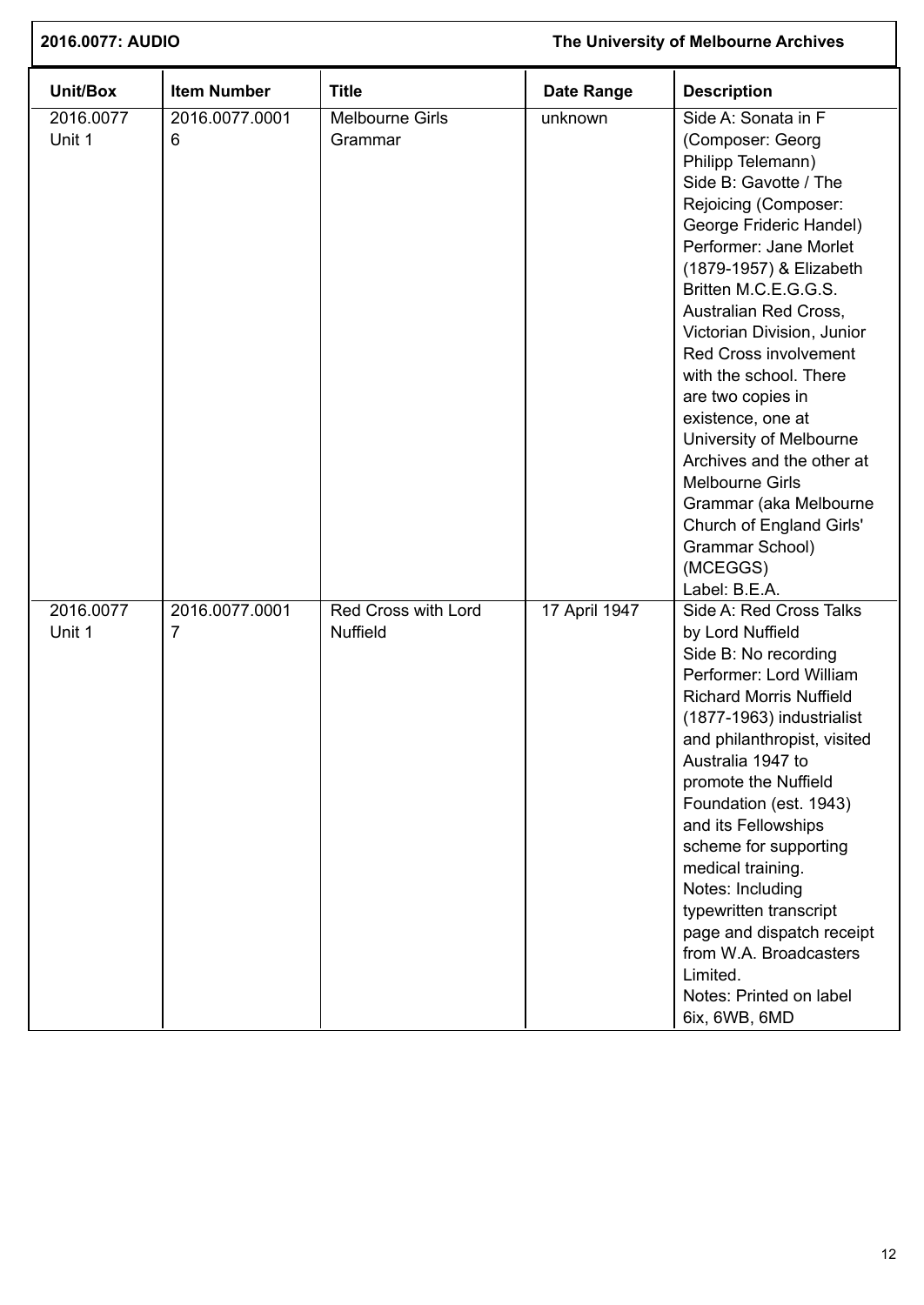| 2016.0077: AUDIO    |                     |                                                                 |                   | The University of Melbourne Archives                                                                                                                                                                                                                                                                                                                                             |
|---------------------|---------------------|-----------------------------------------------------------------|-------------------|----------------------------------------------------------------------------------------------------------------------------------------------------------------------------------------------------------------------------------------------------------------------------------------------------------------------------------------------------------------------------------|
| Unit/Box            | <b>Item Number</b>  | <b>Title</b>                                                    | <b>Date Range</b> | <b>Description</b>                                                                                                                                                                                                                                                                                                                                                               |
| 2016.0077<br>Unit 1 | 2016.0077.0001<br>8 | <b>Conquest March</b>                                           | unknown           | Side A: Conquest March<br>Side B: No recording<br>Composer: Alfred<br>Newman<br>Performer: Australian<br>Red Cross Band (Vic<br>Division) and Sidney<br>Rackman, Red Cross<br>band production<br>Label: 3UZ                                                                                                                                                                      |
| 2016.0077<br>Unit 1 | 2016.0077.0001<br>9 | Interview with Mrs<br>Van Waggoner Tufty<br>and Mr Jack Purtell | 1953              | Side A: Track 1: Mrs Van<br>Waggoner Tufty, Track 2:<br>Mr Jack Purtell<br>Side B: No recording<br>Performer: Ester Van<br><b>Waggoner Tufty</b><br>(1896-1986), American<br>journalist, who visited<br>Australia in August 1953<br>Performer: Jack Purtell<br>$(1921 - )$ successful<br>jockey in Melbourne in<br>the 1940s and 1950's,<br>and in Europe in 1960s<br>Label: 3UZ |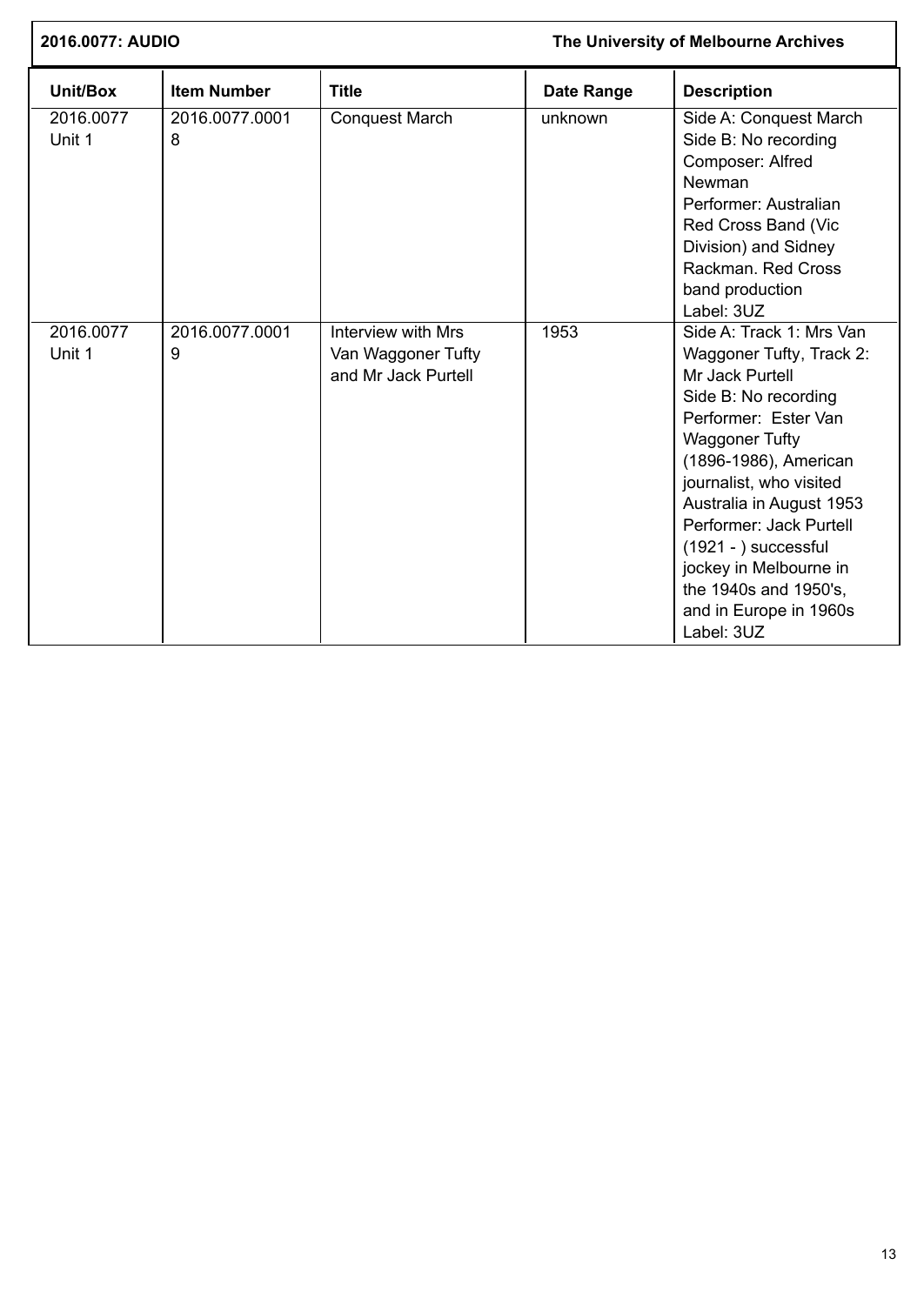| 2016.0077: AUDIO<br>The University of Melbourne Archives |                     |                                               |                   |                                                                                                                                                                                                                                                                                                                                                                                                                                                                                                                                                                                                                                                                                                                                                                                                                                    |
|----------------------------------------------------------|---------------------|-----------------------------------------------|-------------------|------------------------------------------------------------------------------------------------------------------------------------------------------------------------------------------------------------------------------------------------------------------------------------------------------------------------------------------------------------------------------------------------------------------------------------------------------------------------------------------------------------------------------------------------------------------------------------------------------------------------------------------------------------------------------------------------------------------------------------------------------------------------------------------------------------------------------------|
| Unit/Box                                                 | <b>Item Number</b>  | <b>Title</b>                                  | <b>Date Range</b> | <b>Description</b>                                                                                                                                                                                                                                                                                                                                                                                                                                                                                                                                                                                                                                                                                                                                                                                                                 |
| 2016.0077<br>Unit 1                                      | 2016.0077.0002<br>0 | <b>Interview with Miss</b><br>Marian Urquhart | 1945-1955         | Side A: Interview with<br><b>Miss Marion Urquhart</b><br>Side B: No recording<br>Performer: Marion<br>Urquhart (1906-1972)<br>social work pioneer.<br>Caseworker,<br>administrator and CEO of<br>the Victorian Society for<br>Crippled Children (1935-<br>1940). National Director<br>of Rehabilitation for the<br><b>National Red Cross</b><br>(1941-1951) she broke<br>new ground by seeking to<br>collaboratively engage<br>across the services of<br>government, the armed<br>services agencies and<br>the social work sector to<br>provide an integrated<br>service to ex-service<br>personnel and their<br>families. Obituary<br>"Australian Social Work,<br>Vol. 25, Issue 3, 1972<br>(Accessed 27/02/2017)<br>http://www.tandfonline.co<br>m/doi/abs/10.1080/03124<br>077208549363?journalC<br>ode=rasw20<br>Label: B.E.A. |
| 2016.0077<br>Unit 2                                      | 2016.0077.0002<br>1 | The Australian Red<br><b>Cross Band</b>       | unknown           | Side A: Part 1 Bless the<br>Bride (Composer: Vincent<br>Ellis) Hymn: Rockingham<br>(Composer: Edward<br>Miller)<br>Side B: Part 2 Selection:<br>Faust (Composer:<br>Charles Gounod)<br><b>Crusader March</b><br>(Composer: John Philip<br>Sousa)<br>Performer: The Australian<br><b>Red Cross Band</b><br>Conducted by Sidney<br>Rackham                                                                                                                                                                                                                                                                                                                                                                                                                                                                                           |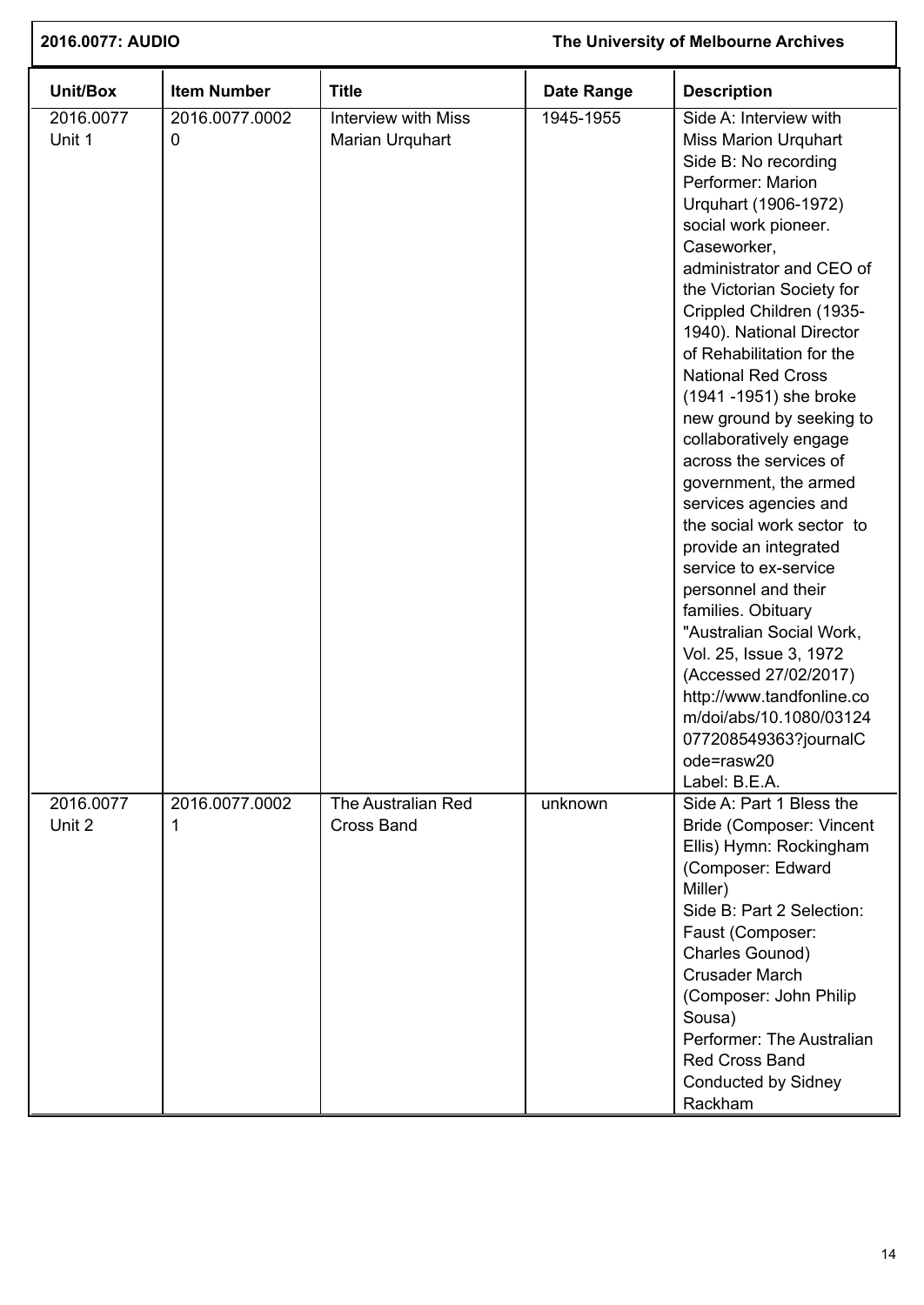| 2016.0077: AUDIO    |                                  |                                         | The University of Melbourne Archives |                                                                                                                                                                                                                                                                                                                                                             |  |
|---------------------|----------------------------------|-----------------------------------------|--------------------------------------|-------------------------------------------------------------------------------------------------------------------------------------------------------------------------------------------------------------------------------------------------------------------------------------------------------------------------------------------------------------|--|
| Unit/Box            | <b>Item Number</b>               | <b>Title</b>                            | <b>Date Range</b>                    | <b>Description</b>                                                                                                                                                                                                                                                                                                                                          |  |
| 2016.0077<br>Unit 2 | 2016.0077.0002<br>$\overline{2}$ | The Australian Red<br><b>Cross Band</b> | unknown                              | Side A: Part 1 Bless the<br>Bride (Composer: Vincent<br>Ellis) Hymn: Rockingham<br>(Composer: Edward<br>Miller)<br>Side B: Part 2 Selection:<br>Faust (Composer:<br>Charles Gounod)<br><b>Crusader March</b><br>(Composer: John Philip<br>Sousa)<br>Performer: The Australian<br>Red Cross Band<br><b>Conducted by Sidney</b><br>Rackham<br>NB: Second Copy |  |
| 2016.0077<br>Unit 2 | 2016.0077.0002<br>3              | The Disabled Man<br>and the Community   | c.1950                               | Side A: The Disabled<br>Man and the Community<br>(Red Cross Social<br>Worker part 1)<br>Side B: The Disabled<br>Man and the Community<br>(Red Cross Social<br>Worker part 2)<br>Performer: Red Cross<br>Social Worker<br>Note: Teaching aid for<br><b>Red Cross Social</b><br><b>Workers</b><br>Label: 3UZ                                                  |  |
| 2016.0077<br>Unit 2 | 2016.0077.0002<br>4              | Mrs Robieson &<br>Ex-Servicemen         | c.1950                               | Side A: Mrs Robieson<br>interviews members of<br>the Ex-Servicemen's Club<br>- Part 2<br>Side B: No recording<br>Performer:<br>Ex-Servicemen<br>Performer: Mrs Val<br>Robieson - Public<br>Relations Officer for the<br><b>Victorian Red Cross</b><br>$(1948? - 1974).$<br>Label: 3UZ                                                                       |  |
| 2016.0077<br>Unit 2 | 2016.0077.0002<br>5              | Symbol of Humanity                      | unknown                              | Side A: Symbol of<br>Humanity, Side 1<br>Side B: Symbol of<br>Humanity, Side 7<br><b>Creator:British Red Cross</b><br>Performer: Not listed<br>Label: Gui de Buire<br>Company, Mayfair                                                                                                                                                                      |  |

 $\Gamma$ 

Ī.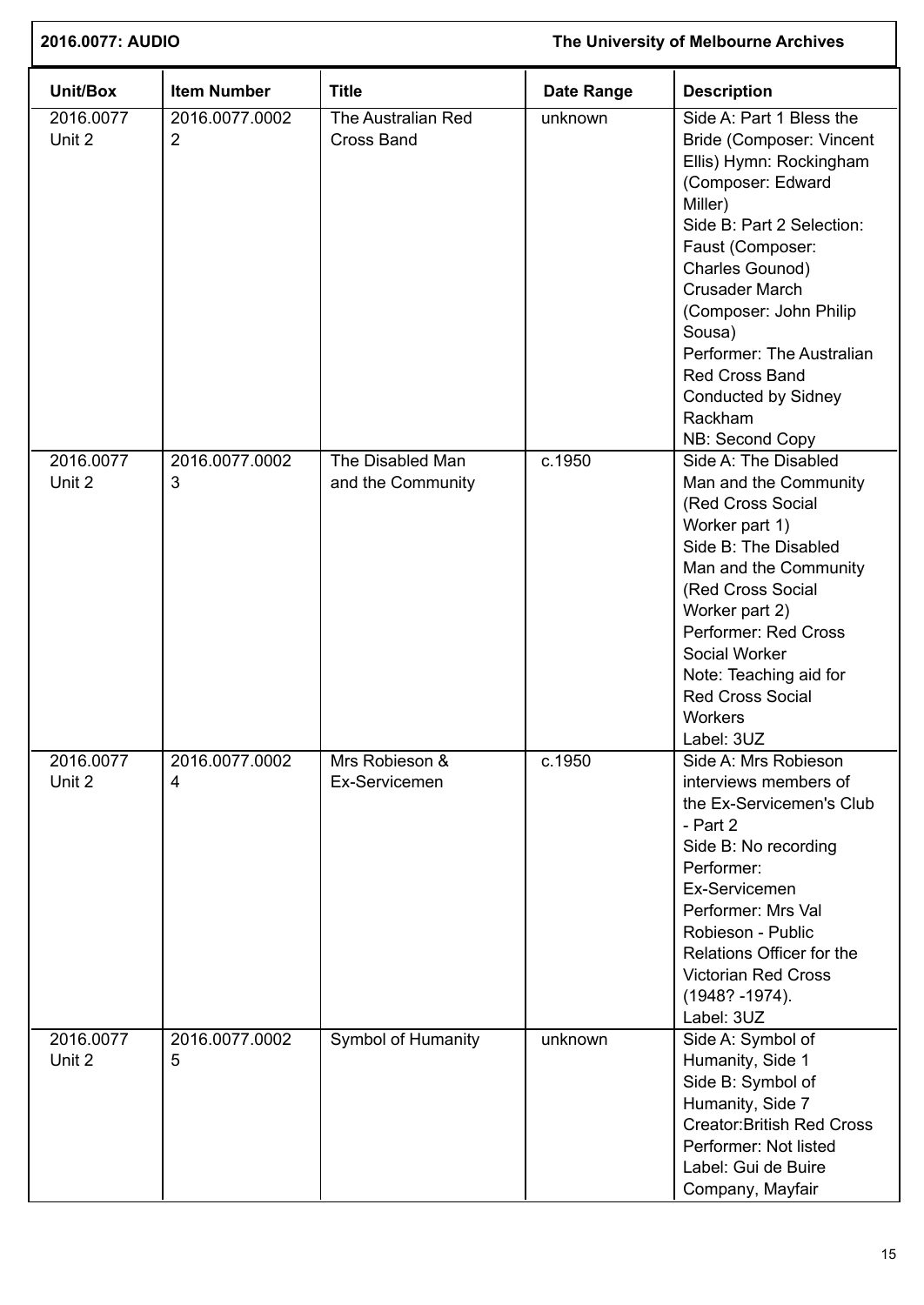|                     | 2016.0077: AUDIO                 |                           |                   | The University of Melbourne Archives                                                                                                                                                                                                  |  |  |
|---------------------|----------------------------------|---------------------------|-------------------|---------------------------------------------------------------------------------------------------------------------------------------------------------------------------------------------------------------------------------------|--|--|
| Unit/Box            | <b>Item Number</b>               | <b>Title</b>              | <b>Date Range</b> | <b>Description</b>                                                                                                                                                                                                                    |  |  |
| 2016.0077<br>Unit 2 | 2016.0077.0002<br>6              | Symbol of Humanity        | unknown           | Side A: Symbol of<br>Humanity, Side 2<br>Side B: Symbol of<br>Humanity, Side 8<br><b>Creator: British Red</b><br>Cross<br>Performer: Not listed<br>Label: Gui de Buire<br>Company, Mayfair                                            |  |  |
| 2016.0077<br>Unit 2 | 2016.0077.0002<br>$\overline{7}$ | Symbol of Humanity        | unknown           | Side A: Symbol of<br>Humanity, Side 3<br>Side B: Symbol of<br>Humanity, Side 9<br>Creator: British Red<br>Cross<br>Performer: Not listed<br>Label: Gui de Buire<br>Company, Mayfair                                                   |  |  |
| 2016.0077<br>Unit 2 | 2016.0077.0002<br>8              | Symbol of Humanity        | unknown           | Side A: Symbol of<br>Humanity, Side 4<br>Side B: Symbol of<br>Humanity, Side 10<br><b>Creator: British Red</b><br>Cross<br>Performer: Not listed<br>Label: Gui de Buire<br>Company, Mayfair                                           |  |  |
| 2016.0077<br>Unit 2 | 2016.0077.0002<br>9              | <b>Symbol of Humanity</b> | unknown           | Side A: Symbol of<br>Humanity, Side 5<br>Side B: Symbol of<br>Humanity, Side 11<br><b>Creator: British Red</b><br>Cross<br>Performer: Not listed<br>Label: Gui de Buire<br>Company, Mayfair<br>ARC previous control<br>number: A00828 |  |  |
| 2016.0077<br>Unit 2 | 2016.0077.0003<br>0              | Symbol of Humanity        | unknown           | Side A: Symbol of<br>Humanity, Side 6<br>Side B: Symbol of<br>Humanity, Side 12<br>Creator: British Red<br>Cross<br>Performer: Not listed<br>Label: Gui de Buire<br>Company, Mayfair<br>ARC previous control<br>number: A00828        |  |  |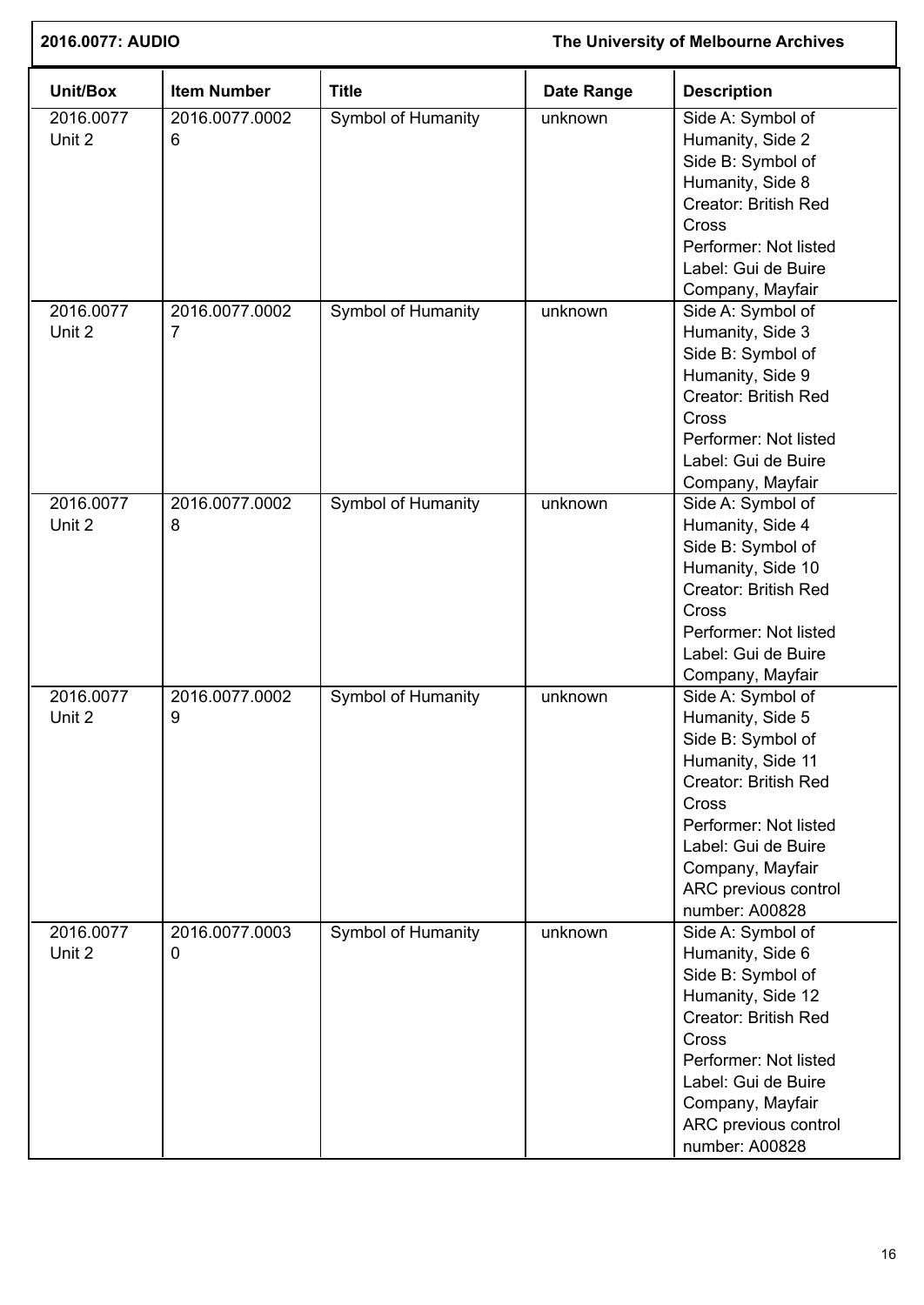| 2016.0077: AUDIO    |                                  |                                    | The University of Melbourne Archives |                                                                                                                                                                                                                                                                                                                                                                                                                                                                                                                                                                                         |  |
|---------------------|----------------------------------|------------------------------------|--------------------------------------|-----------------------------------------------------------------------------------------------------------------------------------------------------------------------------------------------------------------------------------------------------------------------------------------------------------------------------------------------------------------------------------------------------------------------------------------------------------------------------------------------------------------------------------------------------------------------------------------|--|
| Unit/Box            | <b>Item Number</b>               | <b>Title</b>                       | <b>Date Range</b>                    | <b>Description</b>                                                                                                                                                                                                                                                                                                                                                                                                                                                                                                                                                                      |  |
| 2016.0077<br>Unit 2 | 2016.0077.0003<br>1              | <b>Hawthorn City Band</b>          | unknown                              | Side A: Themes (from the<br>Eighth Symphony)<br>Side B: Themes (from the<br>Eighth Symphony)<br>Performer: Hawthorn City<br><b>Band</b><br>Composer: Beethoven -<br>Symphony No. 8 in F<br>Major, Op. 93<br>Conducted by N.B. Uren<br>Label: 3UZ                                                                                                                                                                                                                                                                                                                                        |  |
| 2016.0077<br>Unit 2 | 2016.0077.0003<br>$\overline{2}$ | Red Cross Talk by<br>Lady Limerick | 1972                                 | Side A: 'Red Cross Talk<br>by Lady Limerick.'<br>Side B: No recording<br>Performer: Angela Olivia<br>(née Trotter), Countess of<br>Limerick (1897-1981).<br>President of the London<br>Branch of the British Red<br>Cross at the outbreak of<br>WW2, led the British Red<br>Cross response Blitz<br>bombing of London, and<br>in relief effort at Belsen<br>Germany after the war.<br>Worked until the early<br>1970s as an International<br>Red Cross ambassador.<br>http://blogs.redcross.org.<br>uk/uk/2012/03/five-formid<br>able-women-who-shaped<br>-the-red-cross/<br>Label: 3UZ |  |

Ī.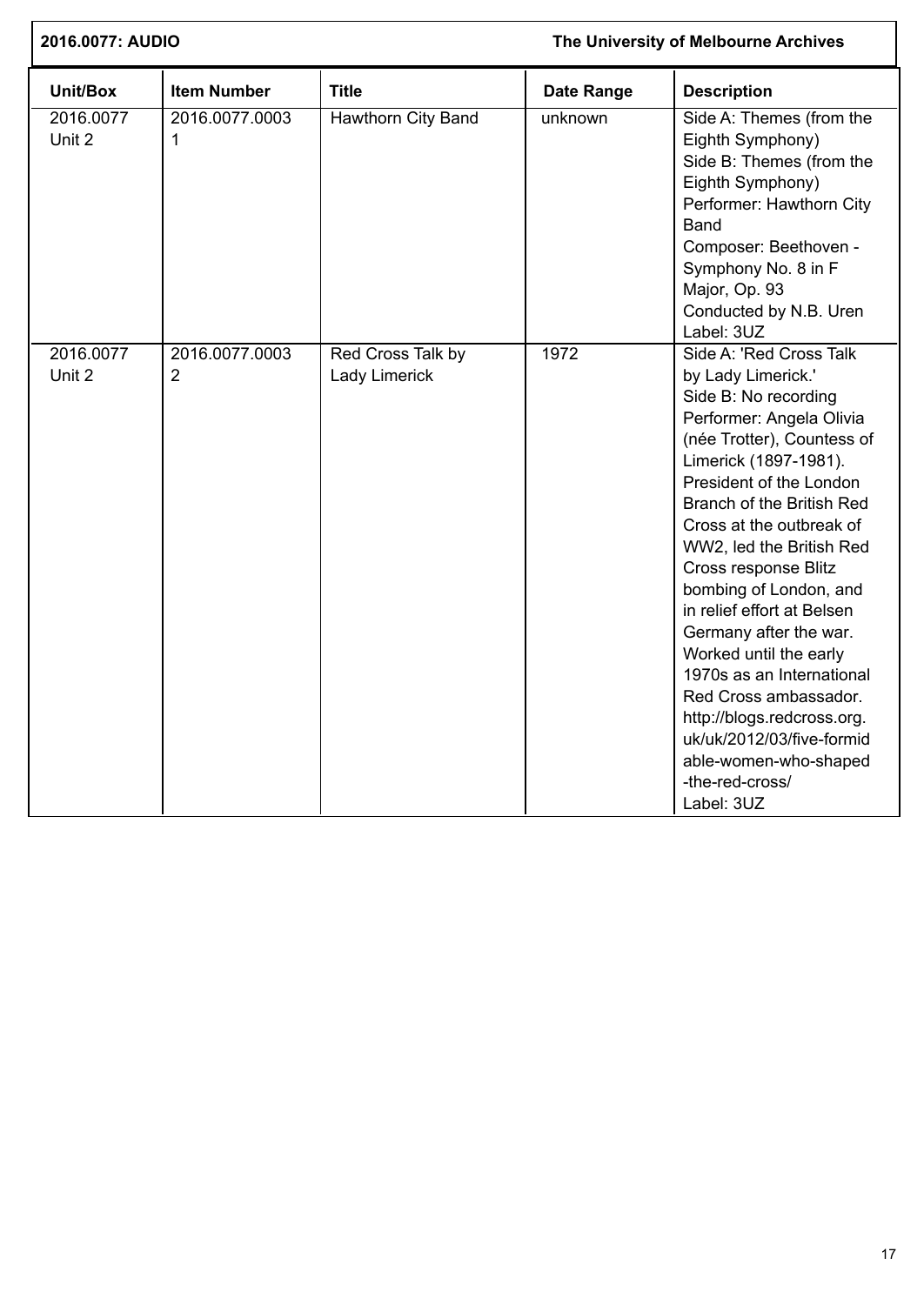| 2016.0077: AUDIO    |                     |                                             |                   | The University of Melbourne Archives                                                                                                                                                                                                                                                                                                                                                                                                                                                                 |
|---------------------|---------------------|---------------------------------------------|-------------------|------------------------------------------------------------------------------------------------------------------------------------------------------------------------------------------------------------------------------------------------------------------------------------------------------------------------------------------------------------------------------------------------------------------------------------------------------------------------------------------------------|
| Unit/Box            | <b>Item Number</b>  | <b>Title</b>                                | <b>Date Range</b> | <b>Description</b>                                                                                                                                                                                                                                                                                                                                                                                                                                                                                   |
| 2016.0077<br>Unit 2 | 2016.0077.0003<br>3 | Who Is My Neighbour                         | unknown           | Side A: Who Is My<br>Neighbour<br>Side B: No recording<br>Performer: Borovansky's<br><b>Ballet School</b><br><b>Notes: Mrs Eccles</b><br>McKay, Deputy Chairman<br>Victorian Division of<br><b>Australian Red Cross</b><br>invited students of the<br>Melbourne Academy of<br><b>Russian Ballet</b><br>(established by the Xenia<br>and Edouard<br>Borovansky, who<br>founded the Borovansky<br>Ballet) to perform at<br><b>Victorian Red Cross</b><br>convalescent homes and<br>fundraising events. |
| 2016.0077<br>Unit 2 | 2016.0077.0003<br>4 | <b>Red Cross Interview</b><br>For Broadcast | 15 August<br>1955 | Side A: Red Cross<br><b>Interview For Broadcast</b><br>on 3UZ on 15/08/1955<br>followed by 3HA<br>Side B: No recording<br>Performer: Not listed<br>Label: 3UZ                                                                                                                                                                                                                                                                                                                                        |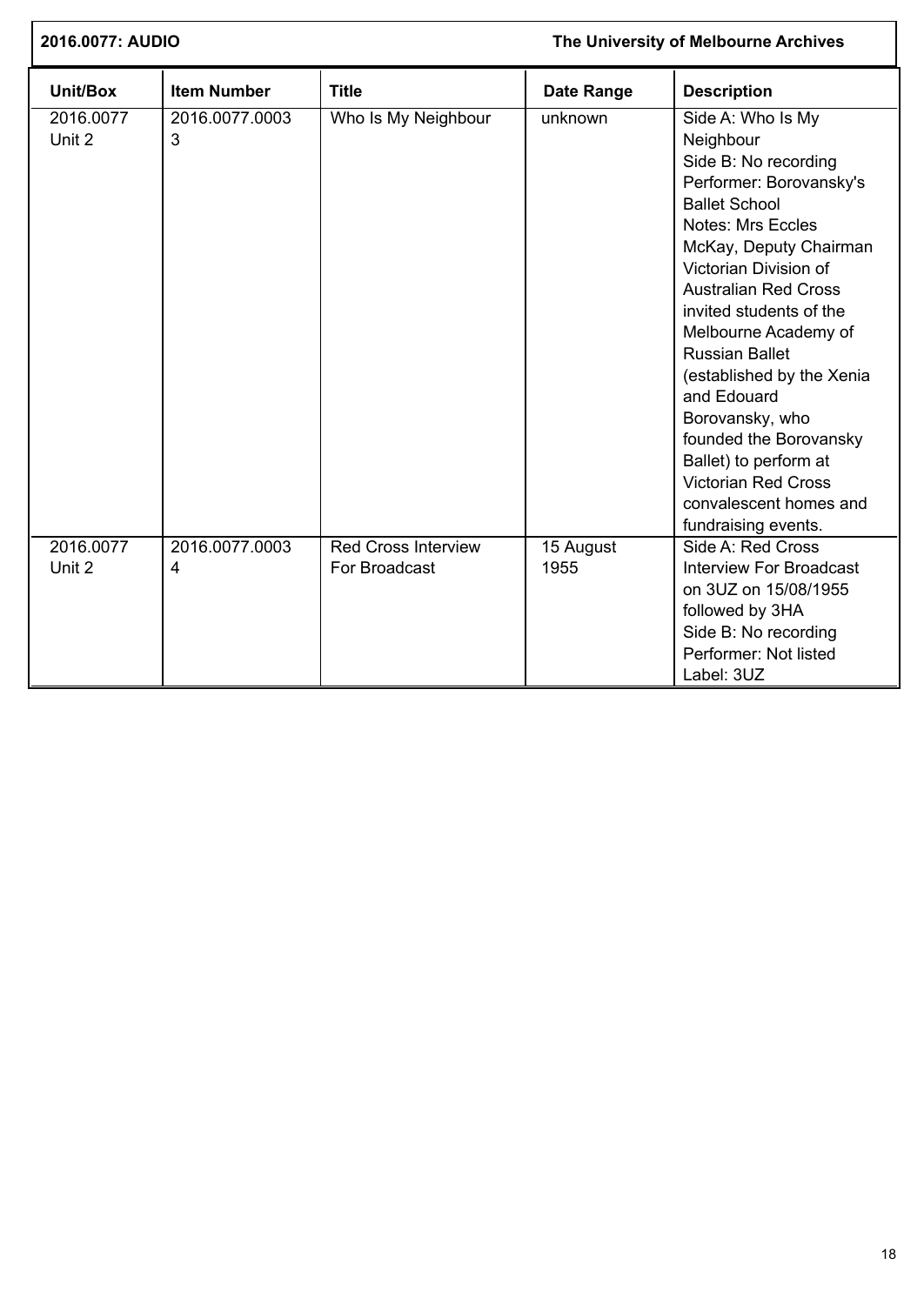| 2016.0077: AUDIO    |                     | The University of Melbourne Archives                                    |                     |                                                                                                                                                                                                                                                                                                                                                                                                                                                                                                                                                                                                                                                                                                                                                  |
|---------------------|---------------------|-------------------------------------------------------------------------|---------------------|--------------------------------------------------------------------------------------------------------------------------------------------------------------------------------------------------------------------------------------------------------------------------------------------------------------------------------------------------------------------------------------------------------------------------------------------------------------------------------------------------------------------------------------------------------------------------------------------------------------------------------------------------------------------------------------------------------------------------------------------------|
| Unit/Box            | <b>Item Number</b>  | <b>Title</b>                                                            | <b>Date Range</b>   | <b>Description</b>                                                                                                                                                                                                                                                                                                                                                                                                                                                                                                                                                                                                                                                                                                                               |
| 2016.0077<br>Unit 2 | 2016.0077.0003<br>5 | <b>Red Cross Interview</b><br>with Dr. Dax                              | 19 November<br>1954 | Side A: Red Cross<br>Interview with Dr. Dax<br>Side B: No recording<br>Performer: Dr. Eric<br>Cunningham Dax<br>(1908-2008) psychiatrist,<br>leading reformer who<br>revolutionised the<br>treatment of mental<br>health in Australia. He<br>brought a humanist<br>approach to the medical<br>science, implementing<br>and integrating<br>community health<br>facilities, Occupational<br>therapy and Social Work<br>into the recovery process<br>of patients. Dax<br>introduced art therapy in<br>hospitals and advised the<br>Red Cross in the use of<br>art therapy for<br>hospitalised war<br>casualties. See: Obituary<br>http://oa.anu.edu.au/obitu<br>ary/dax-eric-cunningham-<br>13941/text24835<br>Accessed 27 Feb. 2017)<br>Label: 3UZ |
| 2016.0077<br>Unit 2 | 2016.0077.0003<br>6 | <b>Australian Red Cross</b><br><b>Band Victorian</b><br><b>Division</b> | unknown             | Side A: Nearer My God<br>Side B: Allegro Spiritors<br>Performer: Australian<br><b>Red Cross Band</b><br><b>Victorian Division</b><br>conducted by Sidney<br>Rackham<br>Label: 3UZ                                                                                                                                                                                                                                                                                                                                                                                                                                                                                                                                                                |
| 2016.0077<br>Unit 2 | 2016.0077.0003<br>7 | Dandenong Blood<br><b>Bank Interviews</b>                               | 1954                | Side A: Red Cross, 3HA,<br>Dandenong Blood Bank<br>Interviews - Friday 26th<br>November 1954<br>Side B: Crobsie Morrison<br>Presentation - struck<br>through yellow wax pencil<br>Performer: Red Cross<br>and others<br>Label: 3UZ                                                                                                                                                                                                                                                                                                                                                                                                                                                                                                               |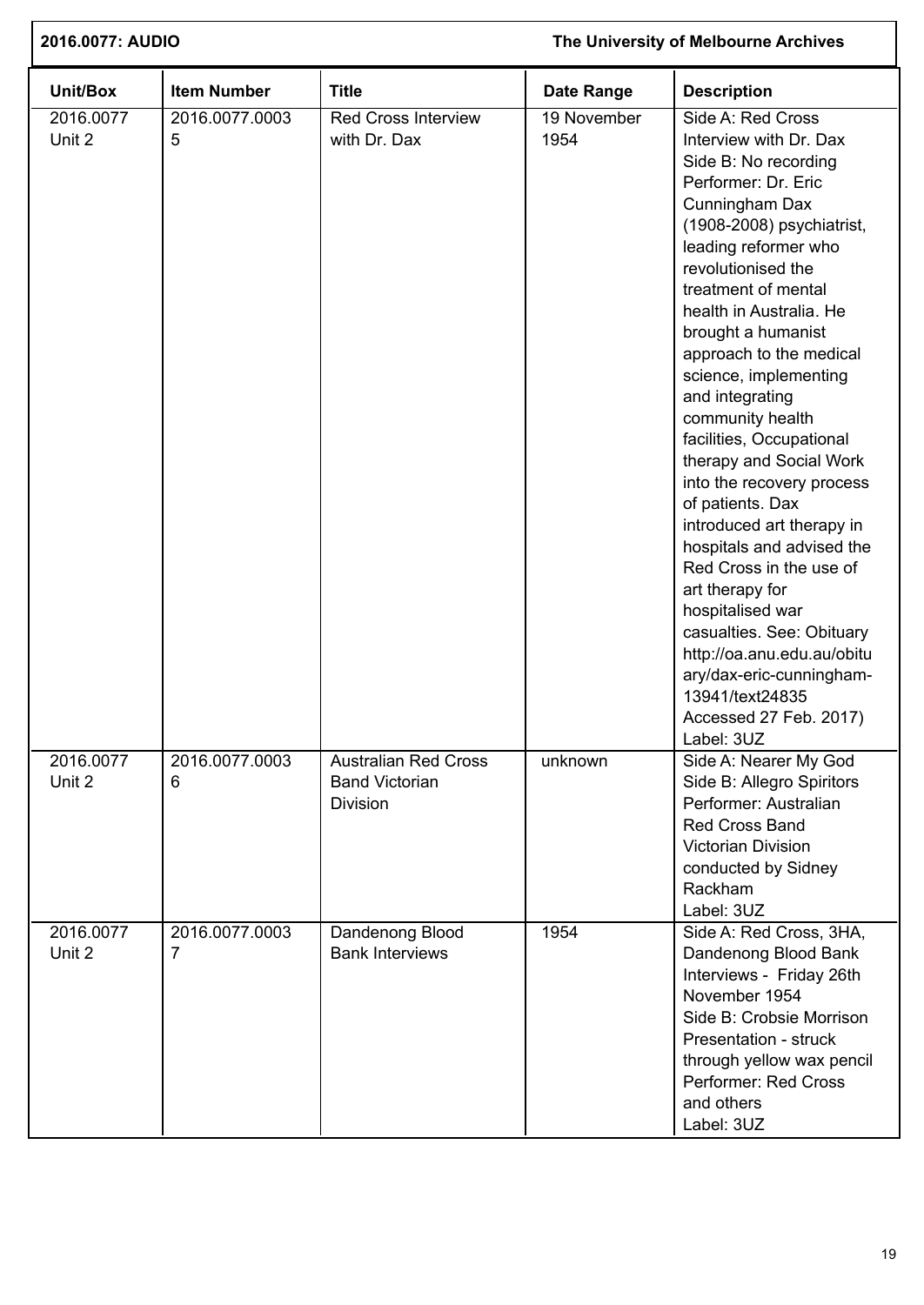| 2016.0077: AUDIO    |                     |                                         |                   | The University of Melbourne Archives                                                                                                                                                                                                                                                                                                                                                                                                                                                   |
|---------------------|---------------------|-----------------------------------------|-------------------|----------------------------------------------------------------------------------------------------------------------------------------------------------------------------------------------------------------------------------------------------------------------------------------------------------------------------------------------------------------------------------------------------------------------------------------------------------------------------------------|
| Unit/Box            | <b>Item Number</b>  | <b>Title</b>                            | <b>Date Range</b> | <b>Description</b>                                                                                                                                                                                                                                                                                                                                                                                                                                                                     |
| 2016.0077<br>Unit 2 | 2016.0077.0003<br>8 | <b>Gilbert and Sullivan</b>             | unknown           | Side A: Gilbert and<br>Sullivan Selection part 1<br>Side B: Gilbert and<br>Sullivan Selection part 2<br>Performer: New Mayfair<br>Orchestra<br>Label: His Master's Voice<br>Music used in music<br>therapy and<br>entertainment at<br>convalescent homes                                                                                                                                                                                                                               |
| 2016.0077<br>Unit 2 | 2016.0077.0003<br>9 | The Thirty Nine Steps<br>- Side 1 and 2 | c.1950-1959       | Side A: The Thirty Nine<br><b>Steps</b><br>Side B: The Thirty Nine<br>Steps (Braille label<br>#1 'and other braille<br>text)<br>Written by John Buchan<br>$(1875 - 1940)$<br>Performed by Andrew<br>Timothy, 'recorded for<br>use solely for the blind.'<br>Mystery/Espionage<br>audiobook was published<br>in 5 records; #1, #3, #5,<br>#7, #9 creates a full set.<br>Label: His Master's Voice                                                                                       |
| 2016.0077<br>Unit 2 | 2016.0077.0004<br>0 | The Thirty Nine Steps<br>- Side 1 and 2 | c.1950-1959       | Side A: The Thirty Nine<br><b>Steps</b><br>Side B: The Thirty Nine<br>Steps (Braille label<br>$#1$ and other braille<br>text)<br>Written by John Buchan<br>$(1875 - 1940)$<br>Performed by Andrew<br>Timothy, 'recorded for<br>use solely for the blind.'<br>Mystery/Espionage<br>audiobook was published<br>in 5 records; #1, #3, #5,<br>#7, #9 creates a full set.<br>Label: His Master's Voice<br>Commercial audiobook<br>used in ARC<br>convalescent homes.<br>Disc Size: 12 Inch. |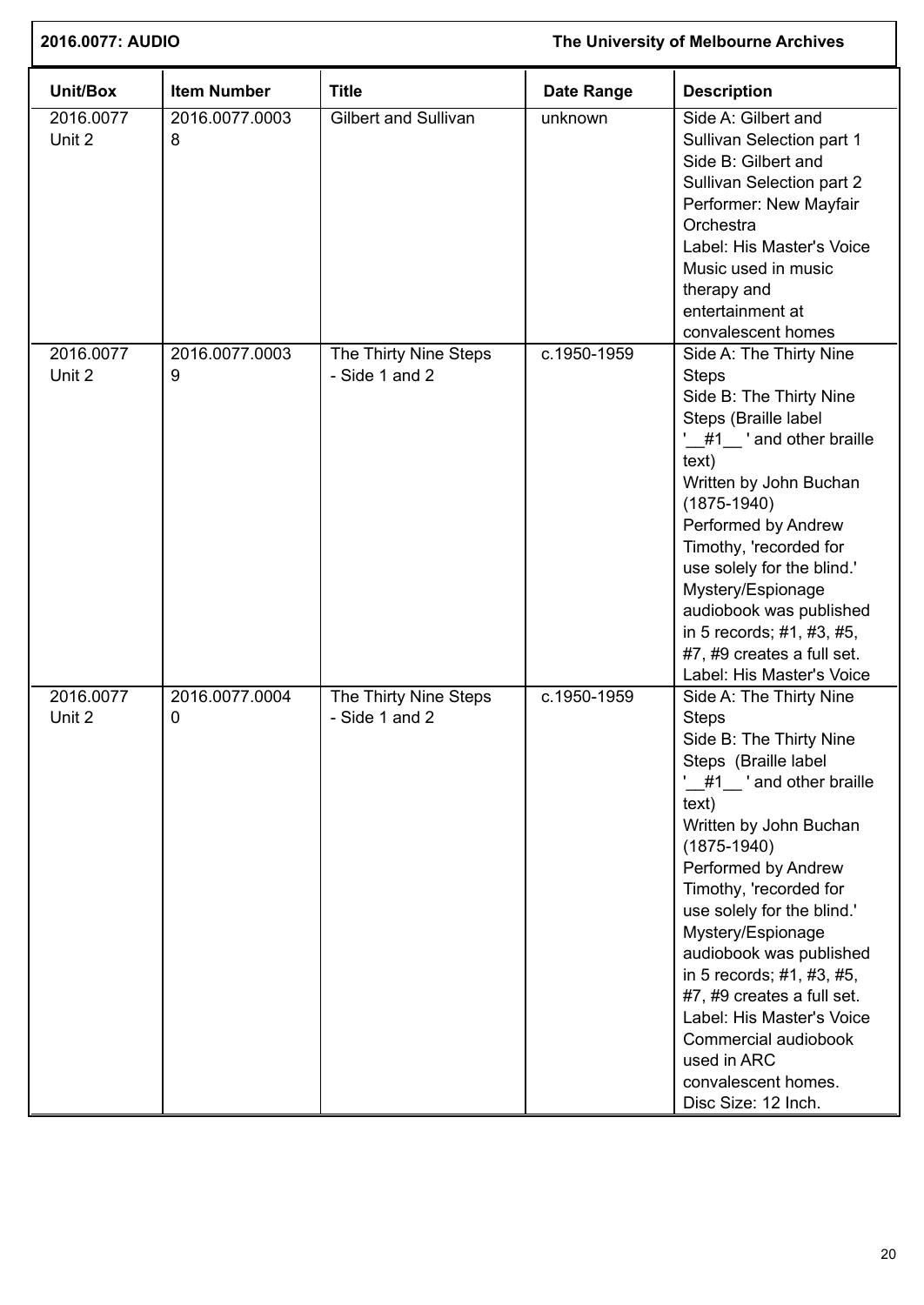| 2016.0077: AUDIO    |                                  | The University of Melbourne Archives        |             |                                                                                                                                                                                                                                                                                                                                                                                                                                                                          |
|---------------------|----------------------------------|---------------------------------------------|-------------|--------------------------------------------------------------------------------------------------------------------------------------------------------------------------------------------------------------------------------------------------------------------------------------------------------------------------------------------------------------------------------------------------------------------------------------------------------------------------|
| Unit/Box            | <b>Item Number</b>               | <b>Title</b>                                | Date Range  | <b>Description</b>                                                                                                                                                                                                                                                                                                                                                                                                                                                       |
| 2016.0077<br>Unit 2 | 2016.0077.0004<br>1              | The Thirty Nine Steps<br>- Side 3 and 4     | c.1950-1959 | Side A: The Thirty Nine<br><b>Steps</b><br>Side B: The Thirty Nine<br>Steps (The number '3' in<br>raised dots on the label)<br>Written by John Buchan<br>$(1875 - 1940)$<br>Performed by Andrew<br>Timothy, 'recorded for<br>use solely for the blind.'<br>Mystery/Espionage<br>audiobook was published<br>in 5 records; #1, #3, #5,<br>#7, #9 creates a full set.<br>Label: His Master's Voice<br>Commercial audiobook<br>used in ARC<br>convalescent homes.            |
| 2016.0077<br>Unit 2 | 2016.0077.0004<br>$\overline{2}$ | The Thirty Nine Steps<br>$-$ Side 5 and 6   | c.1950-1959 | Side A: The Thirty Nine<br><b>Steps</b><br>Side B: The Thirty Nine<br>Steps (Braille label<br>#5 and the number<br>'5' in raised dots)<br>Written by John Buchan<br>$(1875 - 1940)$<br>Performed by Andrew<br>Timothy, 'recorded for<br>use solely for the blind.'<br>Mystery/Espionage<br>audiobook was published<br>in 5 records; #1, #3, #5,<br>#7, #9 creates a full set.<br>Label: His Master's Voice<br>Commercial audiobook<br>used in ARC<br>convalescent homes. |
| 2016.0077<br>Unit 2 | 2016.0077.0004<br>3              | The Thirty Nine Steps<br>- Side $5$ and $6$ | c.1950-1959 | Side A: The Thirty Nine<br><b>Steps</b><br>Side B: The Thirty Nine<br>Steps (Number 5 in<br>braille on the label)<br>Written by John Buchan<br>$(1875 - 1940)$<br>Performed by Andrew<br>Timothy, 'recorded for<br>use solely for the blind.'<br>Mystery/Espionage<br>audiobook was published<br>in 5 records; #1, #3, #5,<br>#7, #9 creates a full set.<br>Label: His Master's Voice                                                                                    |

I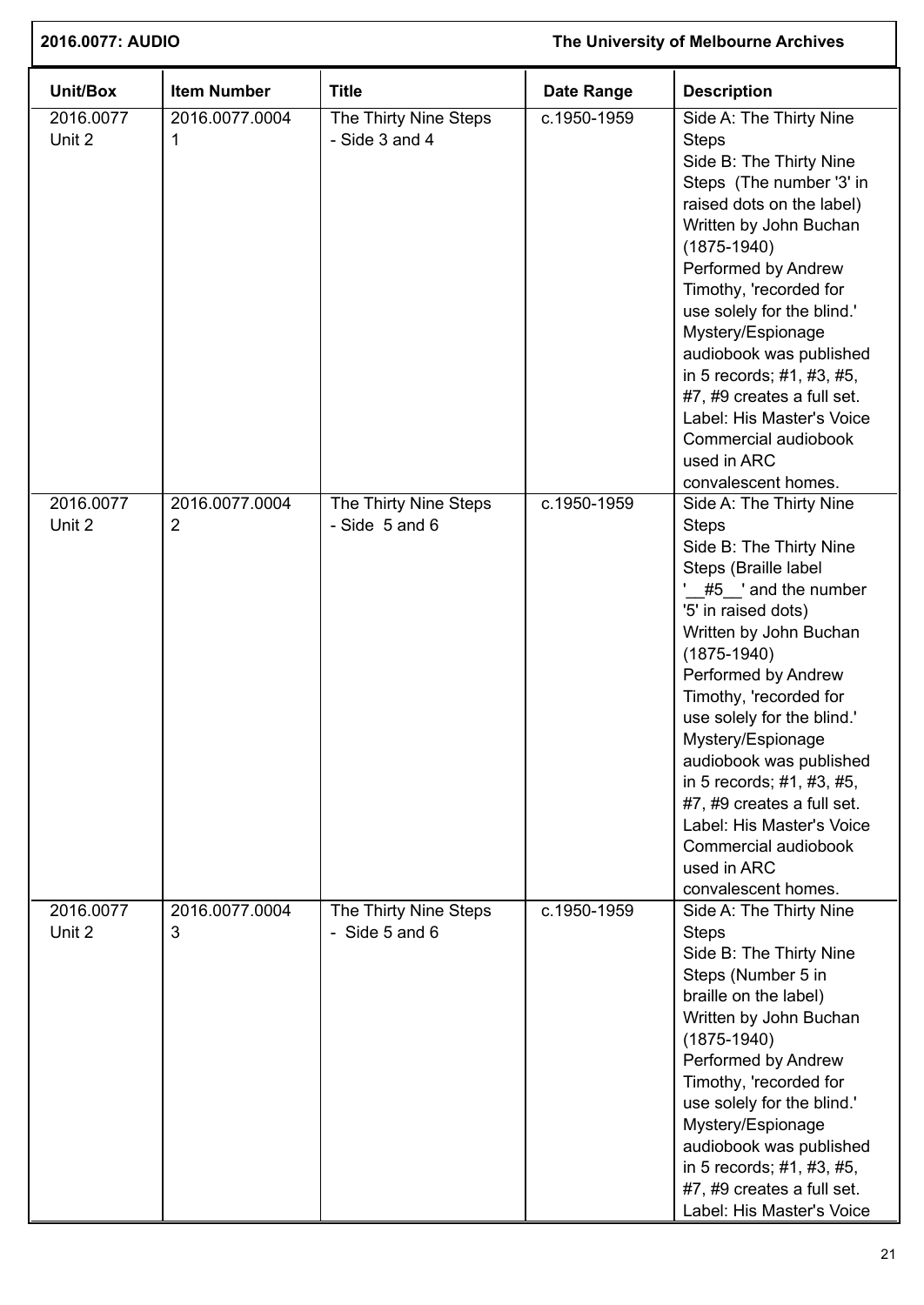| 2016.0077: AUDIO    |                     | The University of Melbourne Archives     |                   |                                                                                                                                                                                                                                                                                                                                                                                                                                                                            |
|---------------------|---------------------|------------------------------------------|-------------------|----------------------------------------------------------------------------------------------------------------------------------------------------------------------------------------------------------------------------------------------------------------------------------------------------------------------------------------------------------------------------------------------------------------------------------------------------------------------------|
| Unit/Box            | <b>Item Number</b>  | <b>Title</b>                             | <b>Date Range</b> | <b>Description</b>                                                                                                                                                                                                                                                                                                                                                                                                                                                         |
| 2016.0077<br>Unit 2 | 2016.0077.0004<br>4 | The Thirty Nine Steps<br>- Side 7 and 8  | c.1950-1959       | Side A: The Thirty Nine<br><b>Steps</b><br>Side B: The Thirty Nine<br>Steps (Braille label<br>'_#7_' and the number<br>'7' in raised dots)<br>Written by John Buchan<br>$(1875-1940)$<br>Performed by Andrew<br>Timothy, 'recorded for<br>use solely for the blind.'<br>Mystery/Espionage<br>audiobook was published<br>in 5 records; #1, #3, #5,<br>#7, #9 creates a full set.<br>Commercial audiobook<br>used in ARC<br>convalescent homes.<br>Label: His Master's Voice |
| 2016.0077<br>Unit 2 | 2016.0077.0004<br>5 | The Thirty Nine Steps<br>- Side 7 and 8  | c.1950-1959       | Side A: The Thirty Nine<br><b>Steps</b><br>Side B: The Thirty Nine<br>Steps (Braille label<br>$\frac{47}{47}$ and the number<br>'7' in raised dots)<br>Written by John Buchan<br>$(1875 - 1940)$<br>Performed by Andrew<br>Timothy, 'recorded for<br>use solely for the blind.'<br>Mystery/Espionage<br>audiobook was published<br>in 5 records; #1, #3, #5,<br>#7, #9 creates a full set.<br>Label: His Master's Voice                                                    |
| 2016.0077<br>Unit 2 | 2016.0077.0004<br>6 | The Thirty Nine Steps<br>- Side 9 and 10 | c.1950-1959       | Side A: The Thirty Nine<br><b>Steps</b><br>Side B: The Thirty Nine<br>Steps (number 9 on the<br>label)<br>Written by John Buchan<br>$(1875 - 1940)$<br>Performed by Andrew<br>Timothy, 'recorded for<br>use solely for the blind.'<br>Mystery/Espionage<br>audiobook was published<br>in 5 records; #1, #3, #5,<br>#7, #9 creates a full set.<br>Label: His Master's Voice                                                                                                 |

 $\overline{1}$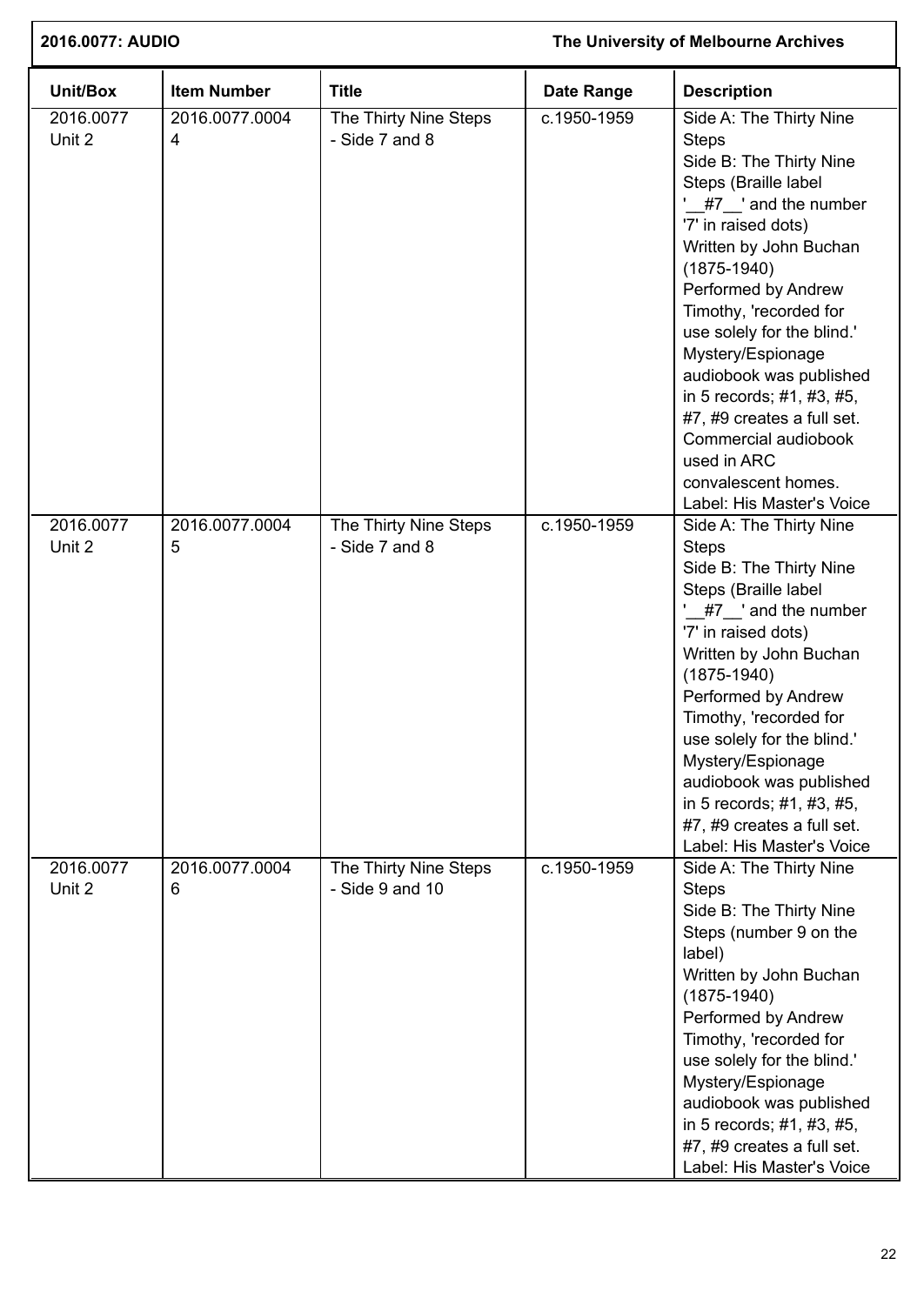| 2016.0077: AUDIO    |                     | The University of Melbourne Archives      |                   |                                                                                                                                                                                                                                                                                                                                                                            |
|---------------------|---------------------|-------------------------------------------|-------------------|----------------------------------------------------------------------------------------------------------------------------------------------------------------------------------------------------------------------------------------------------------------------------------------------------------------------------------------------------------------------------|
| Unit/Box            | <b>Item Number</b>  | <b>Title</b>                              | <b>Date Range</b> | <b>Description</b>                                                                                                                                                                                                                                                                                                                                                         |
| 2016.0077<br>Unit 2 | 2016.0077.0004<br>7 | The Thirty Nine Steps<br>- Side 9 and 10  | c.1950-1959       | Side A: The Thirty Nine<br><b>Steps</b><br>Side B: The Thirty Nine<br>Steps (number 9 on the<br>label)<br>Written by John Buchan<br>$(1875 - 1940)$<br>Performed by Andrew<br>Timothy, 'recorded for<br>use solely for the blind.'<br>Mystery/Espionage<br>audiobook was published<br>in 5 records; #1, #3, #5,<br>#7, #9 creates a full set.<br>Label: His Master's Voice |
| 2016.0077<br>Unit 3 | 2016.0077.0004<br>8 | A Kid for two farthings<br>- Side 1 and 2 | c.1953            | Side A: A Kid for two<br>farthings - Side 1 (braille<br>label)<br>Side B: A Kid for two<br>farthings - Side 2 (printed<br>label)<br>Performer: Wolf<br>Mankowitz<br>Label: His Master's Voice<br>Reproduced commercial<br>recordings of an audio<br>book for ARC<br>rehabilitation/convalesce<br>nt homes                                                                  |
| 2016.0077<br>Unit 3 | 2016.0077.0004<br>9 | A Kid for two farthings<br>- Side 1 and 2 | c.1953            | Side A: A Kid for two<br>farthings - Side 1 (braille<br>label)<br>Side B: A Kid for two<br>farthings - Side 2 (printed<br>label)<br>Performer: Wolf<br>Mankowitz<br>Label: His Master's Voice<br>Reproduced commercial<br>recordings of an audio<br>book for ARC<br>rehabilitation/convalesce<br>nt homes                                                                  |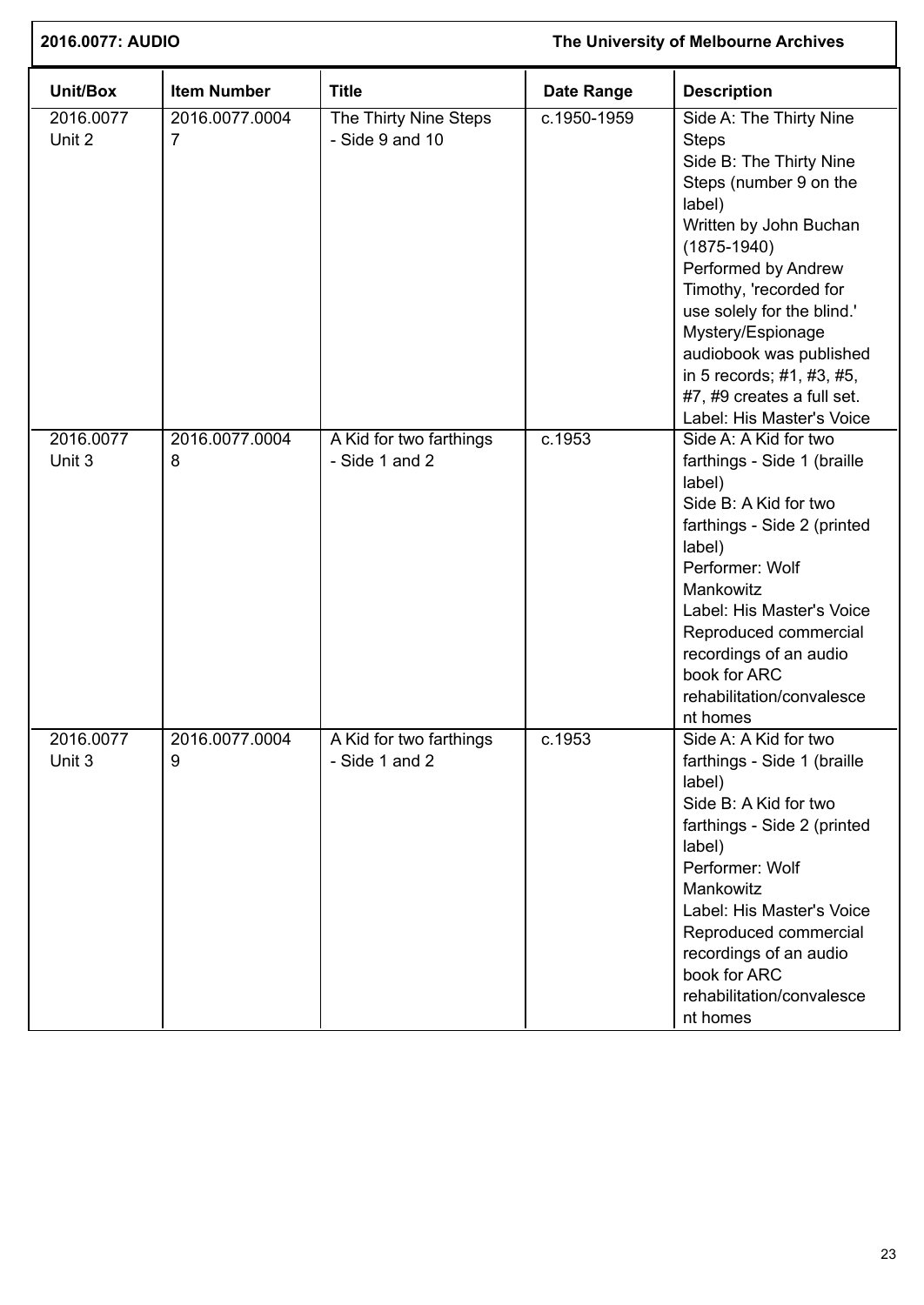| 2016.0077: AUDIO    |                     |                                           | The University of Melbourne Archives |                                                                                                                                                                                                                                                                                                           |  |
|---------------------|---------------------|-------------------------------------------|--------------------------------------|-----------------------------------------------------------------------------------------------------------------------------------------------------------------------------------------------------------------------------------------------------------------------------------------------------------|--|
| Unit/Box            | <b>Item Number</b>  | <b>Title</b>                              | Date Range                           | <b>Description</b>                                                                                                                                                                                                                                                                                        |  |
| 2016.0077<br>Unit 3 | 2016.0077.0005<br>0 | A Kid for two farthings<br>- Side 3 and 4 | $\overline{c.1953}$                  | Side A: A Kid for two<br>farthings - Side 3 (braille<br>label)<br>Side B: A Kid for two<br>farthings - Side 4 (printed<br>label)<br>Performer: Wolf<br>Mankowitz<br>Label: His Master's Voice<br>Reproduced commercial<br>recordings of an audio<br>book for ARC<br>rehabilitation/convalesce<br>nt homes |  |
| 2016.0077<br>Unit 3 | 2016.0077.0005<br>1 | A Kid for two farthings<br>- Side 3 and 4 | c.1953                               | Side A: A Kid for two<br>farthings - Side 3 (braille<br>label)<br>Side B: A Kid for two<br>farthings - Side 4 (printed<br>label)<br>Performer: Wolf<br>Mankowitz<br>Label: His Master's Voice<br>Reproduced commercial<br>recordings of an audio<br>book for ARC<br>rehabilitation/convalesce<br>nt homes |  |
| 2016.0077<br>Unit 3 | 2016.0077.0005<br>2 | A Kid for two farthings<br>- Side 5 and 6 | c.1953                               | Side A: A Kid for two<br>farthings - Side 5 (braille<br>label)<br>Side B: A Kid for two<br>farthings - Side 6 (printed<br>label)<br>Performer: Wolf<br>Mankowitz<br>Label: His Master's Voice<br>Reproduced commercial<br>recordings of an audio<br>book for ARC<br>rehabilitation/convalesce<br>nt homes |  |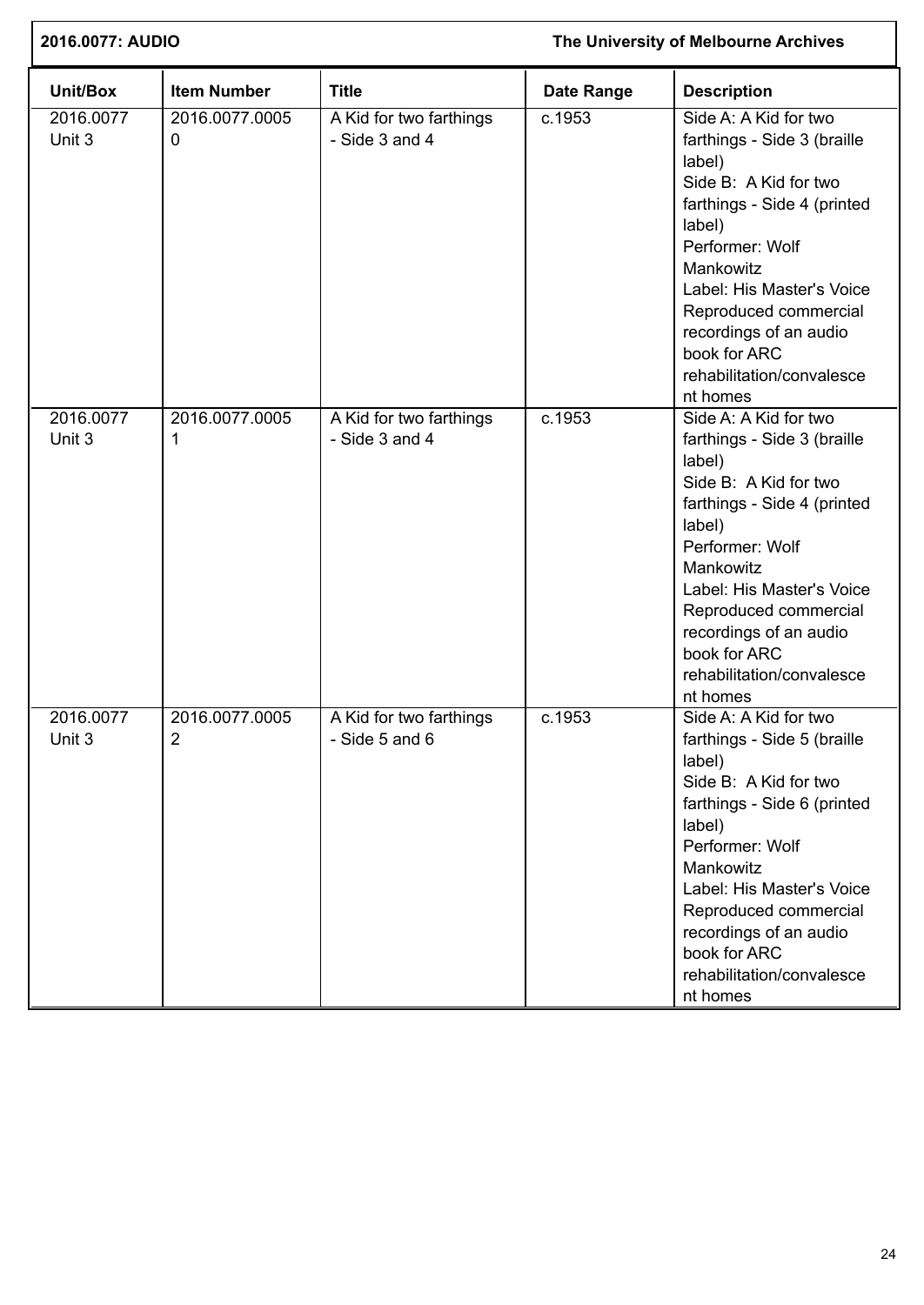| 2016.0077: AUDIO    |                     | The University of Melbourne Archives        |                   |                                                                                                                                                                                                                                                                                                                                    |
|---------------------|---------------------|---------------------------------------------|-------------------|------------------------------------------------------------------------------------------------------------------------------------------------------------------------------------------------------------------------------------------------------------------------------------------------------------------------------------|
| Unit/Box            | <b>Item Number</b>  | <b>Title</b>                                | <b>Date Range</b> | <b>Description</b>                                                                                                                                                                                                                                                                                                                 |
| 2016.0077<br>Unit 3 | 2016.0077.0005<br>3 | A Kid for two farthings<br>$-$ Side 5 and 6 | c.1953            | Side A: A Kid for two<br>farthings - Side 5 (braille<br>label)<br>Side B: A Kid for two<br>farthings - Side 6 (printed<br>label)<br>Performer: Wolf<br>Mankowitz<br>Label: His Master's Voice<br>Reproduced commercial<br>recordings of an audio<br>book for ARC<br>rehabilitation/convalesce<br>nt homes<br>Disc size: unknown    |
| 2016.0077<br>Unit 3 | 2016.0077.0005<br>4 | A Kid for two farthings<br>- Side 7 and 8   | c.1953            | Side A: A Kid for two<br>farthings - Side 7 (braille<br>label)<br>Side B: A Kid for two<br>farthings - Side 8 (printed<br>label)<br>Written (1953) and<br>Performed by: Wolf<br>Mankowitz<br>Label: His Master's Voice<br>Reproduced commercial<br>recordings of an audio<br>book for ARC<br>rehabilitation/convalesce<br>nt homes |
| 2016.0077<br>Unit 3 | 2016.0077.0005<br>5 | A Kid for two farthings<br>- Side 7 and 8   | c.1953            | Side A: A Kid for two<br>farthings - Side 7 (braille<br>label)<br>Side B: A Kid for two<br>farthings - Side 8 (printed<br>label)<br>Written (1953) and<br>Performed by: Wolf<br>Mankowitz<br>Label: His Master's Voice<br>Reproduced commercial<br>recordings of an audio<br>book for ARC<br>rehabilitation/convalesce<br>nt homes |

Ī.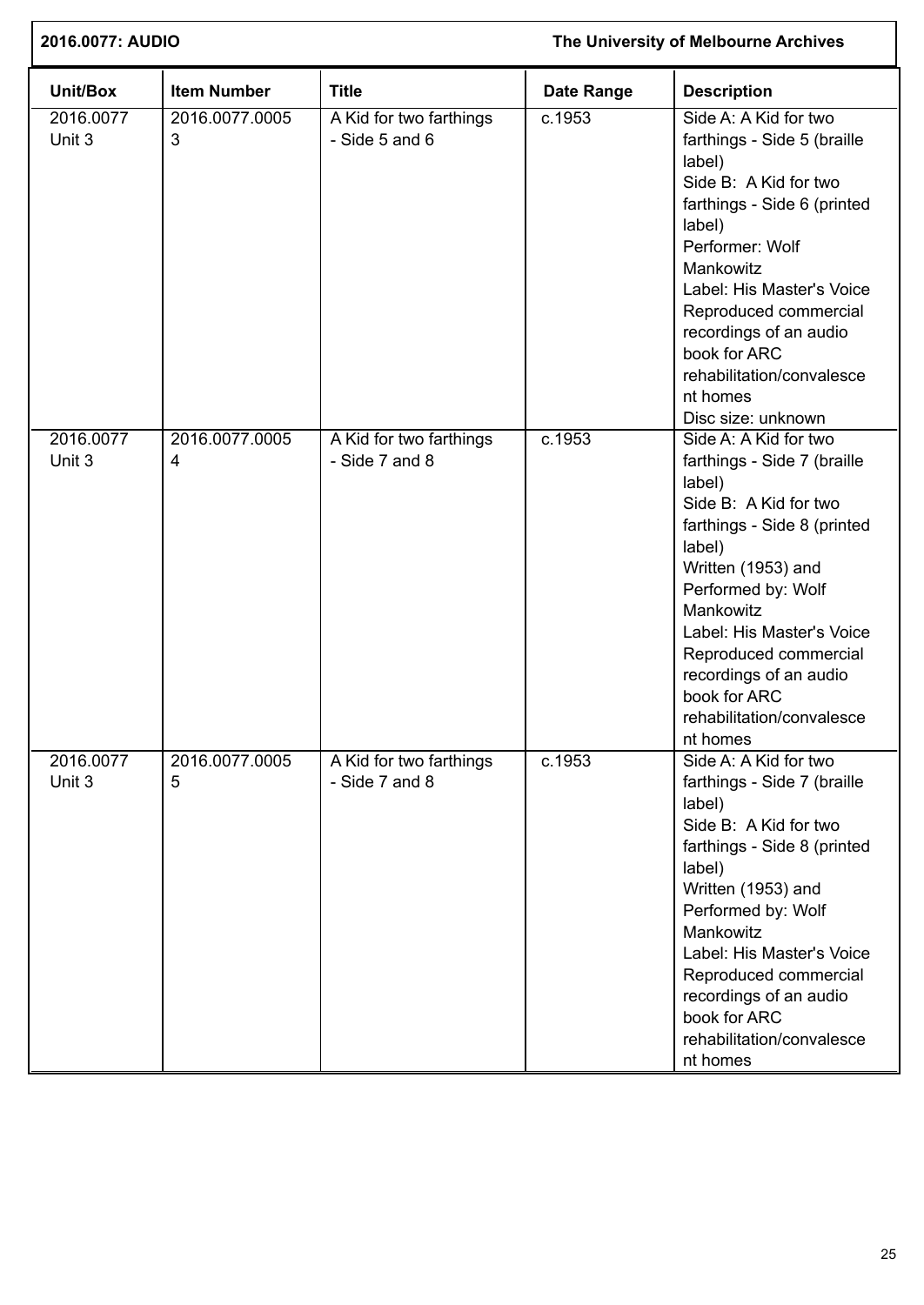| 2016.0077: AUDIO    |                                  | The University of Melbourne Archives                                                 |                                 |                                                                                                                                                                                                                                                                                                                                                                                                                                                                                  |
|---------------------|----------------------------------|--------------------------------------------------------------------------------------|---------------------------------|----------------------------------------------------------------------------------------------------------------------------------------------------------------------------------------------------------------------------------------------------------------------------------------------------------------------------------------------------------------------------------------------------------------------------------------------------------------------------------|
| Unit/Box            | <b>Item Number</b>               | <b>Title</b>                                                                         | Date Range                      | <b>Description</b>                                                                                                                                                                                                                                                                                                                                                                                                                                                               |
| 2016.0077<br>Unit 3 | 2016.0077.0005<br>6              | Denis Beard<br>Interviews Dr. Shaw<br><b>Brisbane Red Cross</b><br><b>Blood Bank</b> | 10 July 1951-1<br>February 1955 | Side A: 'Denis Beard<br>Interviews Dr. Shaw.'<br>Date: 1/2/55<br>Side B: No recording<br>Performers: Denis Beard<br>and Dr. Eric Shaw<br>Notes: Dr Eric Shaw was<br>the director of<br>Queensland Blood<br><b>Transfusion Centre</b><br>Denis Beard was an<br>interviewer for 4AQ<br>Label: Earway Recording<br>Service                                                                                                                                                          |
| 2016.0077<br>Unit 3 | 2016.0077.0005<br>$\overline{7}$ | Coppell [Koppell]                                                                    | unknown                         | Side A: unknown<br>recording<br>Side B: unknown<br>recording<br>Performer:<br>Notes: Record cover and<br>label both have<br>annotations Coppell [or<br>Koppell]<br>Record cover has<br>annotation subsequently<br>crossed out 'Lord Pills<br>2UZ Tracks 151-172'<br>Lord Malcolm Pill (1938 -)<br>was Third Secretary at<br>the Foreign and<br>Commonwealth Office<br>and worked in Geneva<br>with the United Nations<br>Commission on Human<br>Rights (1963-1964)<br>Label: 3UZ |
| 2016.0077<br>Unit 3 | 2016.0077.0005<br>8              | <b>Red Cross Interview</b>                                                           | 24-Dec-54                       | Side A: 3HA Red Cross<br>Interview<br>Side B: Unknown content<br>scratched out with yellow<br>wax pencil<br>Performer: Mr L. B.<br>Evans<br><b>Notes: Leonard Battley</b><br>Evans was Chairman of<br>the Victorian Division Red<br>Cross 1970-75.<br>Label: 3UZ                                                                                                                                                                                                                 |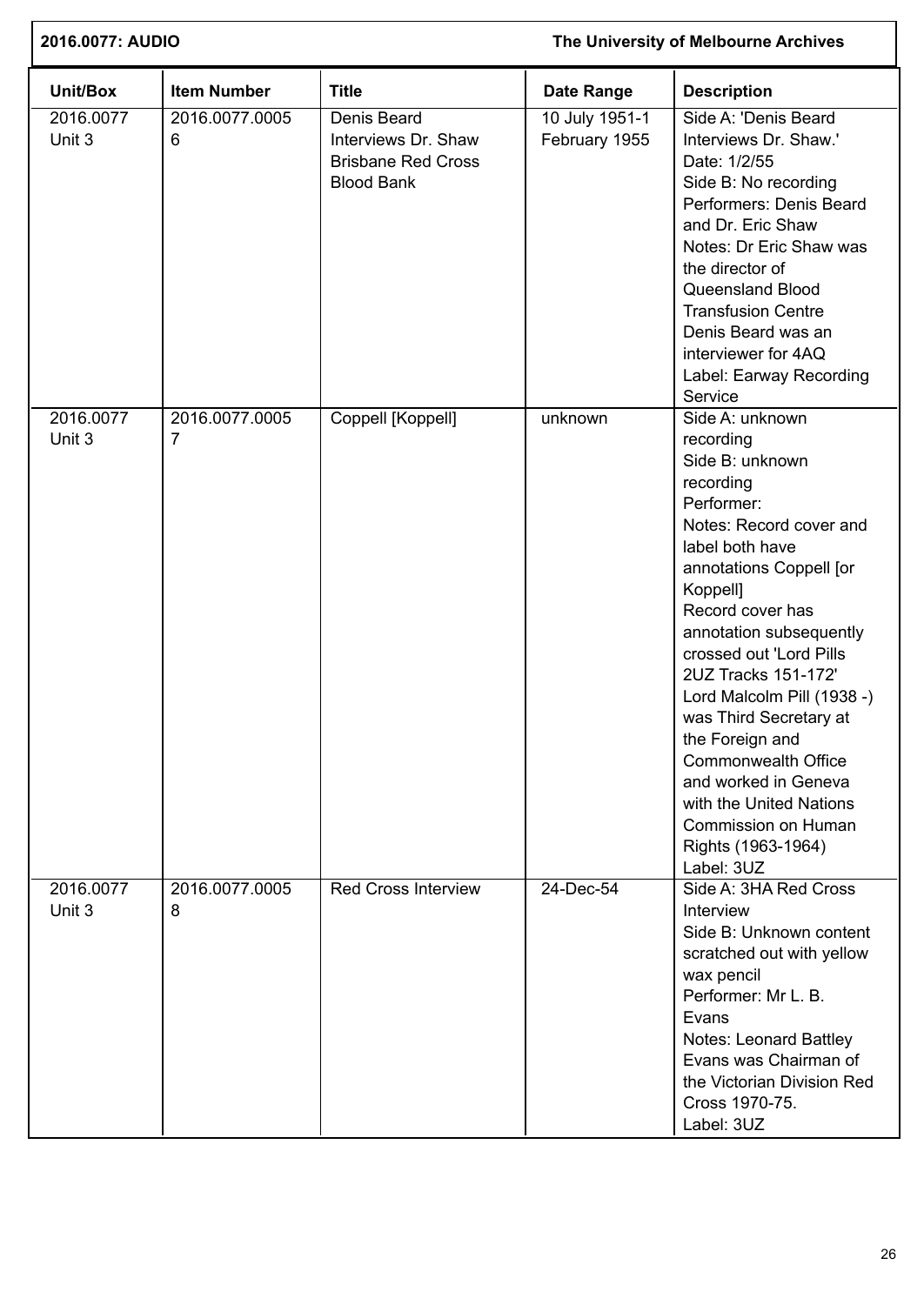| 2016.0077: AUDIO    |                     |                                                             | The University of Melbourne Archives |                                                                                                                                                                                                                                                                                                                                                                                                                                                                                                                                                                                                                          |
|---------------------|---------------------|-------------------------------------------------------------|--------------------------------------|--------------------------------------------------------------------------------------------------------------------------------------------------------------------------------------------------------------------------------------------------------------------------------------------------------------------------------------------------------------------------------------------------------------------------------------------------------------------------------------------------------------------------------------------------------------------------------------------------------------------------|
| Unit/Box            | <b>Item Number</b>  | <b>Title</b>                                                | <b>Date Range</b>                    | <b>Description</b>                                                                                                                                                                                                                                                                                                                                                                                                                                                                                                                                                                                                       |
| 2016.0077<br>Unit 3 | 2016.0077.0005<br>9 | Talk by Paul De<br>Ruegger                                  | 26 February<br>1950                  | Side A: Talk by Paul De<br>Ruegger.<br>Side B: No recording<br>Performer: Paul De<br>Ruegger for the<br><b>International Red Cross</b><br>Notes: Paul De Ruegger<br>was the president of the<br><b>International Red Cross</b><br>Committee (1948-1955),<br>and particitant at the<br>meetings which defined<br>the Geneva Conventions<br>(1949) which are the core<br>of International<br>Humanitarian Law.<br>https://www.icrc.org/en/w<br>ar-and-law/treaties-custo<br>mary-law/geneva-convent<br>ions<br>Label: B.E.A. -<br><b>Broadcasting Exchange</b><br>Australia<br>Item 2016.0077.00011 is<br>a duplicate copy |
| 2016.0077<br>Unit 3 | 2016.0077.0006<br>0 | Nursery rhymes and<br><b>MLC Elsternwick</b><br>school song | unknown                              | Side A: "The Vision<br>Splendid". Four nursery<br>rhymes and our School<br>song<br>Side B: No recording<br>Performer: Methodist<br>Ladies' College,<br>Elsternwick, Junior Red<br>Cross project. There are<br>currently two copies, one<br>at UMA and the other at<br>the school<br>Label: B.E.A. - Broadcast<br><b>Exchange of Australia</b>                                                                                                                                                                                                                                                                            |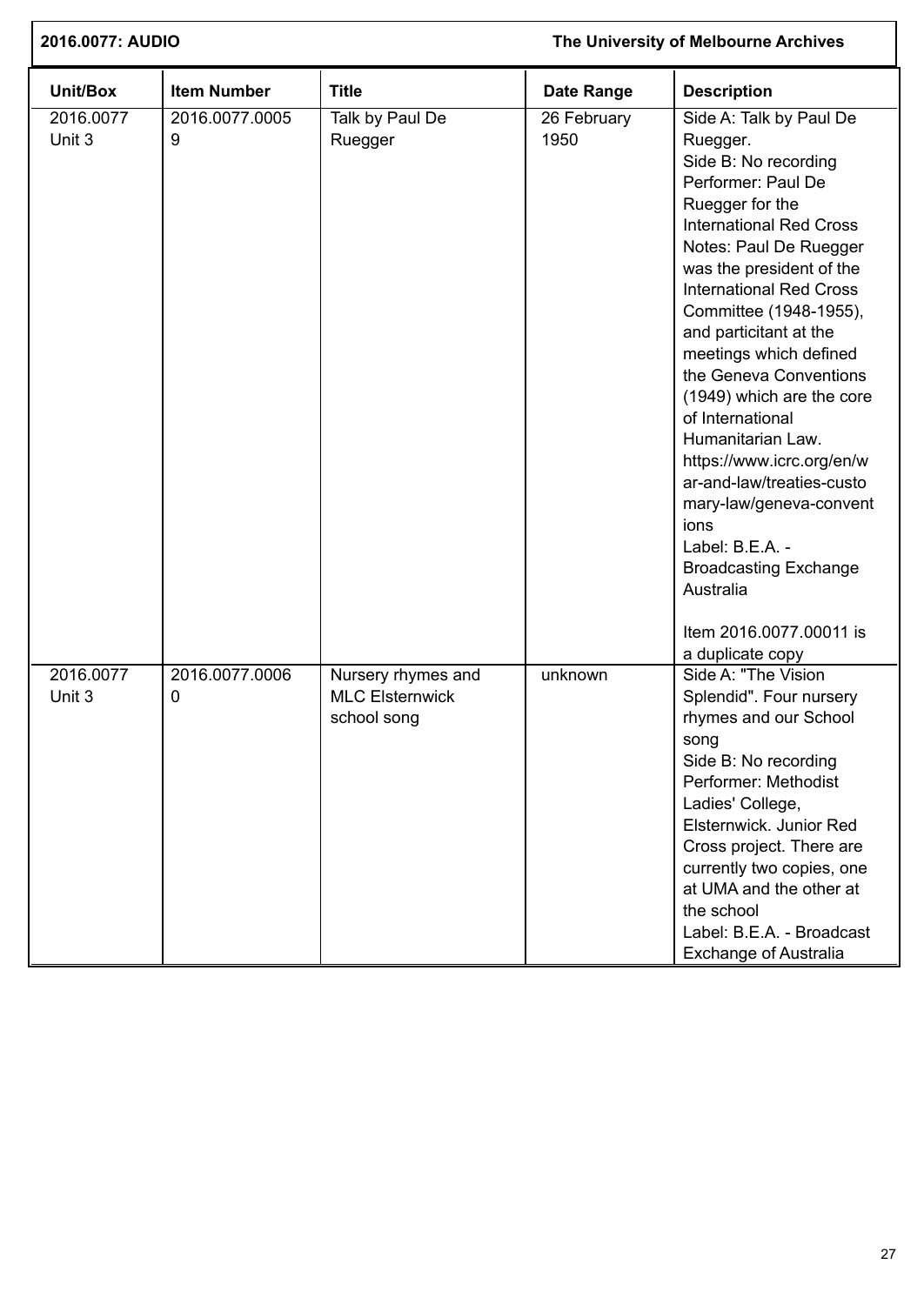| 2016.0077: AUDIO    |                                  |                                                   |                   | The University of Melbourne Archives                                                                                                                                                                                                                                                                                                                                                                                                                                            |
|---------------------|----------------------------------|---------------------------------------------------|-------------------|---------------------------------------------------------------------------------------------------------------------------------------------------------------------------------------------------------------------------------------------------------------------------------------------------------------------------------------------------------------------------------------------------------------------------------------------------------------------------------|
| Unit/Box            | <b>Item Number</b>               | <b>Title</b>                                      | <b>Date Range</b> | <b>Description</b>                                                                                                                                                                                                                                                                                                                                                                                                                                                              |
| 2016.0077<br>Unit 3 | 2016.0077.0006<br>1              | <b>Conquest March and</b><br>Desert song excerpts | unknown           | Side A: Extracts from<br>Concert Part 1: Conquest<br>March, Bless this House,<br><b>Desert Song Excerpts</b><br>(this is incomplete -<br>repeated on side #2)<br>Side B: Extracts from<br><b>Concert Part 2: Desert</b><br>Song Excerpts, Count<br>your Blessings,<br>Panorama of Famous<br>Songs (incomplete)<br>Performer: International<br>Red Cross Band. Red<br>Cross band production,<br>extracts from a concert<br>they preformed<br>Label: N.A.B. Standard<br>Recording |
| 2016.0077<br>Unit 3 | 2016.0077.0006<br>$\overline{2}$ | <b>Red Cross</b><br>Programme - No.1              | unknown           | Side A: Red Cross<br>Programme No.1, part 3<br>Side B: Red Cross<br>Programme No. 1, part 4<br>Performer: Australian<br>Red Cross.<br>Label: B.E.A. - Broadcast<br><b>Exchange of Australia</b><br>A00840 is a set of four<br>discs:<br>Red Cross Programme<br>No. 1 disc 1 part 1<br>2016.0077.00067<br>Red Cross Programme<br>No. 1 disc 1 part 2<br>Red Cross Programme<br>No. 1 disc 2 part 3<br>2016.0077.00062<br>Red Cross Programme<br>No. 1 disc 2 part 4              |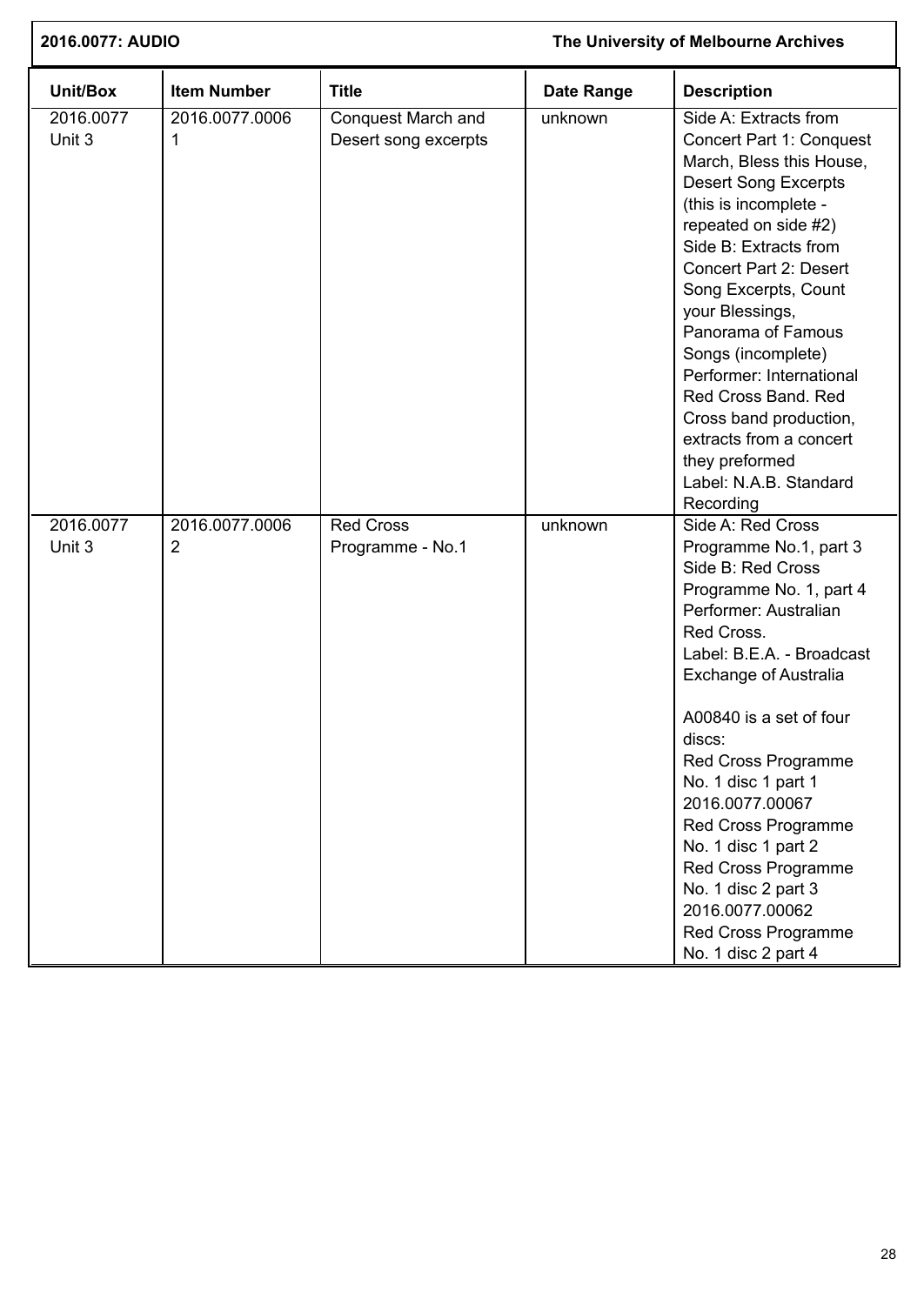| 2016.0077: AUDIO    |                     |                                      | The University of Melbourne Archives |                                                                                                                                                                                                                                                                                                                                                                                                                                                                    |  |
|---------------------|---------------------|--------------------------------------|--------------------------------------|--------------------------------------------------------------------------------------------------------------------------------------------------------------------------------------------------------------------------------------------------------------------------------------------------------------------------------------------------------------------------------------------------------------------------------------------------------------------|--|
| Unit/Box            | <b>Item Number</b>  | <b>Title</b>                         | <b>Date Range</b>                    | <b>Description</b>                                                                                                                                                                                                                                                                                                                                                                                                                                                 |  |
| 2016.0077<br>Unit 3 | 2016.0077.0006<br>3 | <b>Red Cross</b><br>Programme - No.2 | unknown                              | Side A: Red Cross<br>Programme No.2, part 1<br>Side B: Red Cross<br>Programme No. 2, part 2<br>Performer: Australian<br>Red Cross.<br>Label: B.E.A. - Broadcast<br><b>Exchange of Australia</b>                                                                                                                                                                                                                                                                    |  |
|                     |                     |                                      |                                      | A00841 is a set of four<br>discs:<br>Red Cross Programme<br>No. 2 disc 1 part 1<br>2016.0077.00063<br>Red Cross Programme<br>No. 2 disc 1 part 2<br>Red Cross Programme<br>No. 2 disc 2 part 3<br>2016.0077.00064<br>Red Cross Programme<br>No. 2 disc 2 part 4                                                                                                                                                                                                    |  |
| 2016.0077<br>Unit 3 | 2016.0077.0006<br>4 | <b>Red Cross</b><br>Programme - No.2 | unknown                              | Side A: Red Cross<br>Programme No.2, part 3<br>Side B: Red Cross<br>Programme No. 2, part 4<br>Performer: Australian<br>Red Cross.<br>Label: B.E.A. - Broadcast<br><b>Exchange of Australia</b><br>A00841 is a set of four<br>discs:<br>Red Cross Programme<br>No. 2 disc 1 part 1<br>2016.0077.00063<br>Red Cross Programme<br>No. 2 disc 1 part 2<br>Red Cross Programme<br>No. 2 disc 2 part 3<br>2016.0077.00064<br>Red Cross Programme<br>No. 2 disc 2 part 4 |  |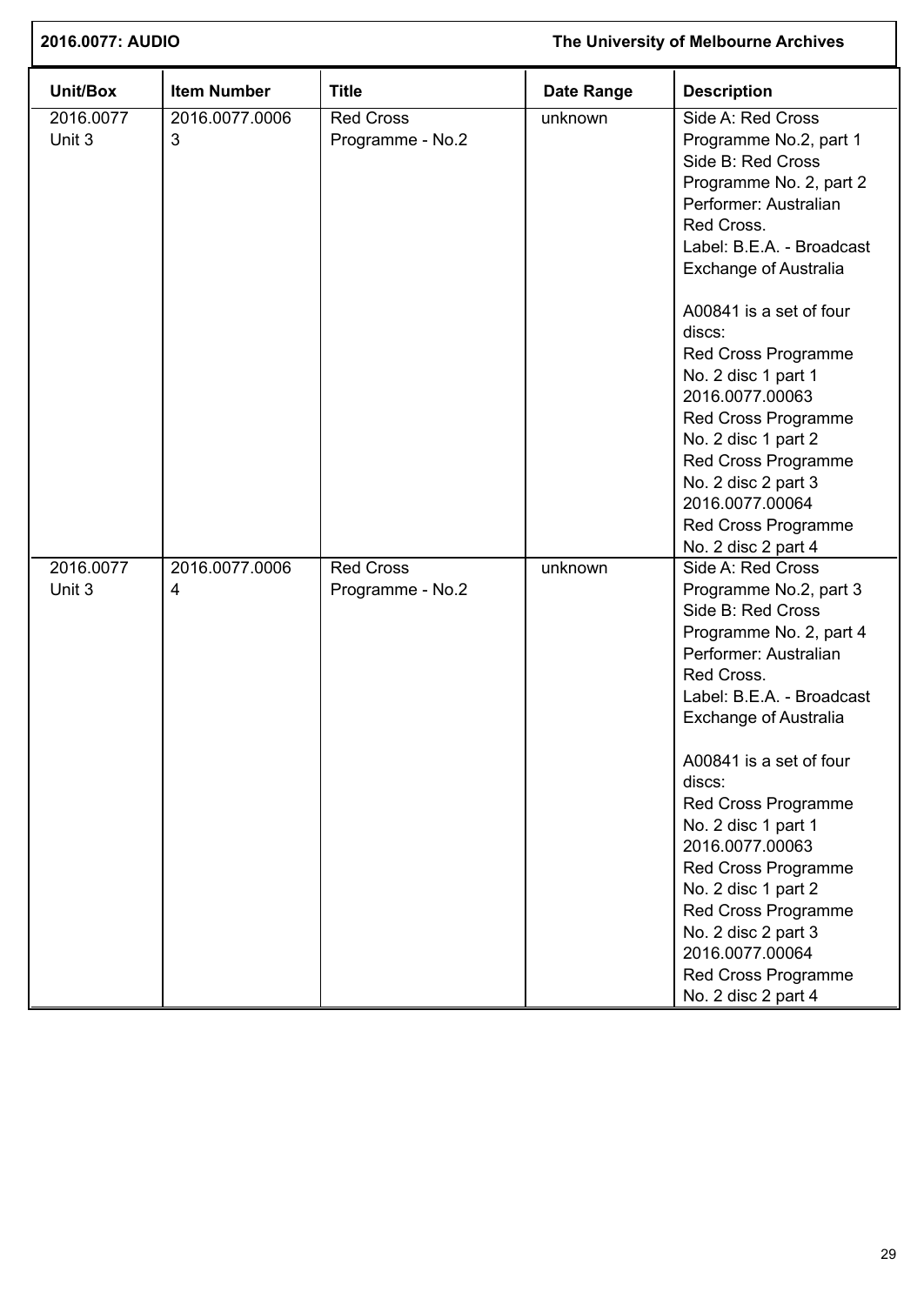| 2016.0077: AUDIO    |                     |                                      | The University of Melbourne Archives |                                                                                                                                                                                                                                                                                                                                                                                                                                                                    |  |
|---------------------|---------------------|--------------------------------------|--------------------------------------|--------------------------------------------------------------------------------------------------------------------------------------------------------------------------------------------------------------------------------------------------------------------------------------------------------------------------------------------------------------------------------------------------------------------------------------------------------------------|--|
| Unit/Box            | <b>Item Number</b>  | <b>Title</b>                         | <b>Date Range</b>                    | <b>Description</b>                                                                                                                                                                                                                                                                                                                                                                                                                                                 |  |
| 2016.0077<br>Unit 3 | 2016.0077.0006<br>5 | <b>Red Cross</b><br>Programme - No.3 | unknown                              | Side A: Red Cross<br>Programme No.3, part 1<br>Side B: Red Cross<br>Programme No. 3, part 2<br>Performer: Australian<br>Red Cross.<br>Label: B.E.A. - Broadcast<br><b>Exchange of Australia</b>                                                                                                                                                                                                                                                                    |  |
|                     |                     |                                      |                                      | A00842 is a set of four<br>discs:<br>Red Cross Programme<br>No. 2 disc 1 part 1<br>2016.0077.00065<br>Red Cross Programme<br>No. 2 disc 1 part 2<br>Red Cross Programme<br>No. 2 disc 2 part 3<br>2016.0077.00066<br>Red Cross Programme<br>No. 2 disc 2 part 4                                                                                                                                                                                                    |  |
| 2016.0077<br>Unit 3 | 2016.0077.0006<br>6 | <b>Red Cross</b><br>Programme - No.3 | unknown                              | Side A: Red Cross<br>Programme No.3, part 3<br>Side B: Red Cross<br>Programme No. 3, part 4<br>Performer: Australian<br>Red Cross.<br>Label: B.E.A. - Broadcast<br><b>Exchange of Australia</b><br>A00842 is a set of four<br>discs:<br>Red Cross Programme<br>No. 2 disc 1 part 1<br>2016.0077.00065<br>Red Cross Programme<br>No. 2 disc 1 part 2<br>Red Cross Programme<br>No. 2 disc 2 part 3<br>2016.0077.00066<br>Red Cross Programme<br>No. 2 disc 2 part 4 |  |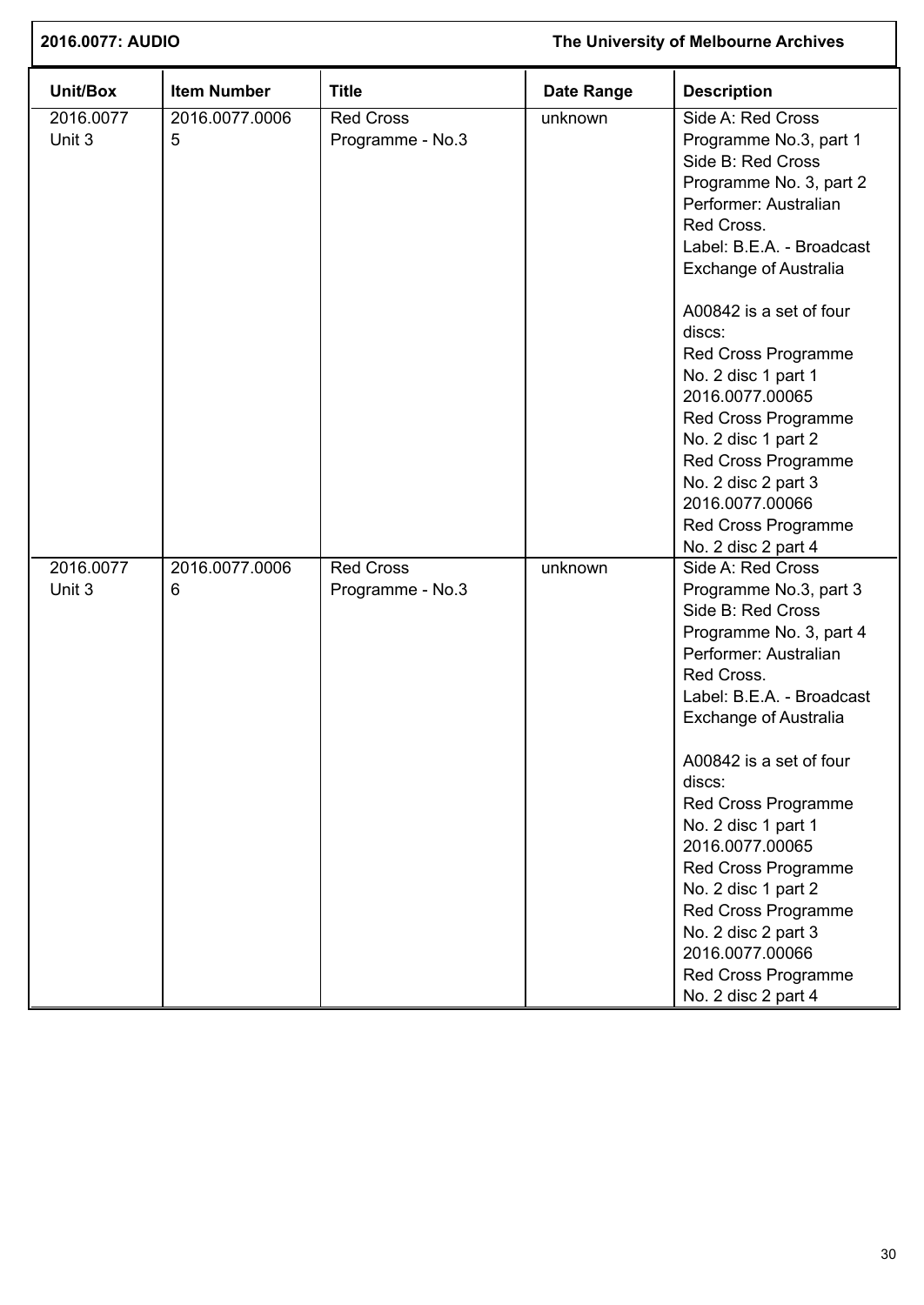| 2016.0077: AUDIO    |                     |                                      |                   | The University of Melbourne Archives                                                                                                                                                                                                                                                                                                                                                                                                                                |  |
|---------------------|---------------------|--------------------------------------|-------------------|---------------------------------------------------------------------------------------------------------------------------------------------------------------------------------------------------------------------------------------------------------------------------------------------------------------------------------------------------------------------------------------------------------------------------------------------------------------------|--|
| Unit/Box            | <b>Item Number</b>  | <b>Title</b>                         | <b>Date Range</b> | <b>Description</b>                                                                                                                                                                                                                                                                                                                                                                                                                                                  |  |
| 2016.0077<br>Unit 3 | 2016.0077.0006<br>7 | <b>Red Cross</b><br>Programme - No.1 | unknown           | Side A: Red Cross<br>Programme No.1, part 1<br>Side B: Red Cross<br>Programme No. 1, part 2<br>Performer: Australian<br>Red Cross.<br>Label: B.E.A. - Broadcast<br><b>Exchange of Australia</b><br>A00840 iis a set of four<br>discs:<br>Red Cross Programme<br>No. 1 disc 1 part 1<br>2016.0077.00067<br>Red Cross Programme<br>No. 1 disc 1 part 2<br>Red Cross Programme<br>No. 1 disc 2 part 3<br>2016.0077.00062<br>Red Cross Programme<br>No. 1 disc 2 part 4 |  |
| 2016.0077<br>Unit 3 | 2016.0077.0006<br>8 | Life of Mahatma<br>Gandhi            | unknown           | Side A: Life of Mahatma<br>Gandhi<br>Side B: Unknown<br>recording, has braille on<br>the label<br>Written (1950) by Louis<br>Fischer. Performed by<br>Richard Wessel.<br>Label: His Master's Voice<br>Commercially produced<br>audio book for use in<br>rehabilitation homes                                                                                                                                                                                        |  |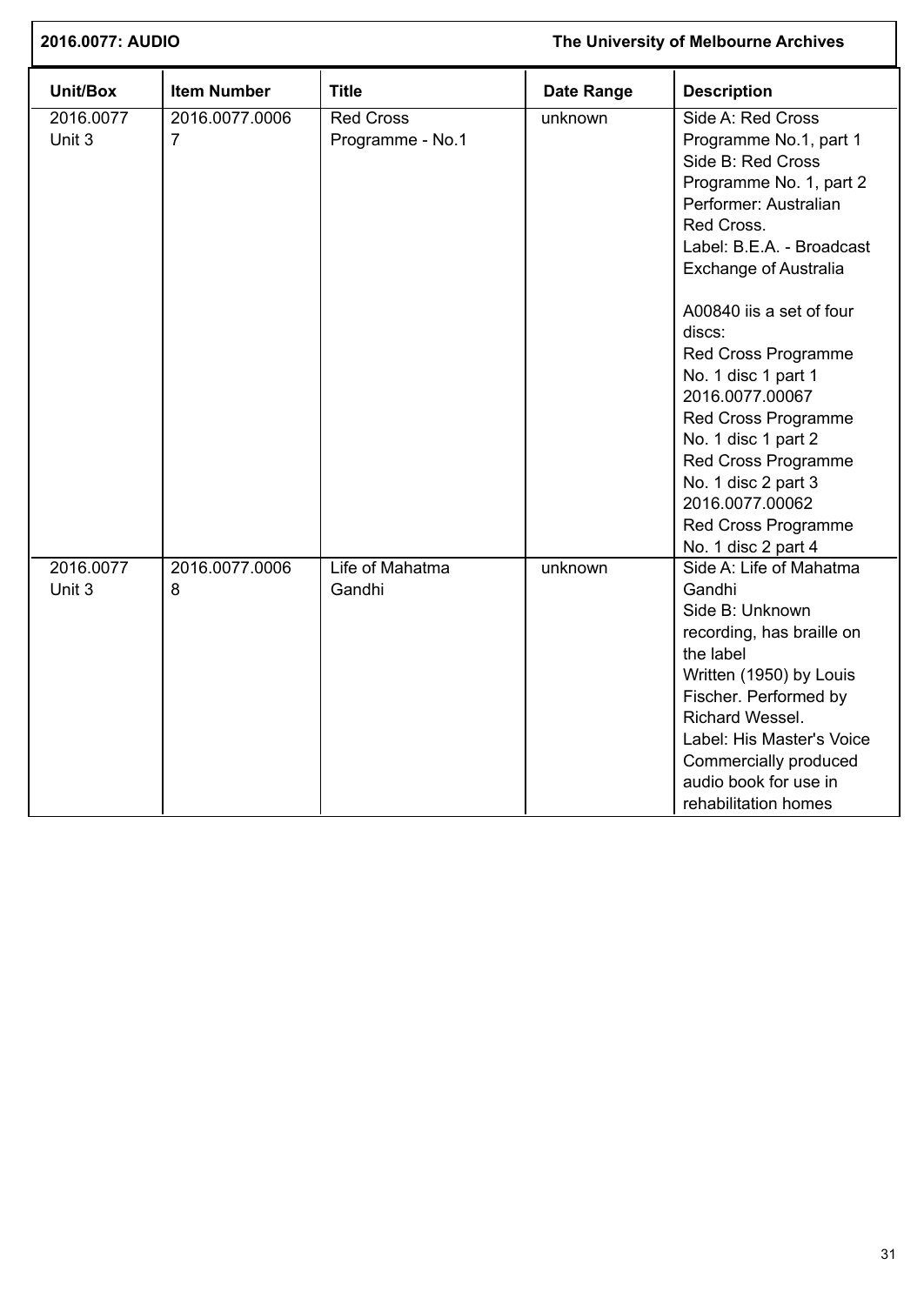| 2016.0077: AUDIO    |                     | The University of Melbourne Archives           |                   |                                                                                                                                                                                                                                                                                                                                                                                                                                                                                                                                                                                                                                                                                                                                                                                                                                                                                                 |
|---------------------|---------------------|------------------------------------------------|-------------------|-------------------------------------------------------------------------------------------------------------------------------------------------------------------------------------------------------------------------------------------------------------------------------------------------------------------------------------------------------------------------------------------------------------------------------------------------------------------------------------------------------------------------------------------------------------------------------------------------------------------------------------------------------------------------------------------------------------------------------------------------------------------------------------------------------------------------------------------------------------------------------------------------|
| Unit/Box            | <b>Item Number</b>  | <b>Title</b>                                   | <b>Date Range</b> | <b>Description</b>                                                                                                                                                                                                                                                                                                                                                                                                                                                                                                                                                                                                                                                                                                                                                                                                                                                                              |
| 2016.0077<br>Unit 3 | 2016.0077.0006<br>9 | Radio Roundsman<br>Interview with Mr<br>Jepson | unknown           | Side A: Radio<br>Roundsman Interview<br>With Mr. Jepson part 1<br>Side B: Radio<br>Roundsman Interview<br>With Mr. Jepson part 2<br>Performer: Mr Jepson<br>Performer: 'Radio<br>Roundsman' was a<br>broadcast series which<br>gained popularity by<br>interviewing average<br>people: students, grave<br>diggers, lottery winners,<br>accident victims and<br>celebrities. Sources<br>suggest numerous<br>broadcasters were<br>contributors to this series<br>including: Peter Barry;<br>Mike Williamson; Bob<br>O'Brien (1945 -); Mr<br>Sullivan; Neville Bradley;<br>(1950s).<br>See:<br>http://trove.nla.gov.au/ne<br>wspaper/article/17977332<br>https://www.nfsa.gov.au/c<br>ollection/curated/nfsa-radi<br>o-series-collection-amend<br>ed<br>http://www.abc.net.au/loc<br>al/stories/2013/05/11/375<br>6857.htm<br>http://trove.nla.gov.au/ne<br>wspaper/article/17977332<br>Label: 3AW |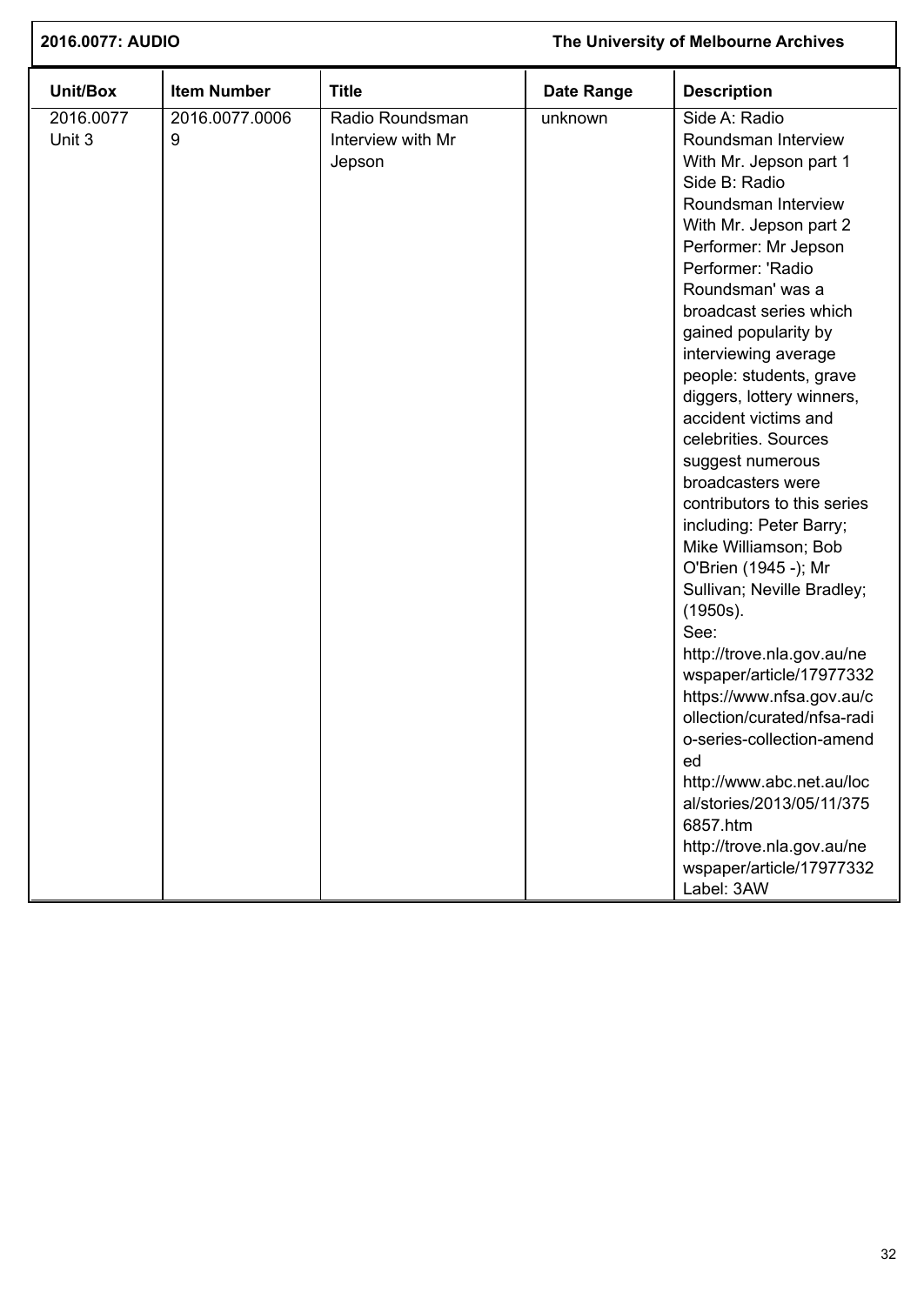| 2016.0077: AUDIO    |                     |                   |                   | The University of Melbourne Archives                                                                                                                                                                                                                                                                                                                                                                                                                                                              |
|---------------------|---------------------|-------------------|-------------------|---------------------------------------------------------------------------------------------------------------------------------------------------------------------------------------------------------------------------------------------------------------------------------------------------------------------------------------------------------------------------------------------------------------------------------------------------------------------------------------------------|
| Unit/Box            | <b>Item Number</b>  | <b>Title</b>      | <b>Date Range</b> | <b>Description</b>                                                                                                                                                                                                                                                                                                                                                                                                                                                                                |
| 2016.0077<br>Unit 3 | 2016.0077.0007<br>0 | Talk by Lady Dill | 23 March<br>1948  | Side A: Talk by Lady Dill<br>Side B: Local Replay<br>State News - marked out<br>with wax pencil<br>Performer: Red Cross<br>Notes: Lady Nancy<br><b>Isabelle Cecil Furlong</b><br>(neé Charrington) Dill<br>representative of the<br><b>British Red Cross visited</b><br>Brisbane to acknowledge<br>and thank the Australian<br>public for their fundraising<br>and food appeals to<br>assist Britain during<br>post-war food rationing.<br>Label: Australian<br><b>Broadcasting</b><br>Commission |

I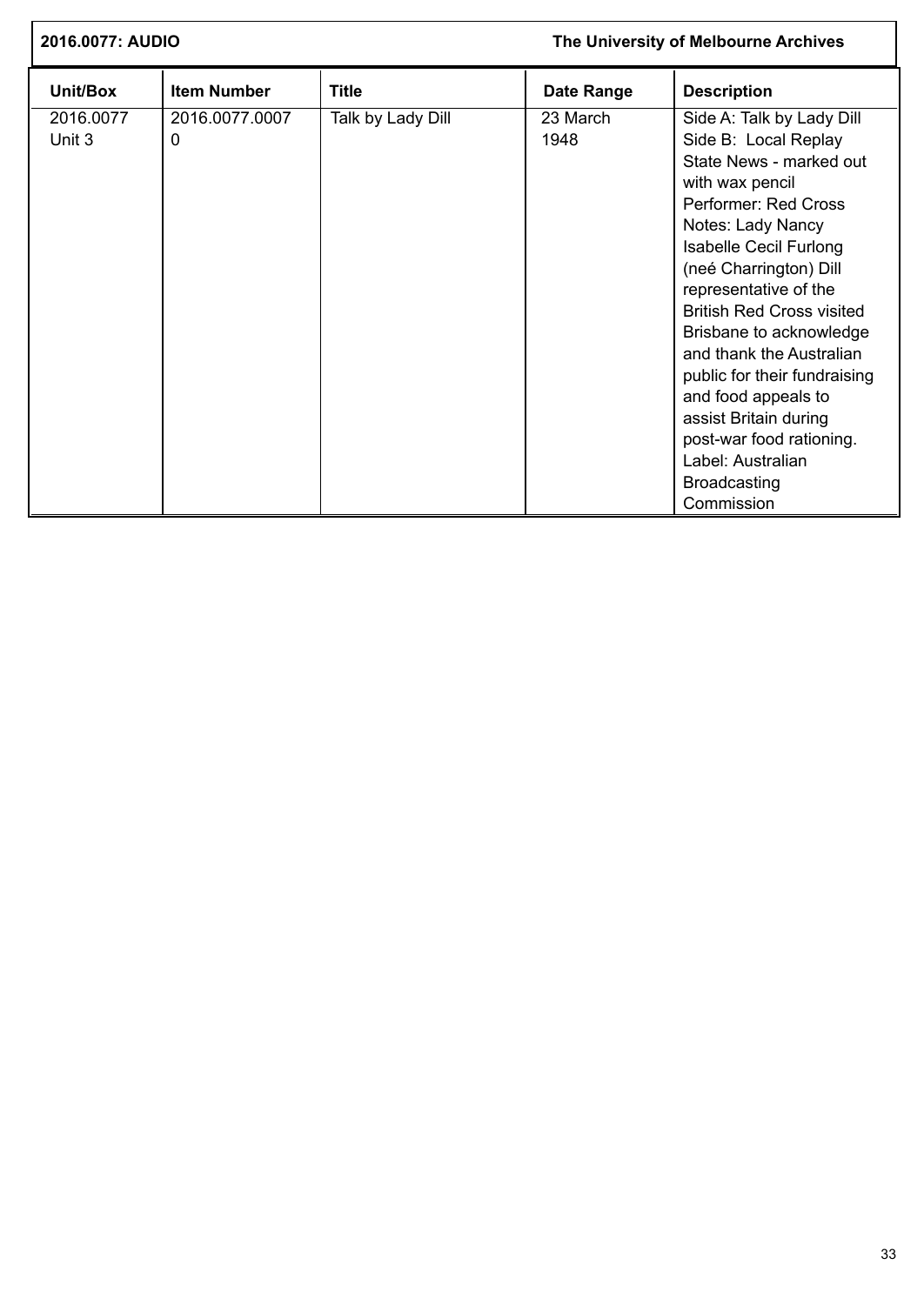| 2016.0077: AUDIO    |                     |                            | The University of Melbourne Archives |                                                                                                                                                                                                                                                                                                                                                                                                                                                                                                                                                                             |  |
|---------------------|---------------------|----------------------------|--------------------------------------|-----------------------------------------------------------------------------------------------------------------------------------------------------------------------------------------------------------------------------------------------------------------------------------------------------------------------------------------------------------------------------------------------------------------------------------------------------------------------------------------------------------------------------------------------------------------------------|--|
| Unit/Box            | <b>Item Number</b>  | <b>Title</b>               | <b>Date Range</b>                    | <b>Description</b>                                                                                                                                                                                                                                                                                                                                                                                                                                                                                                                                                          |  |
| 2016.0077<br>Unit 4 | 2016.0077.0007<br>1 | <b>Bundles for Britain</b> | 21 Feburary<br>1941                  | Side A: Bundles for<br>Britain - Ronald Colman<br>and James Cagney.<br>Dramatic Reading by<br><b>Judy Garland</b><br>Side B: Bundles for<br>Britain - Frank Morgan,<br>Una O'Connor and<br>Wendy Barrie in a play by<br>Vina Delmar                                                                                                                                                                                                                                                                                                                                         |  |
|                     |                     |                            |                                      | Performers: Frank<br>Morgan (1890-1949),<br>Una O'Connor<br>(1880-1959), Wendy<br>Barrie (1912-1978),<br>Ronald Colman<br>(1891-1958), James<br>Cagney (1899-1986),<br><b>Judy Garland</b><br>$(1922 - 1969)$<br>Stars Help Aid-For-Britain<br>Move Saturday 1 MAR<br>1941 p.3. Adelaide Mail,<br>http://trove.nla.gov.au/ne<br>wspaper/article/55761537<br>?searchTerm=bundles%2<br>0for%20britain%20judy%<br>20garland&searchLimits=<br>Recording of Side B -<br>Frank Morgan, Una<br>O'Connor and Wendy<br>Barrie available: Radio<br>Echoes<br>http://www.radioechoes.c |  |
|                     |                     |                            |                                      | om/bandaid/?page=play<br>download&mode=play&dl<br>_mp3folder=B&dl_file=bu<br>ndles_for_britain_194x-xx<br>-xx_guest_wendy_barrie.<br>mp3&dl_series=Bundles<br>%20For%20Britain&dl_titl<br>e=Guest%20Wendy%20<br>Barrie&dl_date=194x.xx.x<br>x&dl_size=3.35%20MB<br>Label: WHN<br>Bundles for Britain was a<br>US based organisation<br>established by Natalie<br>Latham (nee Wales) in                                                                                                                                                                                      |  |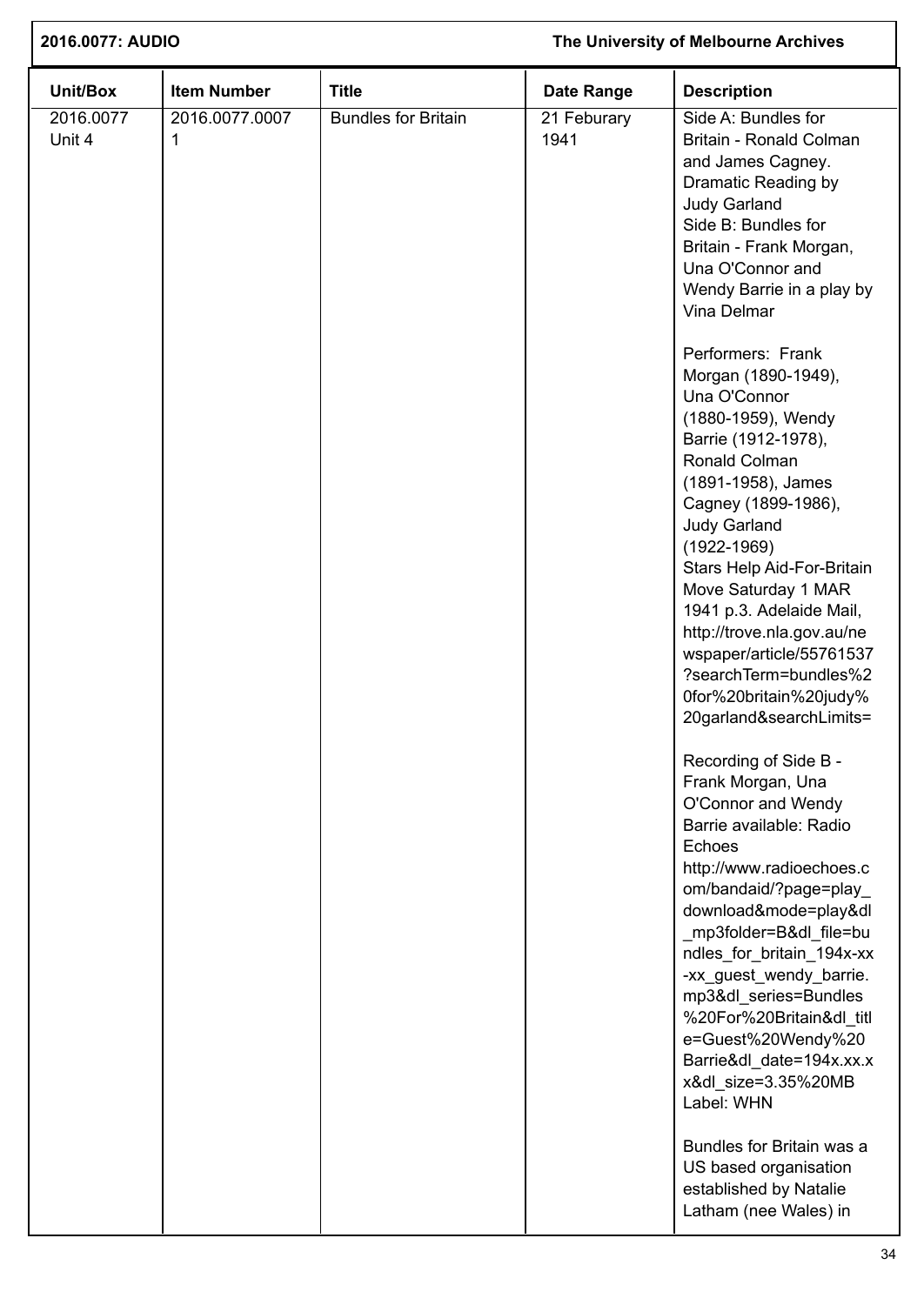| 2016.0077: AUDIO<br>The University of Melbourne Archives |                     |                                   |                   |                                                                                                                                                                                                                                                                                                                                                                                                                                                                                                                                                                                                                                                                                                                                                                                                                         |
|----------------------------------------------------------|---------------------|-----------------------------------|-------------------|-------------------------------------------------------------------------------------------------------------------------------------------------------------------------------------------------------------------------------------------------------------------------------------------------------------------------------------------------------------------------------------------------------------------------------------------------------------------------------------------------------------------------------------------------------------------------------------------------------------------------------------------------------------------------------------------------------------------------------------------------------------------------------------------------------------------------|
| Unit/Box                                                 | <b>Item Number</b>  | <b>Title</b>                      | <b>Date Range</b> | <b>Description</b>                                                                                                                                                                                                                                                                                                                                                                                                                                                                                                                                                                                                                                                                                                                                                                                                      |
|                                                          |                     |                                   |                   | 1940 initially as a knitting<br>circle and quickly became<br>a way of Americans<br>donate goods, blankets<br>and funds for the British<br>war effort. See other<br>items in the 'Bundles for<br>Britain' series:<br>2016.0077.00083,<br>2016.0077.00084,<br>2016.0077.00085                                                                                                                                                                                                                                                                                                                                                                                                                                                                                                                                             |
| 2016.0077<br>Unit 4                                      | 2016.0077.0007<br>2 | Red Cross Appeal -<br>Magic Penny | unknown           | Side A: Red Cross<br>Appeal - "Magic Penny"<br>No. 5<br>Side B: Red Cross<br>Appeal - "Magic Penny"<br>No. 7 - struck through<br>with wax pencil<br>Performer: Red Cross<br>Appeal<br>Label: Voice of Australia.<br>Notes: Voices of<br>Australia, Number 5. New<br>South Wales - Red Cross<br>Division<br>Includes two page<br>transcript "This is Percy<br>Coggar broadcasting for<br>the Australian Red Cross<br>and presenting 'Magic<br>Penny' - which goes on to<br>1 page music queue<br>prompt sheet.<br>"Mr. Blythe" is written on<br>the cover/sleeve in grey<br>lead pencil. Mr A.L.<br>Blythe was the honorary<br>director of the New South<br><b>Wales Division Red</b><br>Cross Appeals, including<br>war and flood appeals,<br>circa 1940, later<br>becoming Chairman of<br>the NSW Division in<br>1945. |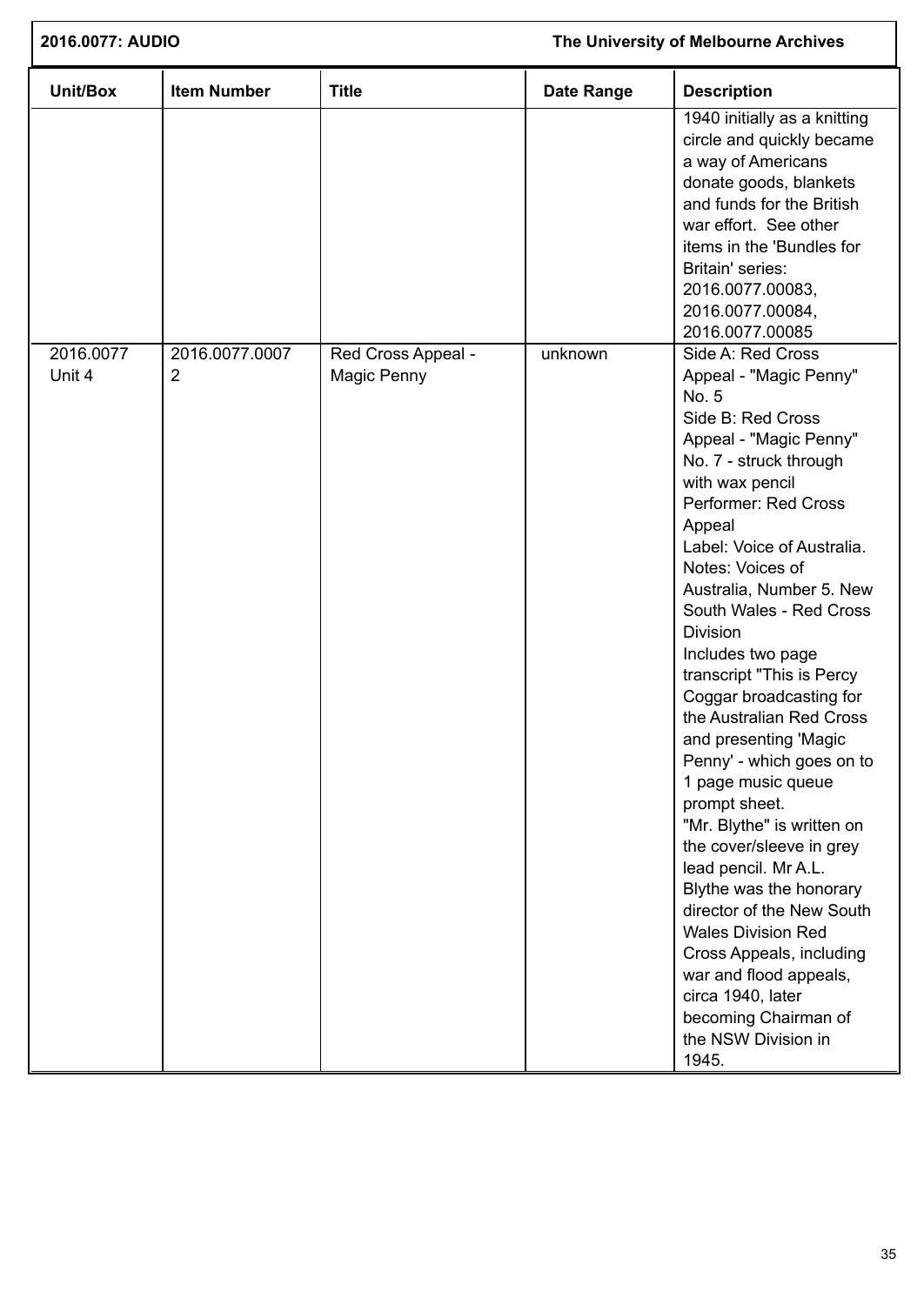| 2016.0077: AUDIO    |                     | The University of Melbourne Archives   |                   |                                                                                                                                                                                                                                                                                          |
|---------------------|---------------------|----------------------------------------|-------------------|------------------------------------------------------------------------------------------------------------------------------------------------------------------------------------------------------------------------------------------------------------------------------------------|
| Unit/Box            | <b>Item Number</b>  | <b>Title</b>                           | <b>Date Range</b> | <b>Description</b>                                                                                                                                                                                                                                                                       |
| 2016.0077<br>Unit 4 | 2016.0077.0007<br>3 | Junior Red Cross<br>Anniversary        | unknown           | Side A: Junior Red Cross<br>Anniversary Program -<br>Part 2<br>Side B: No recording<br>Performer: Junior Red<br>Cross<br>Broadcast on 6KG<br>Western Australia radio<br>Label: Whitford's<br><b>Broadcasting Network</b>                                                                 |
| 2016.0077<br>Unit 4 | 2016.0077.0007<br>4 | <b>Junior Red Cross</b><br>Anniversary | unknown           | Side A: Junior Red Cross<br>Anniversary Program -<br>Part 1<br>Side B: No recording<br>Performer: Junior Red<br>Cross<br>Broadcast on 6KG<br>Western Australia radio<br>Label: Whitford's<br><b>Broadcasting Network</b>                                                                 |
| 2016.0077<br>Unit 4 | 2016.0077.0007<br>5 | John Best interviews                   | unknown           | Side A: Blood<br><b>Transfusion Centre -</b><br>Interview John Best - Part<br>1<br>Side B: Children's<br>Hospital Ward 3 -<br>Interview John Best - Part<br>3<br>Performer: John Best<br>Label: Whitford's<br><b>Broadcasting Network</b><br>Broadcast on 6KG<br>Western Australia radio |
| 2016.0077<br>Unit 4 | 2016.0077.0007<br>6 | Narrative in Red and<br>White          | unknown           | Side A: Narrative in Red<br>and White - Part 2<br>Side B: Narrative in Red<br>and White - Part 4<br>Performed and Produced<br>by: American Red Cross<br>Note: A special war relief<br>fundraising appeal for<br>broadcast.<br>Label: NBC Orthacoustic<br>Radio Recording                 |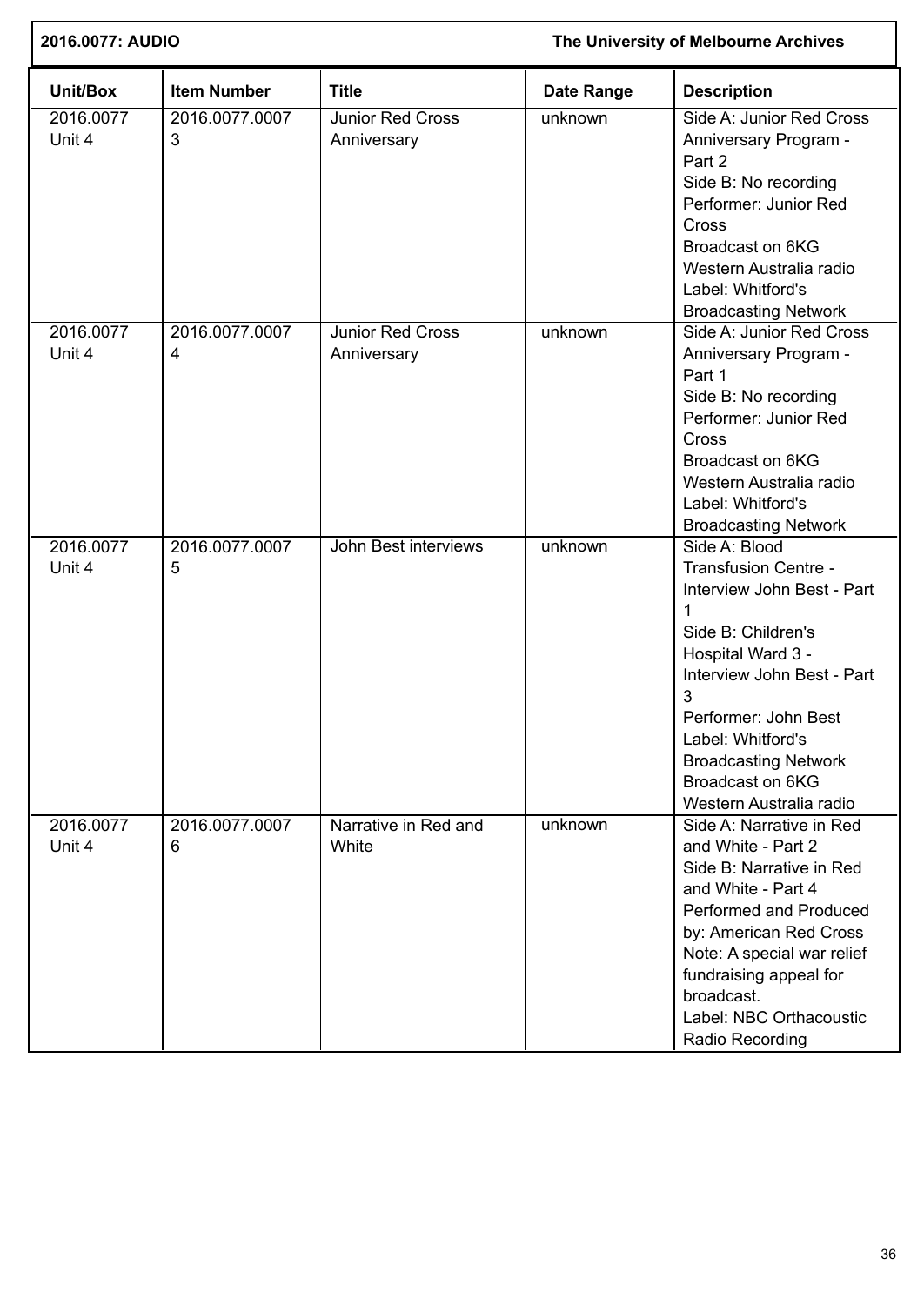| 2016.0077: AUDIO    |                                  |                               | The University of Melbourne Archives |                                                                                                                                                                                                                                                                                                                   |  |
|---------------------|----------------------------------|-------------------------------|--------------------------------------|-------------------------------------------------------------------------------------------------------------------------------------------------------------------------------------------------------------------------------------------------------------------------------------------------------------------|--|
| Unit/Box            | <b>Item Number</b>               | <b>Title</b>                  | <b>Date Range</b>                    | <b>Description</b>                                                                                                                                                                                                                                                                                                |  |
| 2016.0077<br>Unit 4 | 2016.0077.0007<br>$\overline{7}$ | Narrative in Red and<br>White | unknown                              | Side A: Narrative in Red<br>and White - Part 1<br>(marked out by yellow<br>and white wax pencil)<br>Side B: Narrative in Red<br>and White - Part 3<br>Performed and Produced<br>by: American Red Cross<br>Note: A war relief<br>fundraising appeal for<br>broadcast<br>Label: NBC Orthacoustic<br>Radio Recording |  |
| 2016.0077<br>Unit 4 | 2016.0077.0007<br>8              | One More Hero                 | unknown                              | Side A: One More Hero -<br>Part 1<br>Side B: No recording -<br><b>Etched with RCA Victor</b><br>logo and pattern<br>Performed and Produced<br>by: American Red Cross<br>Note: A war relief<br>fundraising appeal for<br>broadcast.<br>Label: NBC Orthacoustic<br>Radio Recording                                  |  |
| 2016.0077<br>Unit 4 | 2016.0077.0007<br>9              | One More Hero                 | unknown                              | Side A: One More Hero -<br>Part 2<br>Side B: No recording -<br><b>Etched with RCA Victor</b><br>logo and pattern<br>Performed and Produced<br>by: American Red Cross<br>Note: A war relief<br>fundraising appeal for<br>broadcast.<br>Label: NBC Orthacoustic<br>Radio Recording                                  |  |
| 2016.0077<br>Unit 4 | 2016.0077.0008<br>0              | Orchestra                     | unknown                              | Side A: Fred Waring and<br>his Orchestra<br>Side B: Eddie Cantor and<br>the Edgar Fairchilds<br>Orchestra<br>Performer: American Red<br>Cross<br>Note: A war relief<br>fundraising appeal for<br>broadcast.<br>Label: NBC Orthacoustic<br>Radio Recording                                                         |  |

ſ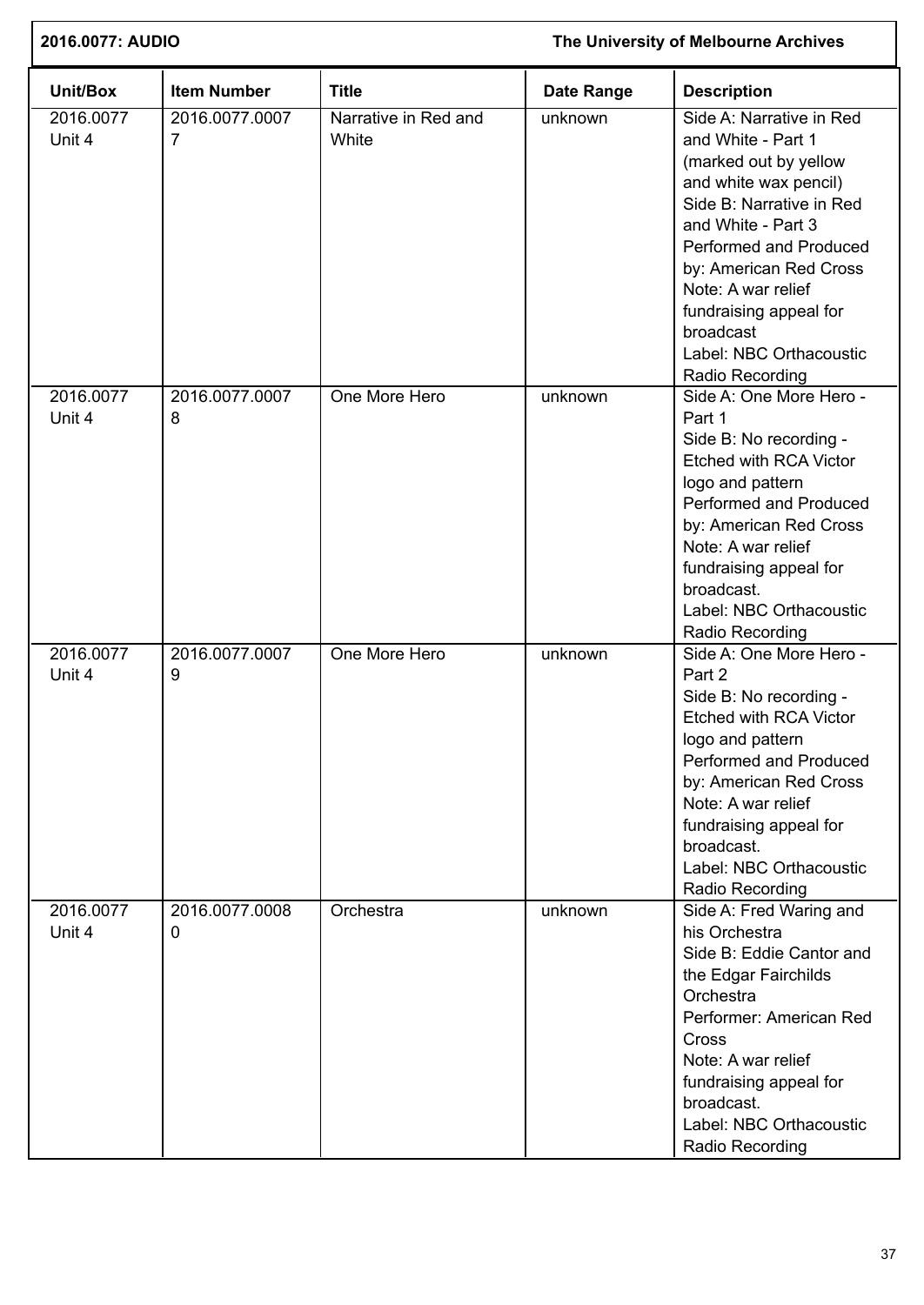| 2016.0077: AUDIO    |                     | The University of Melbourne Archives |                   |                                                                                                                                                                                                                                                                                                                                                                                                                                                                                                  |
|---------------------|---------------------|--------------------------------------|-------------------|--------------------------------------------------------------------------------------------------------------------------------------------------------------------------------------------------------------------------------------------------------------------------------------------------------------------------------------------------------------------------------------------------------------------------------------------------------------------------------------------------|
| Unit/Box            | <b>Item Number</b>  | <b>Title</b>                         | <b>Date Range</b> | <b>Description</b>                                                                                                                                                                                                                                                                                                                                                                                                                                                                               |
| 2016.0077<br>Unit 4 | 2016.0077.0008<br>1 | Pledge to America                    | unknown           | Side A: Pledge to<br>America - Red Cross War<br>Relief Abroad and<br>Defence Service at Home<br>(US) Part 1<br>Side B: No recording -<br>Etched with RCA Victor<br>logo and pattern<br>Performer: Franchot<br>Tone, Lucille Manners<br>and Conrad Thibault<br>Notes: Franchot Tone<br>(1905-1968) actor; Lucille<br>Manners (1911-?)<br>soprano; Conrad Thibault<br>(1903-1987) baritone<br>Label: Orthacoustic<br>Radio Recording<br>Note: A war relief<br>fundraising appeal for<br>broadcast. |
| 2016.0077<br>Unit 4 | 2016.0077.0008<br>2 | Pledge to America                    | unknown           | Side A: Pledge to<br>America - Red Cross War<br>Relief Abroad and<br>Defence Service at Home<br>(US) Part 2<br>Side B: No recording -<br><b>Etched with RCA Victor</b><br>logo and pattern<br>Label: Macquarie<br>Note: A war relief<br>fundraising appeal for<br>broadcast.                                                                                                                                                                                                                     |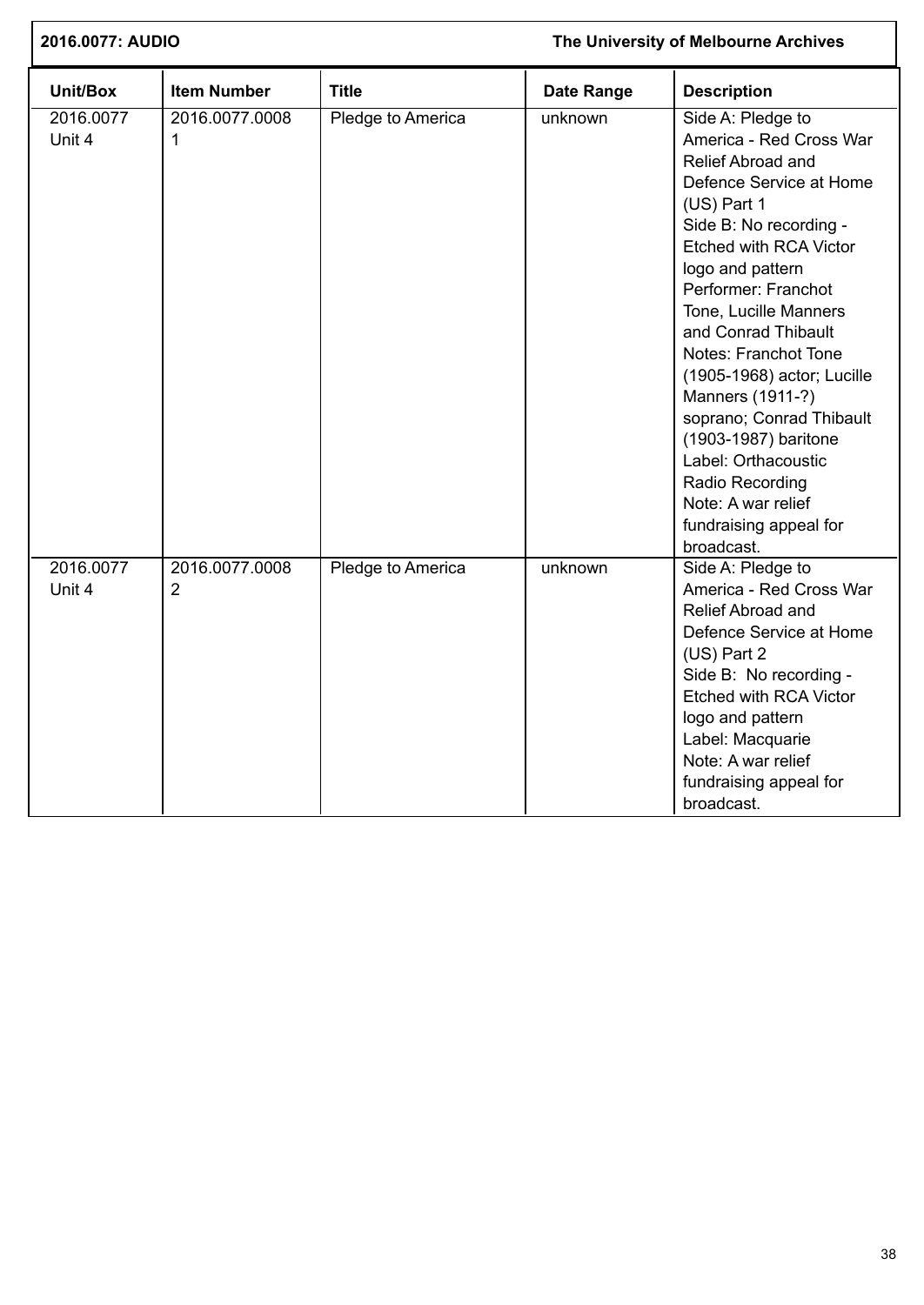| 2016.0077: AUDIO    |                     |                                  |                   | The University of Melbourne Archives                                                                                                                                                                                                                                                                                                                                                                                                                                                                                                                                                                            |  |  |
|---------------------|---------------------|----------------------------------|-------------------|-----------------------------------------------------------------------------------------------------------------------------------------------------------------------------------------------------------------------------------------------------------------------------------------------------------------------------------------------------------------------------------------------------------------------------------------------------------------------------------------------------------------------------------------------------------------------------------------------------------------|--|--|
| Unit/Box            | <b>Item Number</b>  | <b>Title</b>                     | <b>Date Range</b> | <b>Description</b>                                                                                                                                                                                                                                                                                                                                                                                                                                                                                                                                                                                              |  |  |
| 2016.0077<br>Unit 4 | 2016.0077.0008<br>3 | Johnny Long and his<br>Orchestra | unknown           | Side A: Johnny Long and<br>his Orchestra<br>Side B: No recording -<br>etched pattern diamond<br>shapes<br>Performer: Art Tatum,<br>Bob Houston and Joy<br>Harrington<br>Note: Bundles for Britain<br>was a US based<br>organisation established<br>by Natalie Latham (nee<br>Wales) in 1940 initially as<br>a knitting circle and<br>quickly became a way of<br>Americans donate goods,<br>blankets and funds for<br>the British war effort. See<br>other items in the<br>'Bundles for Britain'<br>series:<br>2016.0077.00084,<br>2016.0077.00085,<br>2016.0077.00071<br>Label: WHN Electrical<br>Transcription |  |  |
| 2016.0077<br>Unit 4 | 2016.0077.0008<br>4 | <b>Bundles for Britain</b>       | unknown           | Side A: Duke Daly and<br>his Orchestra<br>Side B: Frank Luther<br>Performers: Duke Daly,<br>Frank Luther (1899-1980)<br>and Harry Sosnik<br>$(1906 - 1996)$<br><b>Notes Bundles for Britain</b><br>was a US based<br>organisation established<br>by Natalie Latham (nee<br>Wales) in 1940 initially as<br>a knitting circle and<br>quickly became a way of<br>Americans donate goods,<br>blankets and funds for<br>the British war effort. See<br>other items in the<br>'Bundles for Britain'<br>series: 2016.0077.00083,<br>2016.0077.00085,<br>2016.0077.00071<br>Label: Unknown                              |  |  |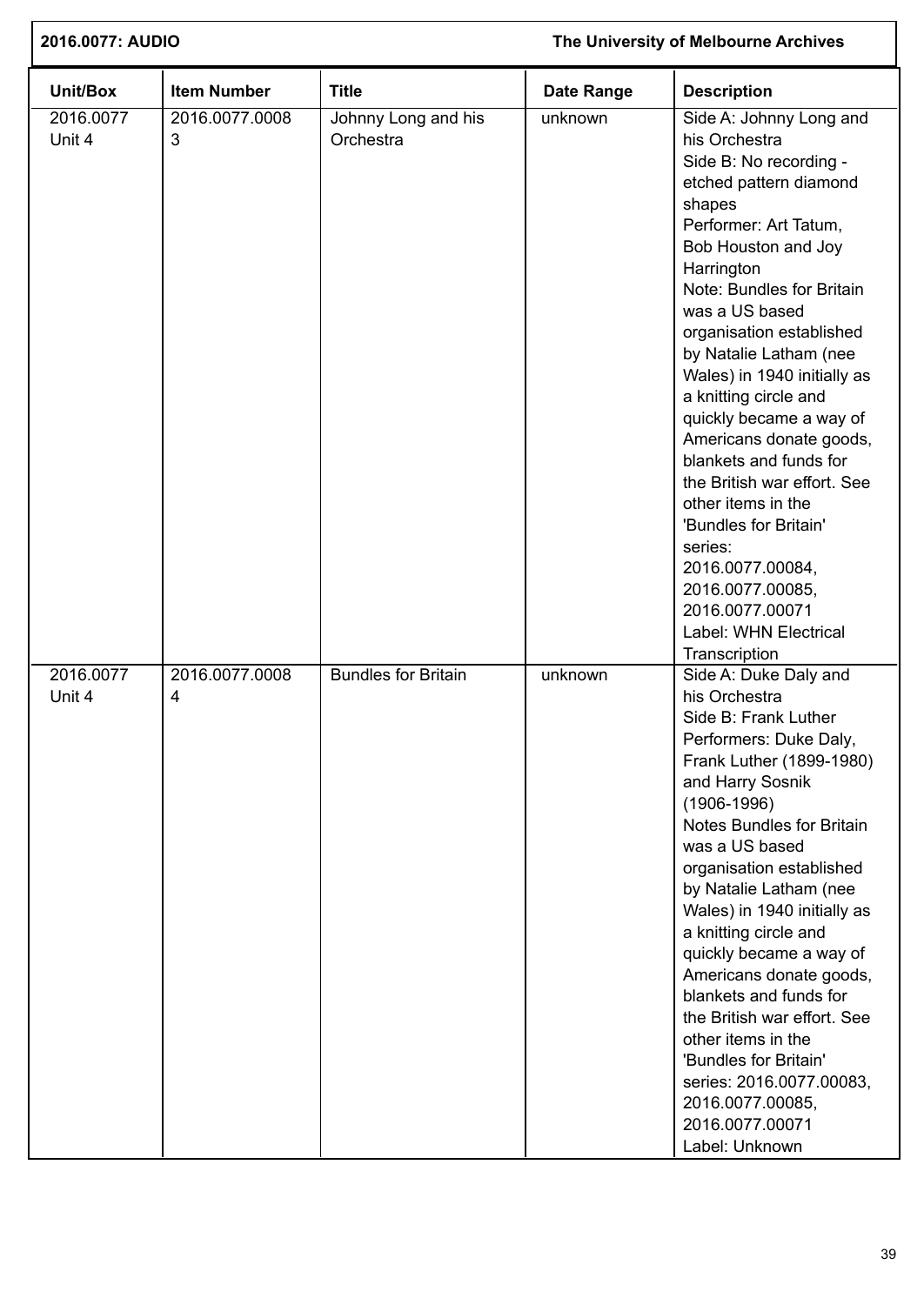| 2016.0077: AUDIO    |                     |                                  |                   | The University of Melbourne Archives                                                                                                                                                                                                                                                                                                                                                                                                                                                                                                                                                                                                                                                                                                                                                                                                                                                                       |  |  |
|---------------------|---------------------|----------------------------------|-------------------|------------------------------------------------------------------------------------------------------------------------------------------------------------------------------------------------------------------------------------------------------------------------------------------------------------------------------------------------------------------------------------------------------------------------------------------------------------------------------------------------------------------------------------------------------------------------------------------------------------------------------------------------------------------------------------------------------------------------------------------------------------------------------------------------------------------------------------------------------------------------------------------------------------|--|--|
| Unit/Box            | <b>Item Number</b>  | <b>Title</b>                     | <b>Date Range</b> | <b>Description</b>                                                                                                                                                                                                                                                                                                                                                                                                                                                                                                                                                                                                                                                                                                                                                                                                                                                                                         |  |  |
| 2016.0077<br>Unit 4 | 2016.0077.0008<br>5 | Hospital on the<br><b>Thames</b> | January 1941      | Side A: Hospital on the<br>Thames - Part 1<br>Side B: Hospital on the<br>Thames - Part 2<br>Performers: Hospital on<br>the Thames features<br>Walter Hampden,<br>Broadway star<br>(1879-1955) and Pauline<br>Lord (1890-1950) film<br>and theatre actor.<br>Bundles for Britain was a<br>US based organisation<br>established by Natalie<br>Latham (nee Wales) in<br>1940 initially as a knitting<br>circle and quickly became<br>a way of Americans<br>donate goods, blankets<br>and funds for the British<br>war effort. See other<br>items in the 'Bundles for<br>Britain' series:<br>2016.0077.00083,<br>2016.0077.00084,<br>2016.0077.00071<br>Label: Unknown: Label<br>obscured by an<br>Australian Federation of<br><b>Commercial Broadcasting</b><br>Stations approval sticker<br>signed R Dooley.<br>Notes:<br>http://news.hrvh.org/veridi<br>an/cgi-bin/senylrc?a=d&d<br>=scarsdaleinquire194101 |  |  |
| 2016.0077<br>Unit 5 | 2016.0077.0008<br>6 | <b>Flood Victims</b>             | unknown           | 31.2.6<br>Side A: Flood Victims -<br>Part 1<br>Side B: No recording<br>Performer: Australian                                                                                                                                                                                                                                                                                                                                                                                                                                                                                                                                                                                                                                                                                                                                                                                                               |  |  |
|                     |                     |                                  |                   | <b>Red Cross</b><br>Label: E.M.I.                                                                                                                                                                                                                                                                                                                                                                                                                                                                                                                                                                                                                                                                                                                                                                                                                                                                          |  |  |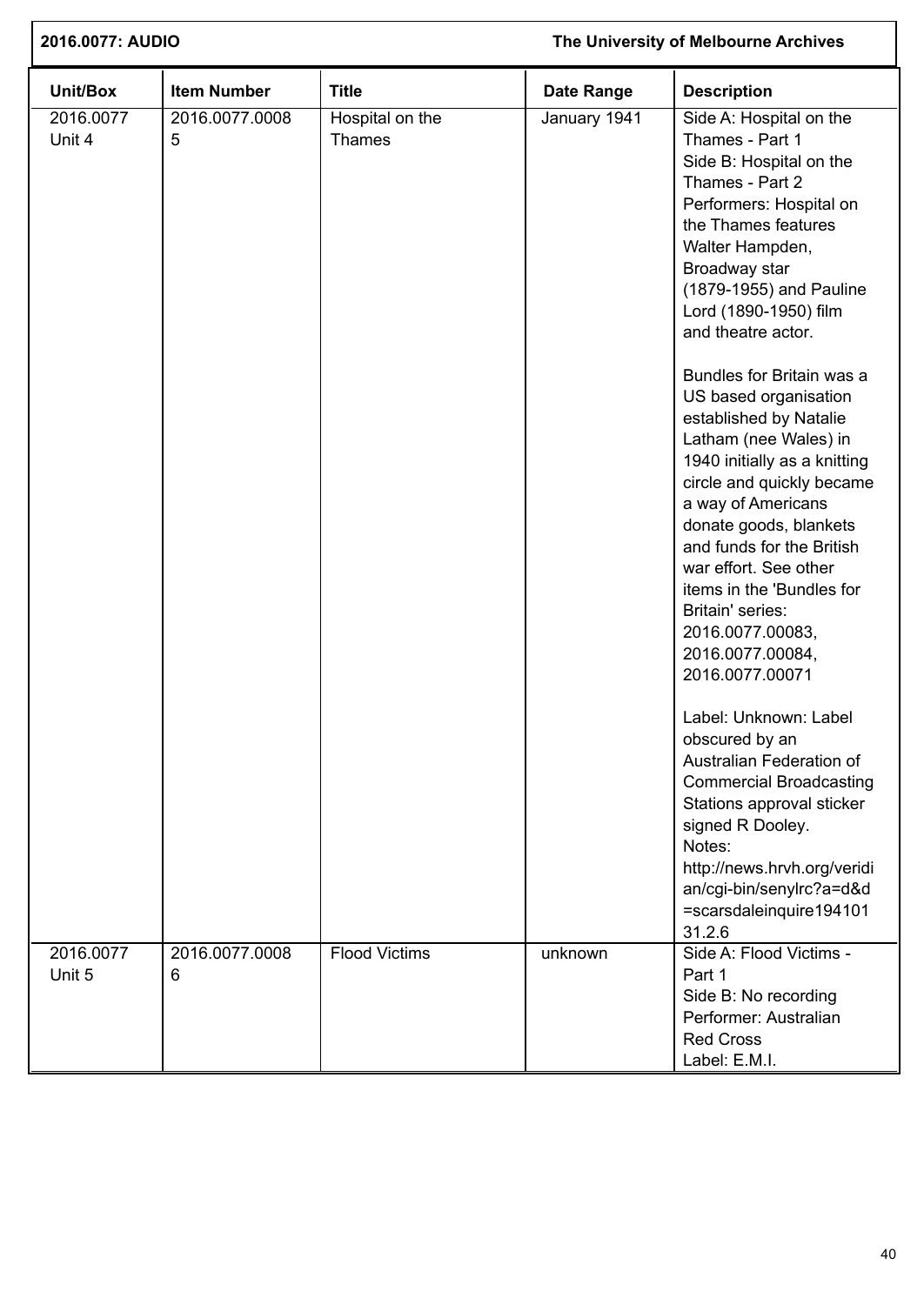| 2016.0077: AUDIO    |                     |                                                                                 | The University of Melbourne Archives |                                                                                                                                                                                                                                                                                                                                                                                                                                                                                                                                 |
|---------------------|---------------------|---------------------------------------------------------------------------------|--------------------------------------|---------------------------------------------------------------------------------------------------------------------------------------------------------------------------------------------------------------------------------------------------------------------------------------------------------------------------------------------------------------------------------------------------------------------------------------------------------------------------------------------------------------------------------|
| Unit/Box            | <b>Item Number</b>  | <b>Title</b>                                                                    | <b>Date Range</b>                    | <b>Description</b>                                                                                                                                                                                                                                                                                                                                                                                                                                                                                                              |
| 2016.0077<br>Unit 5 | 2016.0077.0008<br>7 | <b>American Red Cross</b><br>presents American<br>Schol Music - Side 1<br>and 2 | 1949                                 | American School Musical<br>- International School<br>Music Project of the<br>National Children's Fund,<br>America Red Cross. This<br>item is part of a 6 disks<br>set, the multidisc cover<br>document the history of<br>the project, tracks,<br>participating school music<br>groups and choirs. All<br>gramophone records are<br>blue.<br>1,000 copies were<br>created and distributed to<br>schools overseas for the<br>use in Junior Red Cross<br>educational programs.<br>Label: The American<br><b>National Red Cross</b> |
| 2016.0077<br>Unit 5 | 2016.0077.0008<br>8 | <b>American Red Cross</b><br>presents American<br>Schol Music - Side 3<br>and 4 | 1949                                 | American School Musical<br>- International School<br>Music Project of the<br>National Children's Fund,<br>America Red Cross. This<br>item is part of a 6 disks<br>set, the multidisc cover<br>document the history of<br>the project, tracks,<br>participating school music<br>groups and choirs. All<br>gramophone records are<br>blue.<br>1,000 copies were<br>created and distributed to<br>schools overseas for the<br>use in Junior Red Cross<br>educational programs.                                                     |

ſ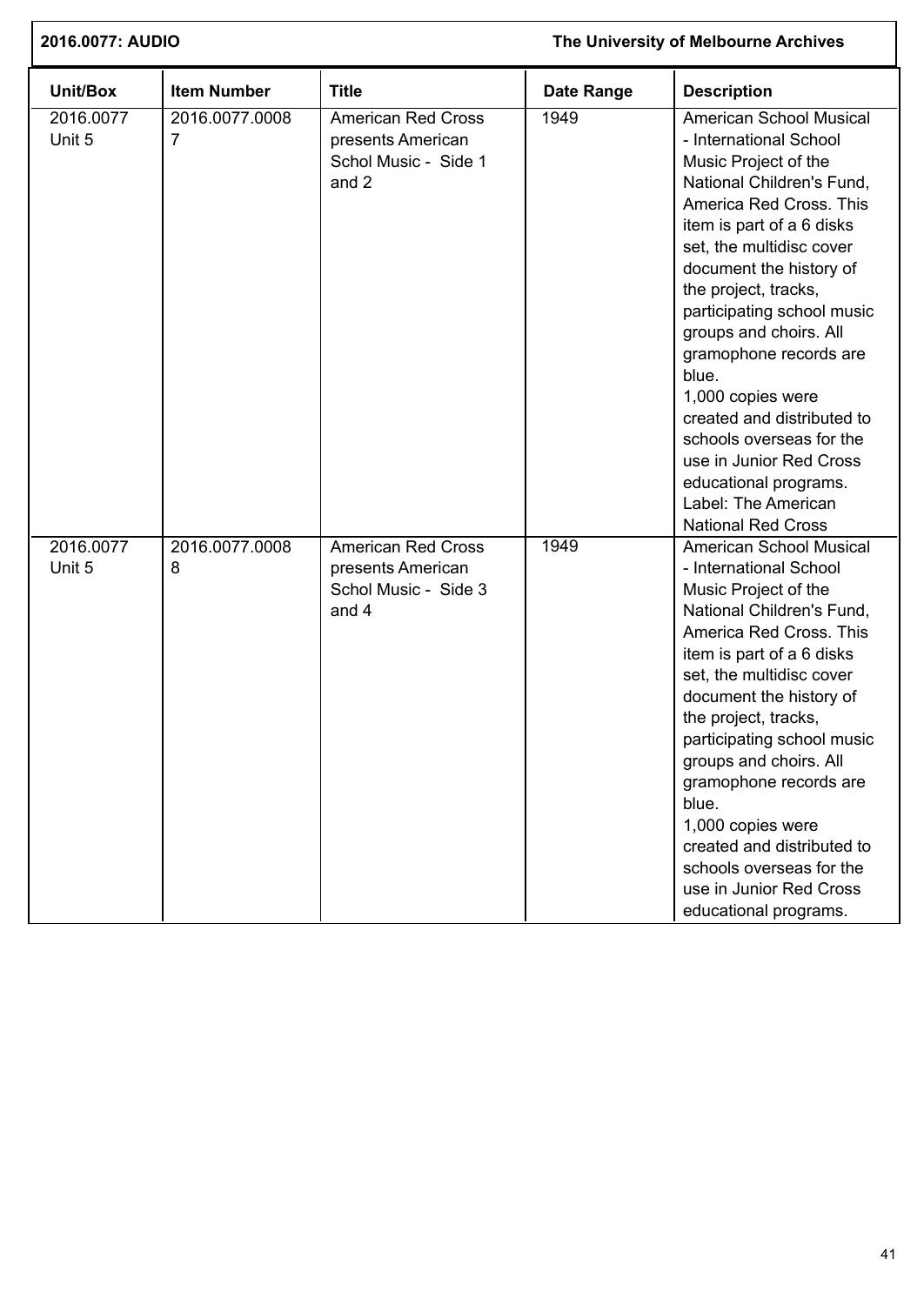| 2016.0077: AUDIO    |                     |                                                                                 | The University of Melbourne Archives |                                                                                                                                                                                                                                                                                                                                                                                                                                                                                    |
|---------------------|---------------------|---------------------------------------------------------------------------------|--------------------------------------|------------------------------------------------------------------------------------------------------------------------------------------------------------------------------------------------------------------------------------------------------------------------------------------------------------------------------------------------------------------------------------------------------------------------------------------------------------------------------------|
| Unit/Box            | <b>Item Number</b>  | <b>Title</b>                                                                    | <b>Date Range</b>                    | <b>Description</b>                                                                                                                                                                                                                                                                                                                                                                                                                                                                 |
| 2016.0077<br>Unit 5 | 2016.0077.0008<br>9 | <b>American Red Cross</b><br>presents American<br>Schol Music - Side 5<br>and 6 | 1949                                 | <b>American School Musical</b><br>- International School<br>Music Project of the<br>National Children's Fund,<br>America Red Cross. This<br>item is part of a 6 disks<br>set, the multidisc cover<br>document the history of<br>the project, tracks,<br>participating school music<br>groups and choirs. All<br>gramophone records are<br>blue.<br>1,000 copies were<br>created and distributed to<br>schools overseas for the<br>use in Junior Red Cross<br>educational programs. |
| 2016.0077<br>Unit 5 | 2016.0077.0009<br>0 | <b>American Red Cross</b><br>presents American<br>Schol Music - Side 7<br>and 8 | 1949                                 | <b>American School Musical</b><br>- International School<br>Music Project of the<br>National Children's Fund,<br>America Red Cross. This<br>item is part of a 6 disks<br>set, the multidisc cover<br>document the history of<br>the project, tracks,<br>participating school music<br>groups and choirs. All<br>gramophone records are<br>blue.<br>1,000 copies were<br>created and distributed to<br>schools overseas for the<br>use in Junior Red Cross<br>educational programs. |

 $\overline{1}$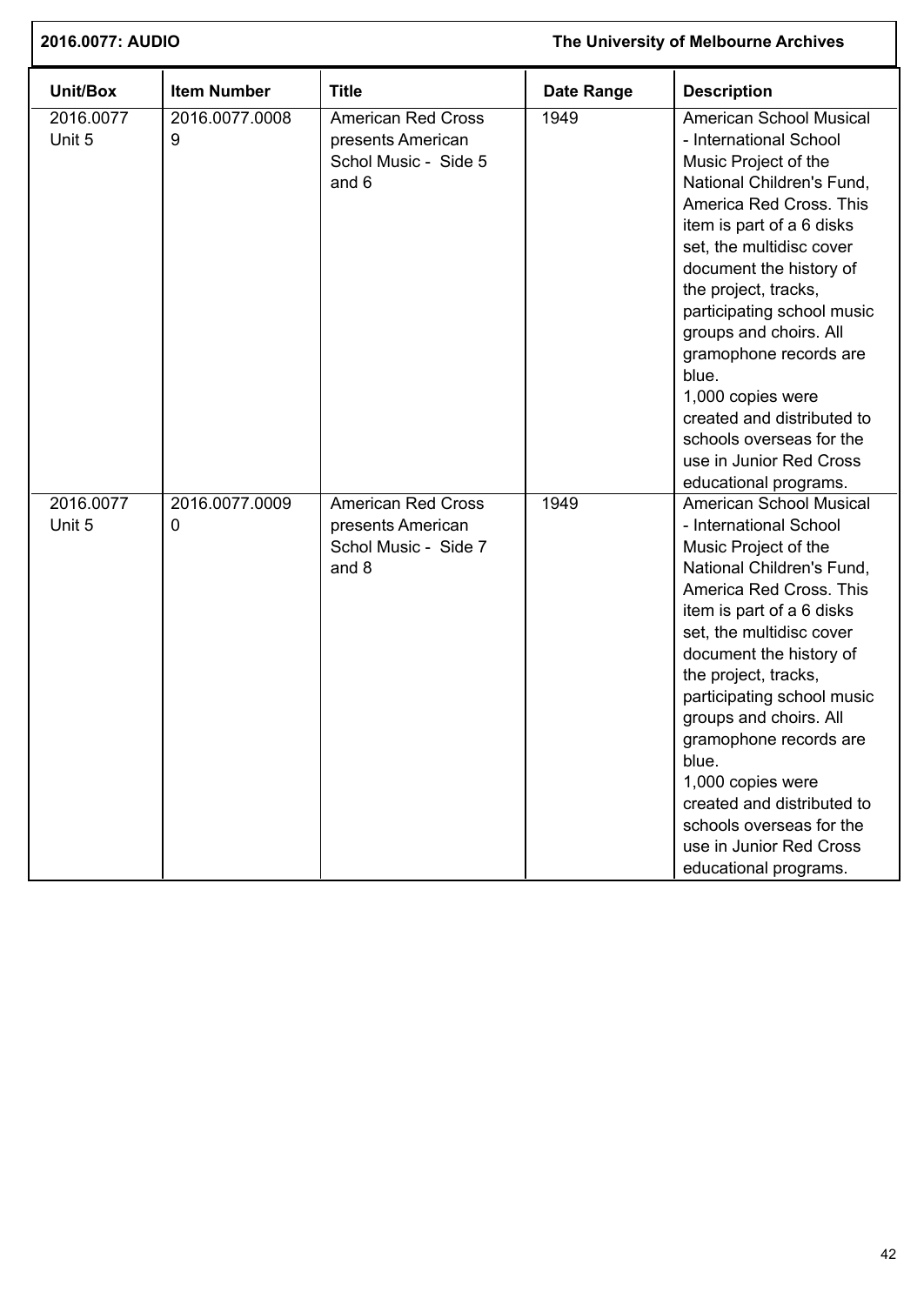| 2016.0077: AUDIO    |                                  | The University of Melbourne Archives                                              |                   |                                                                                                                                                                                                                                                                                                                                                                                                                                                                                    |
|---------------------|----------------------------------|-----------------------------------------------------------------------------------|-------------------|------------------------------------------------------------------------------------------------------------------------------------------------------------------------------------------------------------------------------------------------------------------------------------------------------------------------------------------------------------------------------------------------------------------------------------------------------------------------------------|
| Unit/Box            | <b>Item Number</b>               | <b>Title</b>                                                                      | <b>Date Range</b> | <b>Description</b>                                                                                                                                                                                                                                                                                                                                                                                                                                                                 |
| 2016.0077<br>Unit 5 | 2016.0077.0009<br>1              | <b>American Red Cross</b><br>presents American<br>Schol Music - Side 9<br>and 10  | 1949              | <b>American School Musical</b><br>- International School<br>Music Project of the<br>National Children's Fund,<br>America Red Cross. This<br>item is part of a 6 disks<br>set, the multidisc cover<br>document the history of<br>the project, tracks,<br>participating school music<br>groups and choirs. All<br>gramophone records are<br>blue.<br>1,000 copies were<br>created and distributed to<br>schools overseas for the<br>use in Junior Red Cross<br>educational programs. |
| 2016.0077<br>Unit 5 | 2016.0077.0009<br>$\overline{2}$ | <b>American Red Cross</b><br>presents American<br>Schol Music - Side 11<br>and 12 | 1949              | <b>American School Musical</b><br>- International School<br>Music Project of the<br>National Children's Fund,<br>America Red Cross. This<br>item is part of a 6 disks<br>set, the multidisc cover<br>document the history of<br>the project, tracks,<br>participating school music<br>groups and choirs. All<br>gramophone records are<br>blue.<br>1,000 copies were<br>created and distributed to<br>schools overseas for the<br>use in Junior Red Cross<br>educational programs. |
| 2016.0077<br>Unit 5 | 2016.0077.0009<br>3              | <b>American Red Cross</b><br>presents American<br>Schol Music - Cover             | 1949              | Box set cover which<br>previously held items<br>2016.0077.00087 -<br>2016.0077.00092<br>Contains information on<br>the history of the project,<br>tracks, composers,<br>participants etc.                                                                                                                                                                                                                                                                                          |

 $\overline{1}$ 

Ī.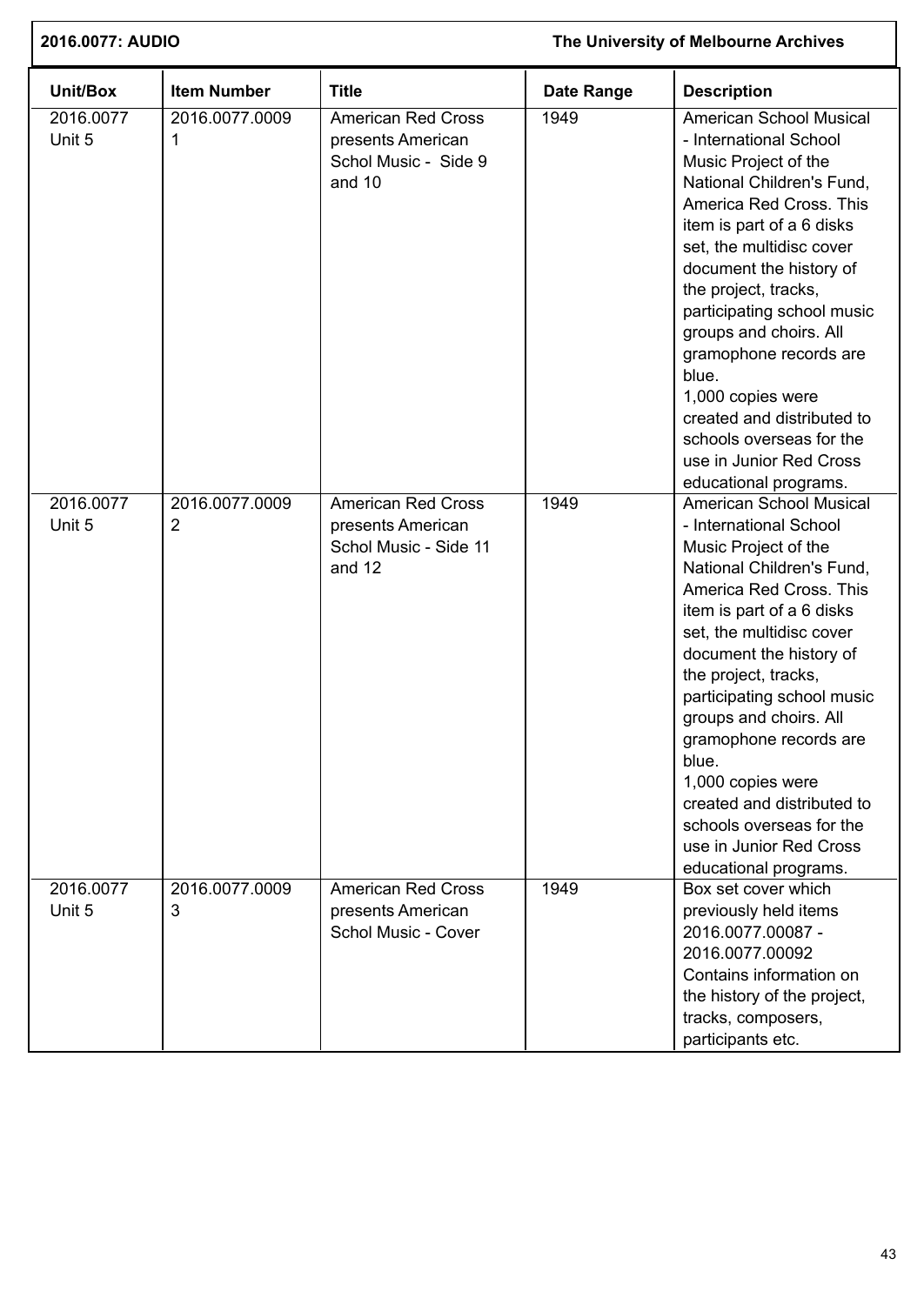| 2016.0077: AUDIO    |                                  |                                     | The University of Melbourne Archives |                                                                                                                                                                                                                                                                                                                                                                                                                                                                                                                                       |  |
|---------------------|----------------------------------|-------------------------------------|--------------------------------------|---------------------------------------------------------------------------------------------------------------------------------------------------------------------------------------------------------------------------------------------------------------------------------------------------------------------------------------------------------------------------------------------------------------------------------------------------------------------------------------------------------------------------------------|--|
| Unit/Box            | <b>Item Number</b>               | <b>Title</b>                        | <b>Date Range</b>                    | <b>Description</b>                                                                                                                                                                                                                                                                                                                                                                                                                                                                                                                    |  |
| 2016.0077<br>Unit 6 | 2016.0077.0009<br>$\overline{4}$ | The Best of Peter<br>Dawson         | unknown                              | Side 1: The Best of Peter<br>Dawson<br>Side 2: The Best of Peter<br>Dawson<br>Performer: Peter<br>Dawson (1882-1961),<br>Australian base-baritone<br>Notes: This item is within<br>Unit 6 - a padded<br>gramaphone transport<br>case, used in this<br>instance for safe carrage<br>of gramophones from the<br>Australian Red Cross to<br>convalescent homes for<br>music therapy programs<br>Label: E.M.I/His Masters<br>Voice                                                                                                        |  |
| 2016.0077<br>Unit 6 | 2016.0077.0009<br>5              | <b>Transcript 'Peter</b><br>Dawson' | 1980                                 | Three page typescript<br>containing a script for<br><b>Occupational Therapist</b><br>on the biography of Peter<br>Dawson (1882-1961),<br>audio tracks to play, and<br>discussion points for the<br>group. Includes two loose<br>internal tracking tags.<br>Notes: This item is within<br>Unit 6 - a padded<br>gramophone transport<br>case, used in this<br>instance for safe carrage<br>of gramophones from the<br>Australian Red Cross to<br>convalescent homes for<br>music therapy programs<br>Relates to item<br>2016.0077.00094 |  |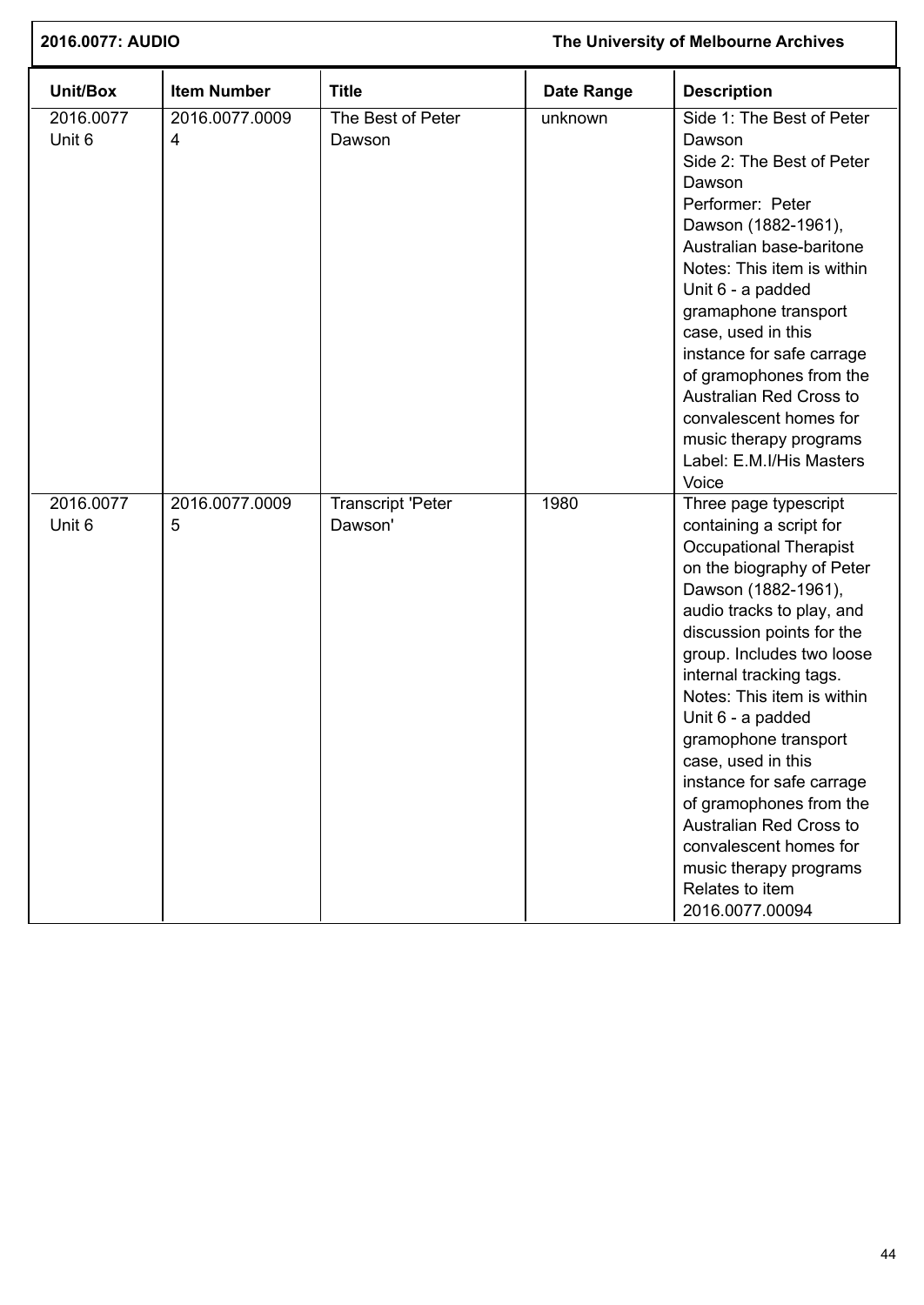| 2016.0077: AUDIO    |                     |                                                                                            | The University of Melbourne Archives |                                                                                                                                                                                                                                                                                                                                                                                                                                                                                                                                                                                                                                                                                                                                                                                                                                                |  |
|---------------------|---------------------|--------------------------------------------------------------------------------------------|--------------------------------------|------------------------------------------------------------------------------------------------------------------------------------------------------------------------------------------------------------------------------------------------------------------------------------------------------------------------------------------------------------------------------------------------------------------------------------------------------------------------------------------------------------------------------------------------------------------------------------------------------------------------------------------------------------------------------------------------------------------------------------------------------------------------------------------------------------------------------------------------|--|
| Unit/Box            | <b>Item Number</b>  | <b>Title</b>                                                                               | <b>Date Range</b>                    | <b>Description</b>                                                                                                                                                                                                                                                                                                                                                                                                                                                                                                                                                                                                                                                                                                                                                                                                                             |  |
| 2016.0077<br>Unit 6 | 2016.0077.0009<br>6 | The George Mitchell<br>Minstrels plays<br>Rogers and<br>Hammerstein and<br>Rogers and Hart | unknown                              | Side 1: The George<br>Mitchell Minstrels plays<br>Rogers and Hammerstein<br>and Rogers and Hart<br>Side 2: The George<br>Mitchell Minstrels plays<br>Rogers and Hammerstein<br>and Rogers and Hart<br>Performers: George<br>Mitchell Minstrels were a<br>British performing show<br>(1957-1978) who<br>performed in 'black face.'<br>From 1967 a public<br>campaign advocated to<br>have the show cancelled<br>from the British<br><b>Broadcasting Corporation</b><br>(BBC), which succeeded<br>1978.<br>https://en.wikipedia.org/wi<br>ki/The_Black_and_White<br>Minstrel_Show<br>Notes: This item is within<br>Unit 6 - a padded<br>gramaphone transport<br>case, used in this<br>instance for safe carrage<br>of gramaphones from the<br>Australian Red Cross to<br>convalescent homes for<br>music therapy programs<br>Label: EMI/Columbia |  |